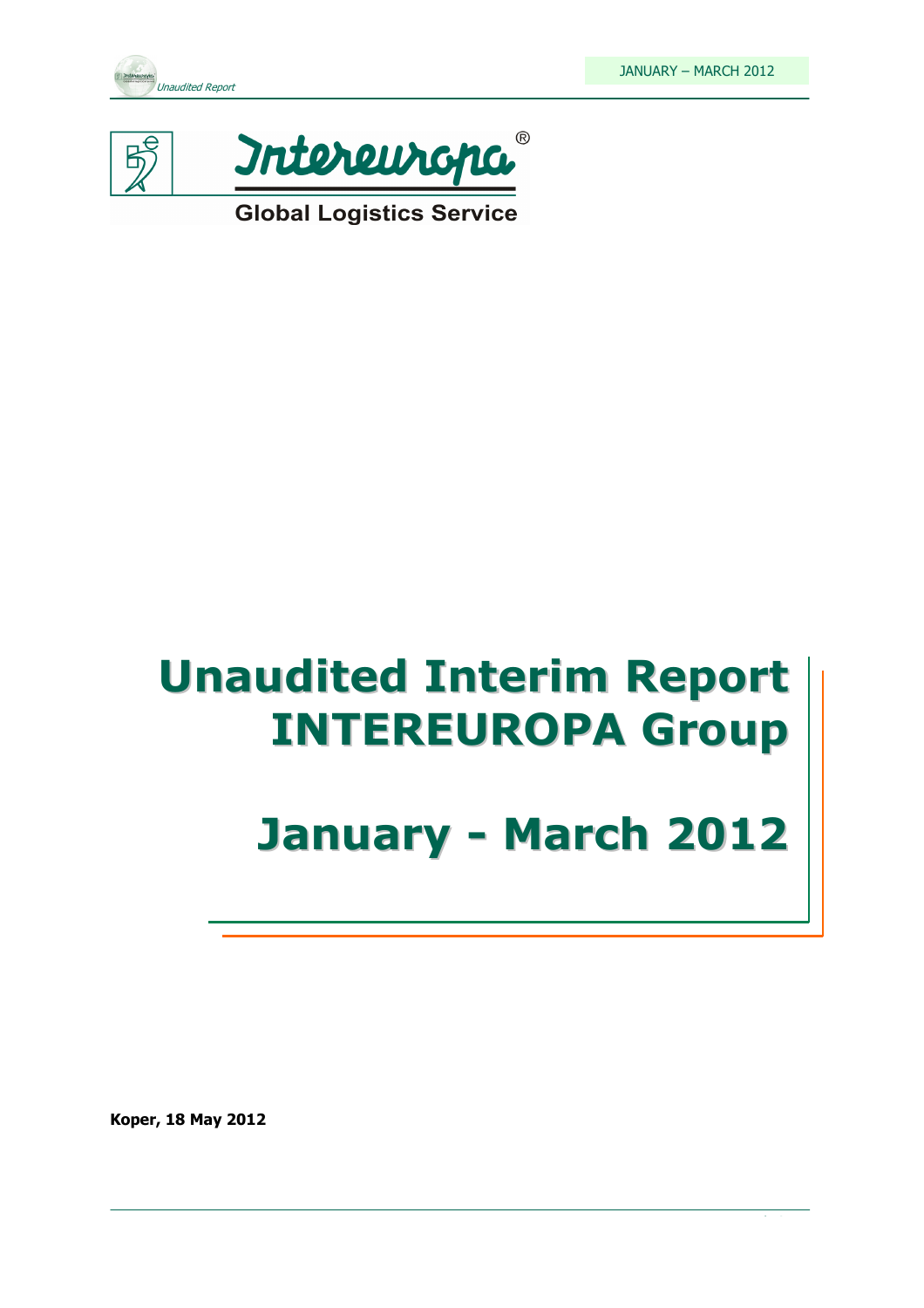

The INTEREUROPA d.d. is publishing this Unaudited Interim Report of Intereuropa Group for January - March 2012, in accordance with the Market in Financial Instruments Act (ZTFI).

The unaudited consolidated and non-consolidated financial statements have been prepared in accordance with the provisions of International Financial Reporting Standards (IFRS).

This Report is available at the Company's registered office at Vojkovo nabrežje 32, 6504 Koper.

The Unaudited Interim Report of Intereuropa Group for January - March 2012 shall also be published on the web site of INTEREUROPA d.d. www.intereuropa.si on May 18, 2012.

### C O N T E N T S

| 2.1. Underlying financial statements of the Parent Company Intereuropa d.d 41 |  |
|-------------------------------------------------------------------------------|--|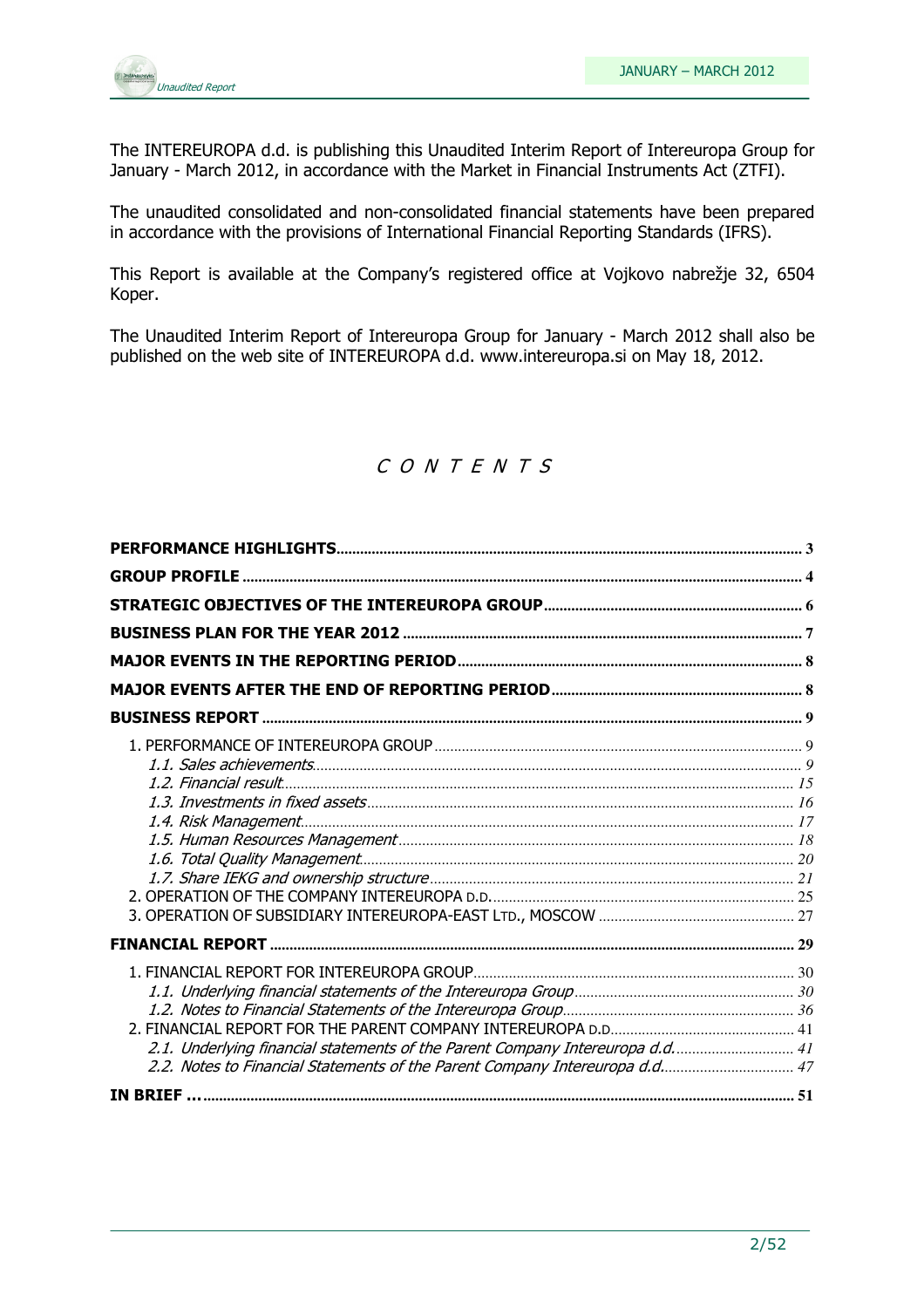

### PERFORMANCE HIGHLIGHTS

In the reporting period, Intereuropa achieved most of the financial goals in our core business on the group level. Despite continuing slow-down in economic growth in our most relevant markets, the planned sales volumes were achieved. The targets were set lower than in the comparable term 2011 due to the stoppage of operation in some members of our group. For some time already, dedicated activities on process optimization have been conducted both in the Parent Company and on the group level, with the strongest focus on the transport services outsourcing, the process informatization and simplification of supporting processes, as well as closing-down of under-performing units. The results of these activities reflect in the changed sales structure, cost structure and in higher operating profit in the sales revenue (EBIT margin), which almost tripled the figure achieved by the group in the comparable term last year (2011).

Apart from our business, we carried on negotiations with the creditor banks about financial re-structuring of our liabilities. The banks approved a grace period for the repayment of principals until 30 September 2012 and expressed, despite the lack of involvement of the existing shareholders in capital augmentation, their readiness for converting a portion of accounts receivable in equity. Along with the potential sale of the logistics centre in Moscow and rescheduling of the remaining portion of financial liabilities, these solutions would reduce the indebtedness of Intereuropa d.d. to a sustainable level.

|                                  | <b>INTEREUROPA GROUP</b> |                 |                       | <b>INTEREUROPA D.D.</b> |                 |                       |
|----------------------------------|--------------------------|-----------------|-----------------------|-------------------------|-----------------|-----------------------|
| (in 1000 $\epsilon$ )            | Jan-Mar<br>2012          | Jan-Mar<br>2011 | <b>Index</b><br>12/11 | <b>Jan-Mar</b><br>2012  | Jan-Mar<br>2011 | <b>Index</b><br>12/11 |
| Sales Revenue                    | 47,368                   | 56,667          | 84                    | 28,532                  | 24,646          | 116                   |
| <b>EBITDA</b>                    | 6,962                    | 5,444           | 128                   | 3,536                   | 2,431           | 145                   |
| Operating profit or loss (EBIT)  | 4,371                    | 2,307           | 235                   | 2,344                   | 1,127           | 208                   |
| Net profit or loss               | 4,539                    | 671             | 676                   | 623                     | 280             | 223                   |
|                                  |                          |                 |                       |                         |                 |                       |
| EBITDA margin in %               | 14.7                     | 9.6             | 153                   | 12.4                    | 9.9             | 126                   |
| EBIT margin in %                 | 9.2                      | 4.1             | 227                   | 8.2                     | 4.6             | 180                   |
| Sales Revenue per employee/month | 8.025                    | 8.706           | 92                    | 12.757                  | 11.072          | 115                   |
| Value Added per employee /month  | 2.642                    | 2.298           | 115                   | 3.572                   | 3.050           | 117                   |
|                                  |                          |                 |                       |                         |                 |                       |

| (in 1000 $\epsilon$ ) | 31.3.2012 | 31.12.2011 | <b>Index</b><br>12/11 | 31.3.2012 | 31.12.2011 | <b>Index</b><br>12/11 |
|-----------------------|-----------|------------|-----------------------|-----------|------------|-----------------------|
| Assets                | 400,189   | 407,207    | 98                    | 306,812   | 312,409    | 98                    |
| Equity                | 144,295   | 140,988    | 102                   | 85,312    | 84,645     | 101                   |
| Net debt              | 170,813   | 176,567    | 97                    | 117,610   | 118,224    | 99                    |
|                       |           |            |                       |           |            |                       |
| No. of employees      | 1,973     | 2,114      | 93                    | 766       | 769        | 100                   |

|                                                         | Jan-Mar<br>2012 | Jan-Mar<br>2011 | <b>Index</b><br>12/11 |
|---------------------------------------------------------|-----------------|-----------------|-----------------------|
| No. of shares at the end of term                        | 7,902,413       | 7,902,413       | 100                   |
| Net earning per share (in $\epsilon$ )                  | 0.08            | $-0.47$         |                       |
| Closing price at the end of term (in $\epsilon$ )       | 0.72            | 0.43            | 167                   |
| Book value of share at the end of term (in $\epsilon$ ) | 10.82           | 10.74           | 101                   |
| Closing price / Book value of share                     | 0.07            | 0.04            | 166                   |
| P/E                                                     | 9.00            | $-0.91$         |                       |

EBITDA: Earnings Before Interest, Taxes, Depreciation and Amortisation

Net debt: financial liabilities – loans and deposits given - cash

P/E: Closing price at the end of term/ Net earning per share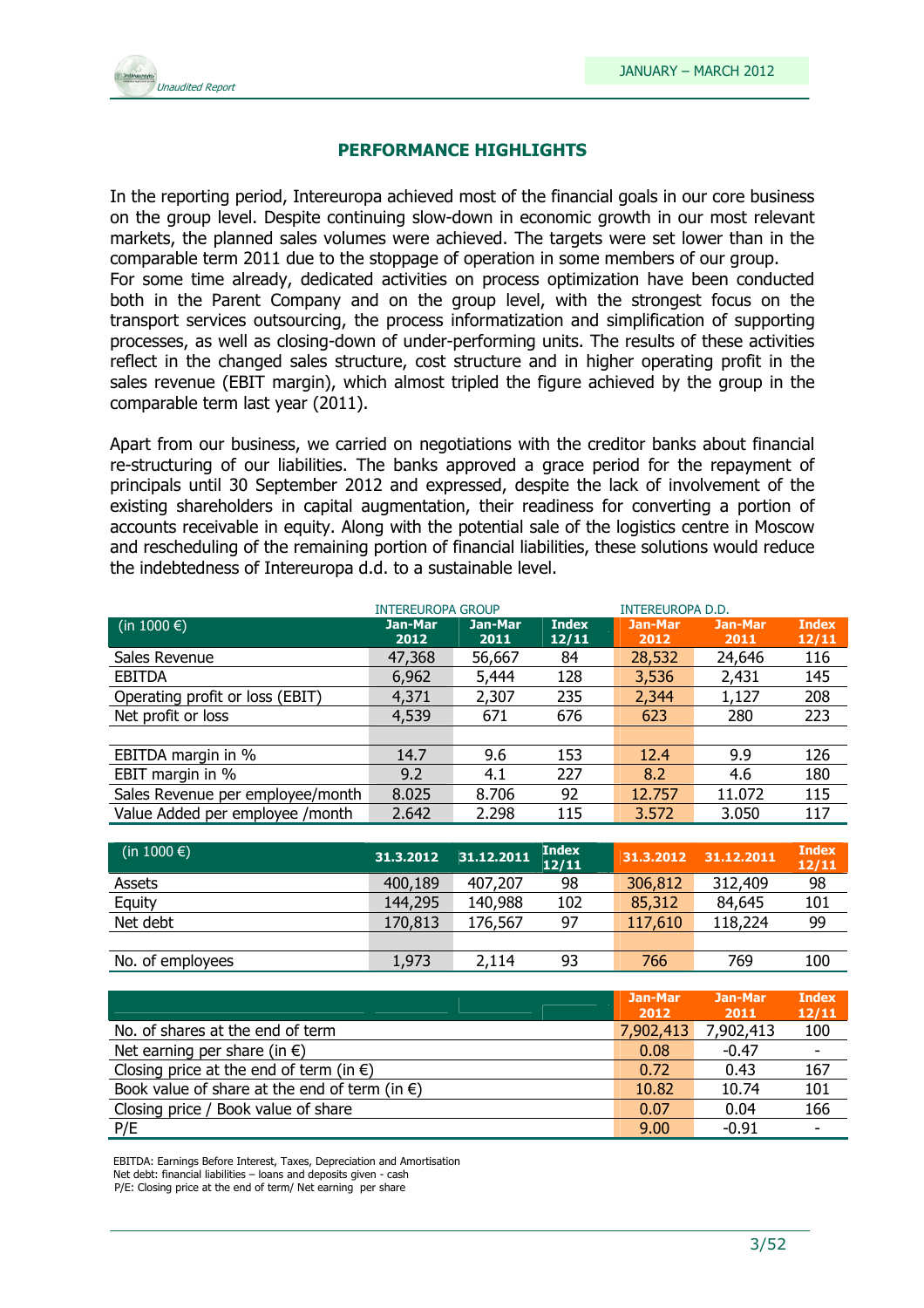

### GROUP PROFILE

| <b>Parent company</b>           | Intereuropa, Global Logistics Service, Ltd. Co.                   |
|---------------------------------|-------------------------------------------------------------------|
|                                 |                                                                   |
| Abbreviated name                | Intereuropa d.d.                                                  |
| Country of the parent company   | Slovenia                                                          |
| Head office of the parent       | Vojkovo nabrežje 32, 6000 Koper                                   |
| company                         |                                                                   |
| Comp. ID no.                    | 5001684                                                           |
| Tax no.                         | 56405006                                                          |
| Entry in Companies Register     | Registered with the District Court in Koper, file no. 1/00212/00  |
| Share capital                   | € 32,976,185.11                                                   |
| Number of of issued and paid-up | 7,902,413 no-par value shares                                     |
| shares                          |                                                                   |
| Share listing                   | Shares deignated IEKG are included in blue chips on the Ljubljana |
|                                 | Stock Exchange, CEESEG.                                           |
| Management Board                | Ernest Gortan, Msc., President of the Management Board            |
|                                 | Tatjana Vošinek Pucer, Deputy President of the Management Board   |
| Chair of the Supervisory Board  | Bruno Korelič                                                     |

| <b>Intereuropa Group</b> |  |
|--------------------------|--|
|--------------------------|--|

| No. of employees            | 1,973 employees                                              |  |  |  |  |
|-----------------------------|--------------------------------------------------------------|--|--|--|--|
| Vehicle fleet               | 229 company-owned trucks, tractors, and trailers and other   |  |  |  |  |
|                             | commercial vehicles                                          |  |  |  |  |
| Total warehousing area      | 262,400 $m^2$ of in-house warehouse                          |  |  |  |  |
| Total land area             | 2,152,200 $m2$                                               |  |  |  |  |
| Membership in international | FIATA, IATA, FETA, FONASBA, BIMCO, IRU                       |  |  |  |  |
| organisations               |                                                              |  |  |  |  |
| Quality certificates        | certifcate ISO 9001:2008:                                    |  |  |  |  |
|                             | Intereuropa d.d., Koper<br>$\circ$                           |  |  |  |  |
|                             | Intereuropa, log. usluge d.o.o. Zagreb<br>$\circ$            |  |  |  |  |
|                             | Interagent d.o.o.,<br>$\circ$                                |  |  |  |  |
|                             | Intereuropa RTC d.d. Sarajevo.<br>$\circ$                    |  |  |  |  |
| Branch network              | Slovenia, Croatia, Montenegro, Bosnia & Herzegovina, Serbia, |  |  |  |  |
|                             | Kosovo, Macedonia, Albania, Ukraine, Russia                  |  |  |  |  |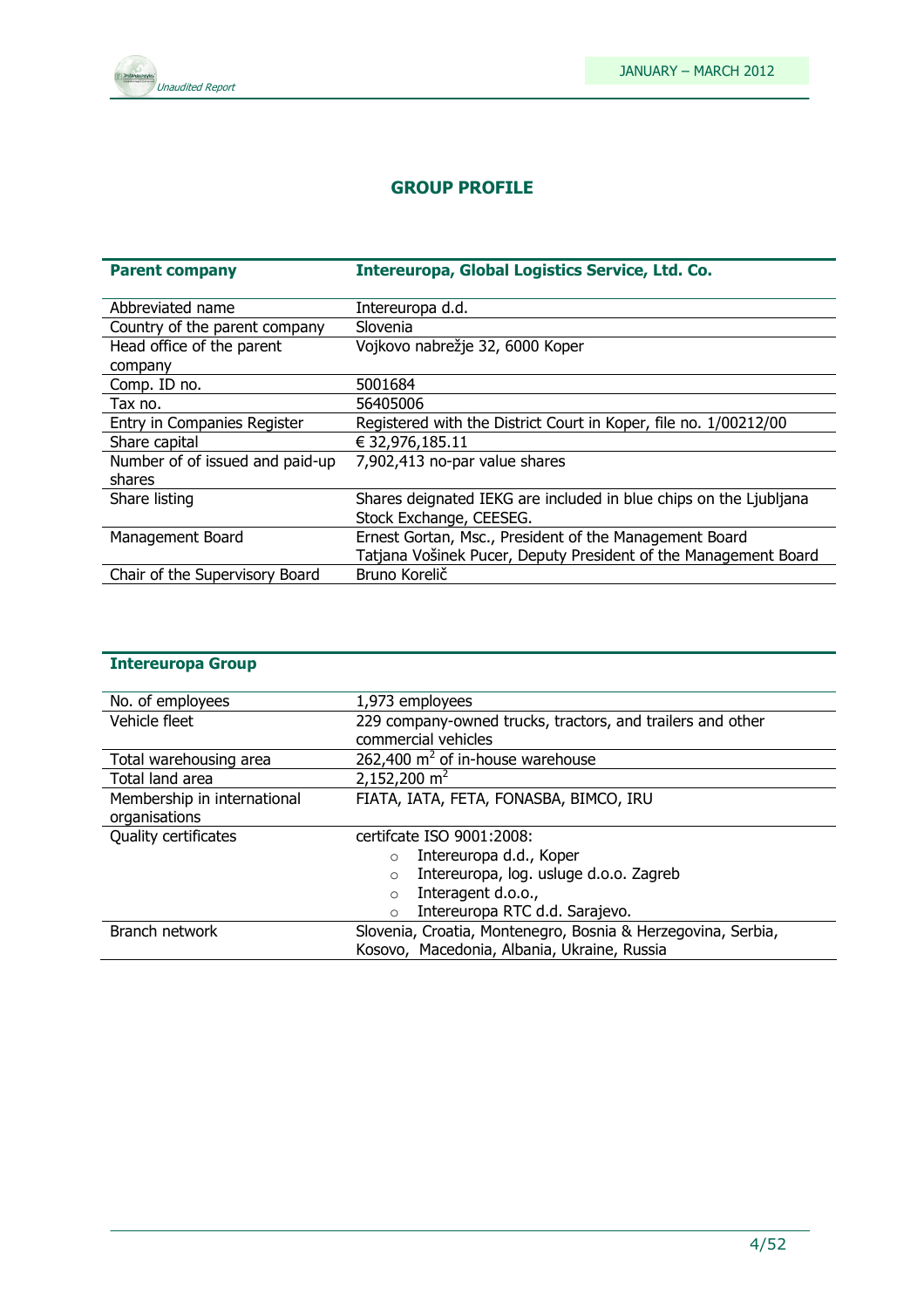





\*Intereuropa Transport d.o.o., Koper has been in liquidation proceedings since 17 January 2012.

Figure 1: Intereuropa Group as of 31.03.2012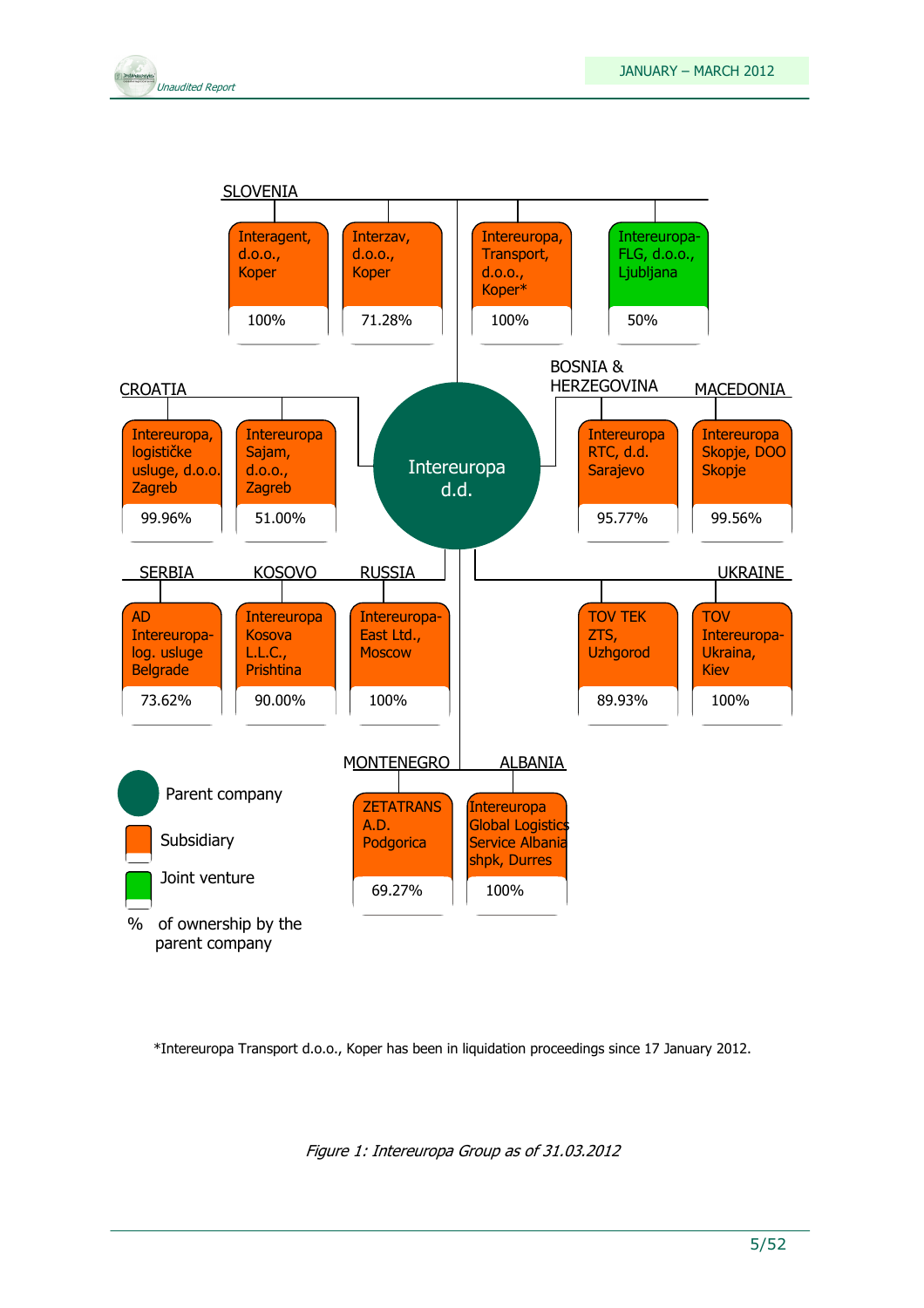

### STRATEGIC OBJECTIVES OF THE INTEREUROPA GROUP

### Corporate vision

To become a top-ranked provider of integral logistics solutions.

### Mission

The mission of the Intereuropa group is to meet the need for logistics services and provide the optimal functioning of supply chains to the complete satisfaction of our customers, while creating added value for shareholders, employees and other stake-holders in a socially responsible manner.

### Values

**Professional attitude towards customers.** Our activities seek to offer optimal solutions for the logistics needs of each and every customer, based on advanced logistics know-how.

Adaptability and flexibility. Our services are prompt and tailored to customers' needs. They are based on inventive business solutions and good organization.

**Responsibility.** We are distinguished by a high level of responsibility for all obligations and arrangements undertaken, as well as for both the social and natural environments.

**Team work and respect for co-workers.** The quality of our services is the result of the work of individuals and excellent expert teams. We duly take into account co-workers' knowledge, experience and views.

Our organizational structure and professional competence will enable us to fully realize our competitive advantages:

- $\rightarrow$  own network of affiliated companies,
- $\rightarrow$  established partnership network,
- $\rightarrow$  a wide range of different products and our own infrastructure,
- $\rightarrow$  technically qualified staff.

### Strategic goals up to the year 2012:

- $\rightarrow$  Maintaining and strengthening our position as the leading provider of comprehensive logistics services in Slovenia and the countries of the former Yugoslavia.
- $\rightarrow$  Continuous optimization of processes in all business segments at the group level and within the consolidated companies.
- $\rightarrow$  Ensuring financial stability through divestment, de-leverage, debt rescheduling and effective management of working capital.
- $\rightarrow$  Establishing a strategic partnership in the company Intereuropa East Ltd., Moscow.
- $\rightarrow$  Acquiring a strategic partner for Intereuropa d.d. that will carry out recapitalization, thus contributing to the group's financial stability as well as the development of our core business.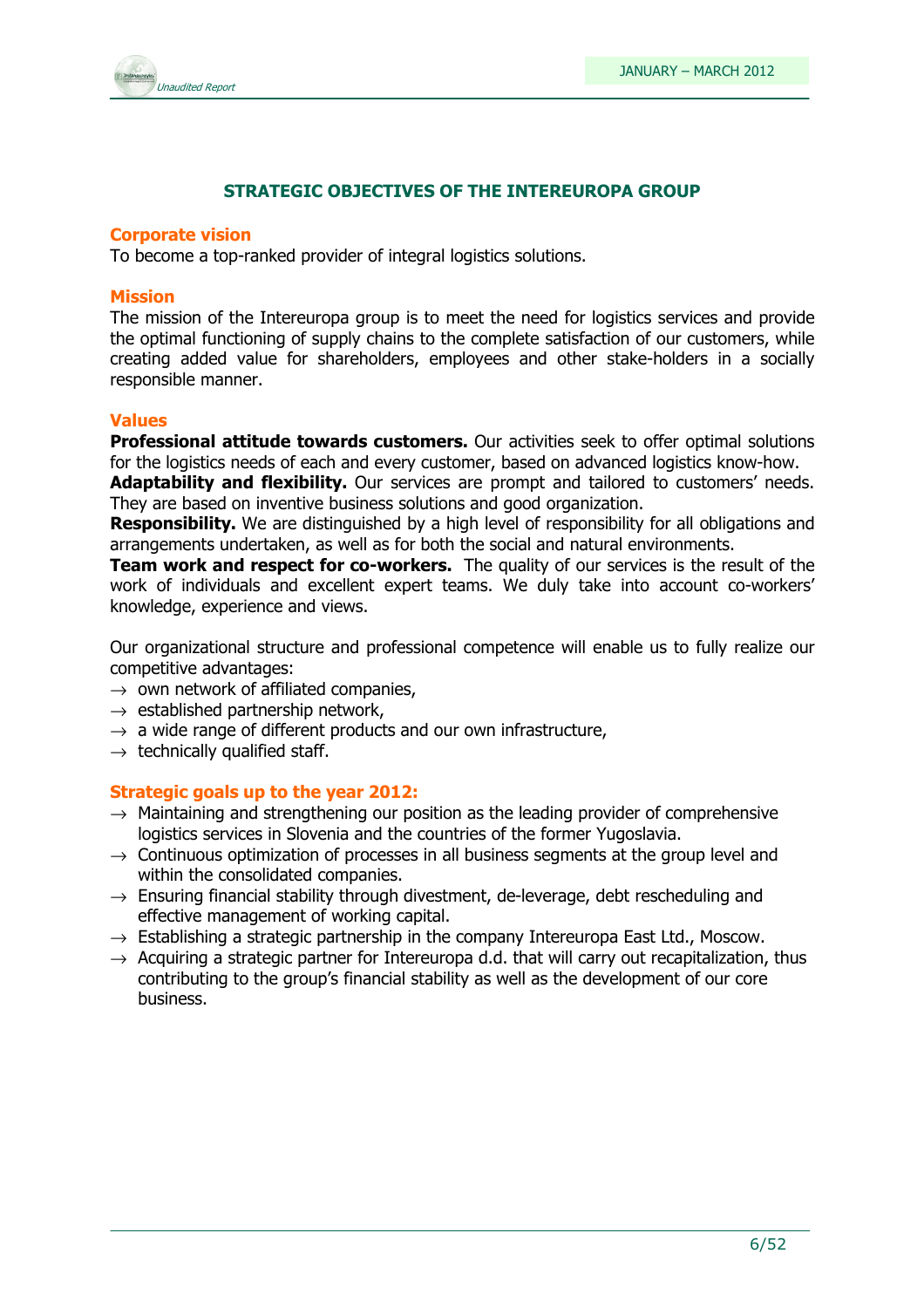

### BUSINESS PLAN FOR THE YEAR 2012

The baseline for the 2012 Business Plan of the Intereuropa group relies on retaining and strengthening the leading position in the market of comprehensive logistical services in Slovenia and countries of former Yugoslavia.

The underlying principles in drawing up the operating plan for the year 2012 are the assurance of satisfactory cash flows for the liquidity of companies in the group, aiming to allow for the time needed for financial recovery of the Parent company Intereuropa d.d. in the long run.

In setting the goals we considered the minimal economic growth forecasts for the majority of countries in which the group operates, the preparations for the accession of Croatia to the EU, and the aggravated liquidity situation in the markets, as well as the pressure on prices.

Following these baselines, we have set the following operating and financial goals for the year 2012 on the group level:

- $\rightarrow$  Further optimization of business processes.
- $\rightarrow$  Focus on the markets with a high market share,
- $\rightarrow$  Using the synergies of the corporate network,
- $\rightarrow$  Restructuring of our range of services,
- $\rightarrow$  Increasing the share of customers users of integral logistics.
- $\rightarrow$  Agreement with creditor banks on a more favourable structure of financing for the Parent company,
- $\rightarrow$  Ensuring adequate liquidity for a smooth operation of the group,
- $\rightarrow$  Core financial goals:
	- $\triangleright$  Sales: € 191.8 million,
	- EBITDA:  $\in$  23.2 million,
	- > Operating Profit or Loss:  $€ 13.0$  million,
	- > Investments:  $\in$  2.5 million,
	- $\triangleright$  Number of employees at year-end: 1,894.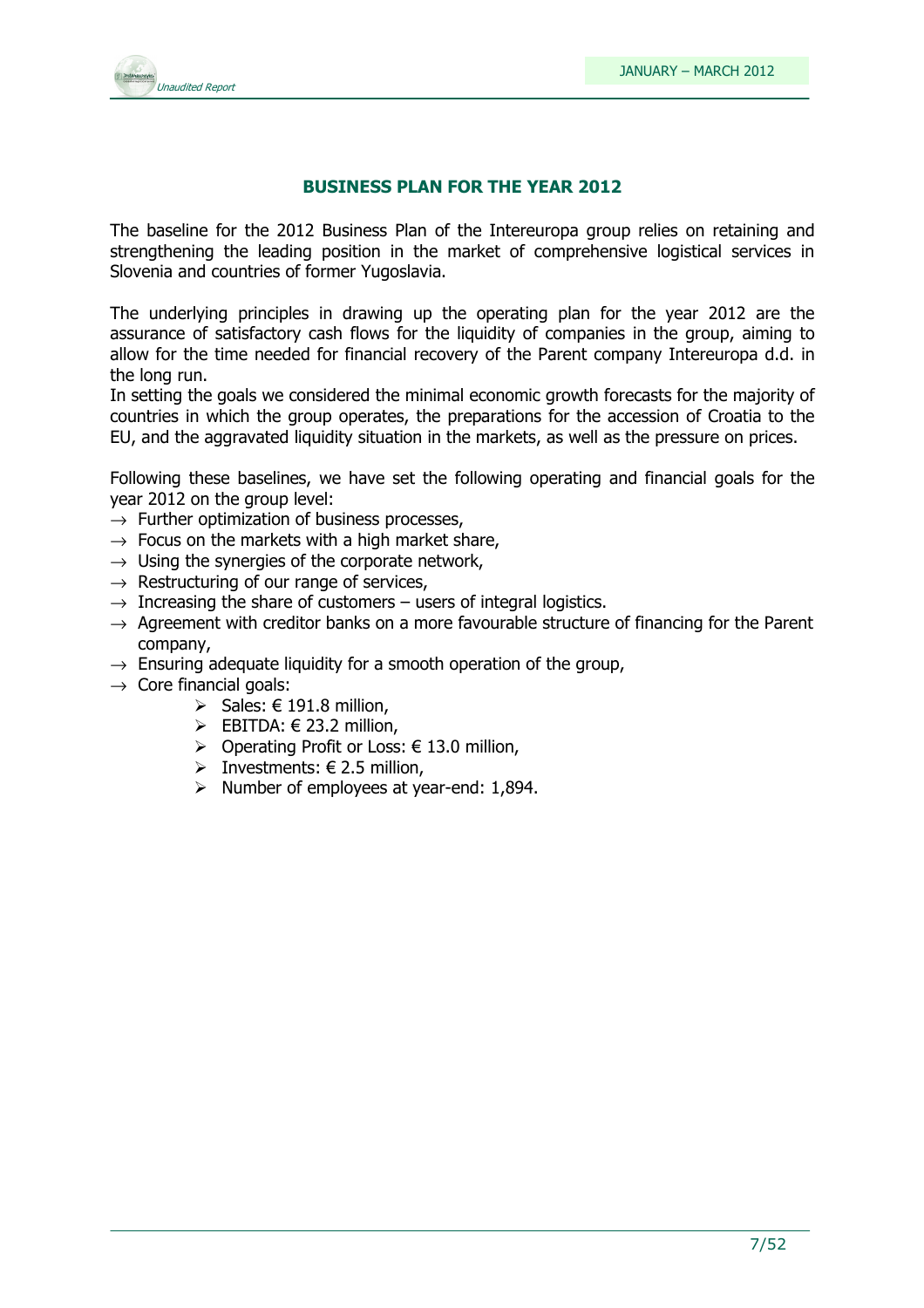

### MAJOR EVENTS IN THE REPORTING PERIOD

### **January**

 $\rightarrow$  On 17 January 2012 the initiation of voluntary winding-up of the subsidiary Intereuropa Transport d.o.o. was published in the Court Register of Companies, along with the changed firm Intereuropa Transport d.o.o., in liquidation; Ernest Gortan was appointed as the Liquidation Trustee for the company.

### February

- $\rightarrow$  On 27 February 2012 the Supervisory Board was informed on the operation of the Intereuropa Group in the year 2011, in which the Intereuropa Group recorded 11 percent higher sales revenue, at  $\epsilon$  211.9 million, which was 11 percent above the sales target as well.
- $\rightarrow$  Creditor banks granted to Intereuropa d.d. a grace period until 30.09.2012 for the repayment of principal and expressed in principle their readiness for the conversion of a part of debt into equity. They also expect support from shareholders, who are expected to decrease the share capital by reducing the nominal share value to  $1 \in \mathbb{R}$  and adopt the resolution on capital increase by the conversion referred to above. In this way the banks would reschedule the liabilities for loans so that financial liabilities of Intereuropa d.d. be sustainable. That would further provide for a sale of the banks' equity to strategic investors.

### March

 $\rightarrow$  Our customer Top Shop International SA informed us of their intended termination of cooperation with us. The Management Board estimates that the envisioned termination would cut the planned sales revenue of the group by approximately 2.5 percent in the current year. We will attempt to mitigate the negative impact of the reduced volume of the business with said customer by activities addressing the resulting situation, both by active marketing and cost adjustment.

### MAJOR EVENTS AFTER THE END OF REPORTING PERIOD

### April

- $\rightarrow$  On 19 April 2012 the Supervisory Board of Intereuropa d.d. adopted in its 19<sup>th</sup> ordinary session the Audited Annual Report 2011 for the Intereuropa Group, the Auditor's Report by the appointed external certified auditor, and the Report prepared by the Supervisory Board on reviewing the Intereuropa d.d. Audited Annual Report 2011, following a due discussion of all reports.
- $\rightarrow$  On 24 April 2012 Intereuropa made a presentation in the Day of Slovenian Capital organized by the Ljubljana Stock Exchange (Ljubljanska borza d.d.), and the Management Board president Ernest Gortan Msc. reported on the achievement of strategic goals in 2011 and on the planned activities and goals of the Intereuropa Group for the present year.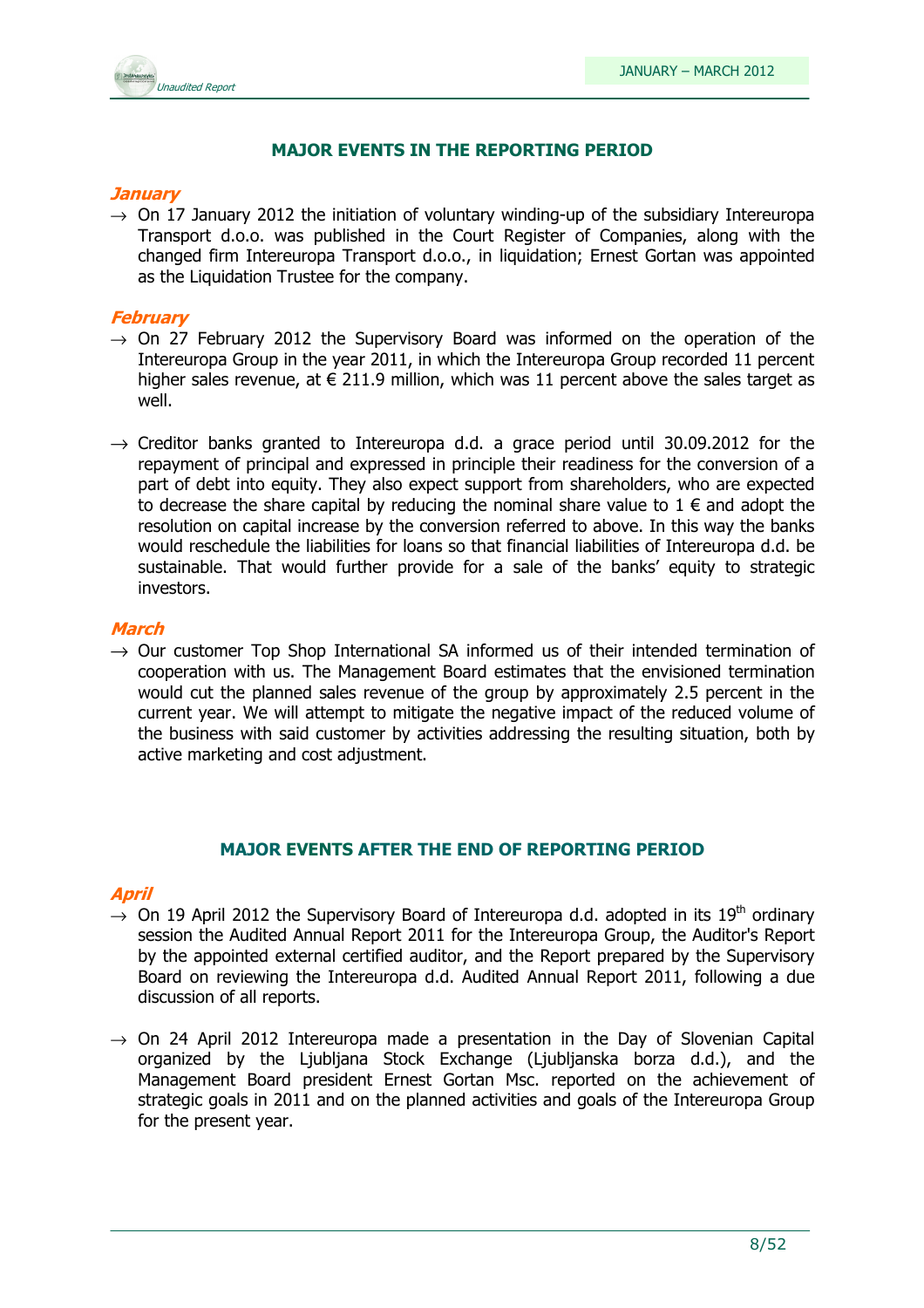

### BUSINESS REPORT

### 1. PERFORMANCE OF INTEREUROPA GROUP

### 1.1. Sales achievements

### ECONOMIC TRENDS

The unfavourable economic situation in the Euro Zone persisted in the first quarter 2012. In addition to the debt crisis, the economy was subject to increasing pressures from the rising prices of raw materials – in particular oil which had grown by 15 percent (in  $\epsilon$ ) in the reporting quarterly term and peaked in March at  $97.30 \in$  per barrel. The short-term ratios implied the approaching stagnation or even a decline in economic activity. However, the deepening of debt crisis remains the main risk for non-achievement of expected growth.

Slovenia is no exception – the economic situation saw no improvement. After the decline in the last quarter of the year 2011, the exports of goods, in real terms, were expected to continue downwards in January too. The industrial production in the manufacturing enterprises rose slightly in January, but the business trend details reveal even lower expectations. The prospects do not show any short-term strengthening of economic activity.

Also the countries of the former Yugoslavia were hit by shrunken economic activity at the end of last year. The Croatian GDP decreased in the last quarter 2011, and Serbia, Bosnia and Herzegovina (BiH) and Macedonia expected their growth to slow down or decline. Their prospects for the current year depend not only on foreign demand, but also on the availability of foreign funding sources: the inflow of foreign investments is expected to decline. International institutions forecast the Croatian GDP to decrease once again, and positive growth for the remaining three countries: very low for Serbia and Bosnia and Herzegovina, and just over 2 percent for Macedonia. Quite different was the situation in Russia: the economic growth remained high at end of last year primarily due to domestic investment demand. Similar trends are forecast to continue this year.

| <b>Countries</b> |        | <b>BDP</b> growth,<br>in % |      | Inflation,<br>in $%$ |        | <b>Exports of goods growth,</b><br>in $%$ |         | Imports of goods growth,<br>in $%$ |
|------------------|--------|----------------------------|------|----------------------|--------|-------------------------------------------|---------|------------------------------------|
|                  | 2012   | 2013                       | 2012 | 2013                 | 2012   | 2013                                      | 2012    | 2013                               |
| <b>EU 27</b>     | 0.0    | 1.3                        | 2.1  | 1.7                  | $1.1*$ | $3.1*$                                    | $-0.8*$ | $2.2*$                             |
| <b>CEE</b>       | 1.9    | 2.9                        | 5.3  | 4.0                  | 3.8    | 5.8                                       | 4.0     | 5.1                                |
| Slovenia         | $-0.9$ | 1.2                        | 2.0  | 1.9                  | 1.3    | 5.8                                       | $-2.0$  | 5.0                                |
| Croatia          | $-0.5$ | 1.0                        | 2.5  | 2.7                  | 2.1    | 1.5                                       | $-11.1$ | $-1.5$                             |
| BiH              | 0.0    | 1.0                        | 2.2  | 2.1                  | 1.8    | 5.4                                       | 1.9     | 4.5                                |
| Serbia           | 0.5    | 3.0                        | 4.5  | 4.0                  | 4.9    | 5.7                                       | 7.6     | 8.1                                |
| Kosovo           | 3.8    | 4.1                        | 1.0  | 1.9                  | $-0.3$ | 7.3                                       | $-4.6$  | 5.7                                |
| Montenegro       | 0.2    | 1.5                        | 1.7  | 1.3                  | 1.0    | 1.6                                       | $-0.1$  | 3.4                                |
| Macedonia        | 2.0    | 3.2                        | 2.0  | 2.0                  | 7.2    | 10.7                                      | 6.0     | 9.4                                |
| Albania          | 0.5    | 1.7                        | 3.0  | 3.0                  | 1.4    | 6.7                                       | $-1.5$  | 2.8                                |
| Russia           | 4.1    | 3.9                        | 6.2  | 6.5                  | 2.3    | 2.8                                       | 16.6    | 13.2                               |
| Ukraine          | 3.0    | 3.5                        | 7.9  | 5.9                  | 3.0    | 7.0                                       | 5.3     | 6.2                                |

Table 1: Forecast of economic trends in goegraphic markets of the Intereuropa Group

\* Euro zone

Source: World Economic Outlook, IMF, April 2012

Spring forecast of economic trends 2012, UMAR, March 2012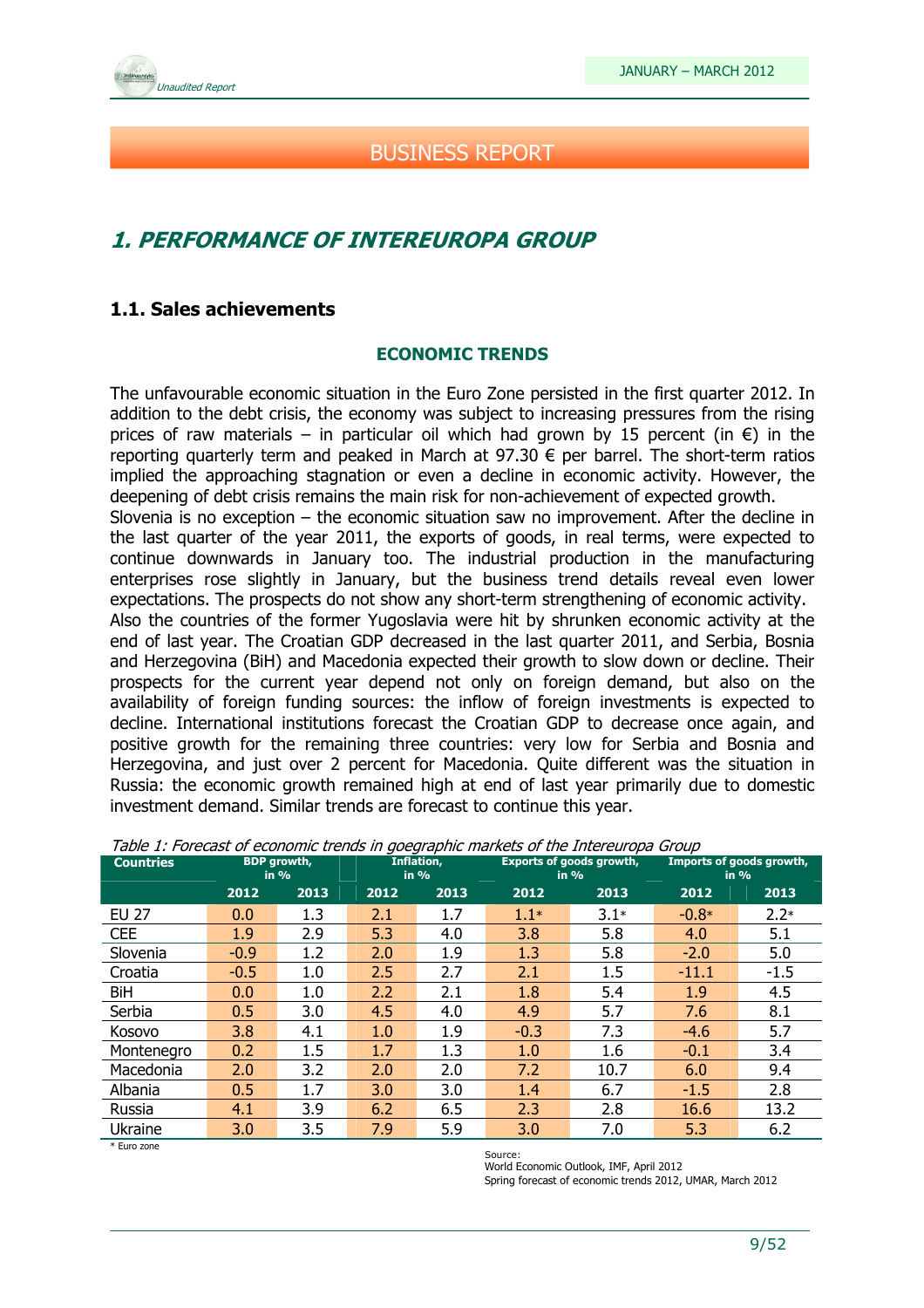

### SALES REVENUE

The Intereuropa Group generated a **sales revenue of**  $\epsilon$  **47.4 million** in the first quarter 2012, which was 1 percent above the sales target. The surplus of the same percentage point was recorded in all the three core business areas, the highest result outstripping the sales plan was achieved in the following products:

- $\rightarrow$  road transport in Slovenia, with an outstanding achievement by the Parent Company from the organization of full load transportation, and
- $\rightarrow$  car logistics in Russia, with a very high occupancy rate of the car terminal.

Compared with the same period a year ago, our sales result in the reporting term was 16 percent lower. Our business area of land transport saw a decline, attributable to some optimization-focused activities within the group:

- $\rightarrow$  The decreased activity and the initiation of voluntary liquidation proceedings on our subsidiary Intereuropa Transport d.o.o. in January;
- $\rightarrow$  Closing down our subsidiary in Germany in May 2011 and the disposal of our subsidiary in France in June 2011, and further development in these markets through our partner networks.

The inferior sales volume than last year was also a logical consequence of the lower planned volume of operations of our Ukrainian company due to the declining volume of goods flows in transit in railway transport.

|   | <b>Business area</b>       | Jan - Mar<br>2012 | <b>Structure</b> | <b>Index</b><br>$2012$ /plan | <b>Index</b><br>2012/2011 |
|---|----------------------------|-------------------|------------------|------------------------------|---------------------------|
|   | Land transport             | 26,681            | 56%              | 101                          | 73                        |
|   | Logistics solutions        | 7,039             | 15%              | 101                          | 102                       |
|   | Intercontinental transport | 11,980            | 25%              | 101                          | 101                       |
| 4 | Other services             | 1,668             | 4%               | 98                           | 137                       |
|   | <b>TOTAL SALES REVENUE</b> | 47,368            | <b>100%</b>      | 101                          | 84                        |

Table 2: Sales revenue of the Intereuropa Group by business area, in  $\epsilon$  thousand

Table 3: Sales revenue of the Intereuropa Group by geographical area (by companies' head office), in € thousand

|    | <b>Geografical area</b><br>(by companies' head office) | Jan - Mar<br>2012 | <b>Structure</b> | <b>Index</b><br>2012/plan | <b>Index</b><br>2012/2011 |
|----|--------------------------------------------------------|-------------------|------------------|---------------------------|---------------------------|
|    | Slovenia                                               | 27,965            | 59%              | 103                       | 96                        |
| 2  | Croatia                                                | 7,409             | 16%              | 93                        | 95                        |
| 3  | Bosnia & Herzegovina                                   | 1,454             | 3%               | 97                        | 87                        |
| 4  | Serbia                                                 | 855               | 2%               | 111                       | 117                       |
| 5  | Macedonia                                              | 303               | $1\%$            | 106                       | 101                       |
| 6  | Kosovo                                                 | 385               | 1%               | 102                       | 104                       |
|    | Montenegro                                             | 1,062             | 2%               | 82                        | 88                        |
| 8  | Albania                                                | 97                | 0%               | 81                        | 63                        |
| 9  | Russia                                                 | 3,590             | 8%               | 114                       | 132                       |
| 10 | Ukraine                                                | 4,249             | 9%               | 100                       | 41                        |
|    | <b>TOTAL SALES REVENUE</b>                             | 47,368            | 100%             | 101                       | 84                        |
|    | EU countries                                           | 27,965            | 59%              | 103                       | 96                        |
|    | Non-EU countries                                       | 19,403            | 41%              | 98                        | 71                        |

Three quarters of the group sales revenue were generated by our companies in Slovenia and in Croatia. The lower achievement recorded in Croatia in comparison with the last year's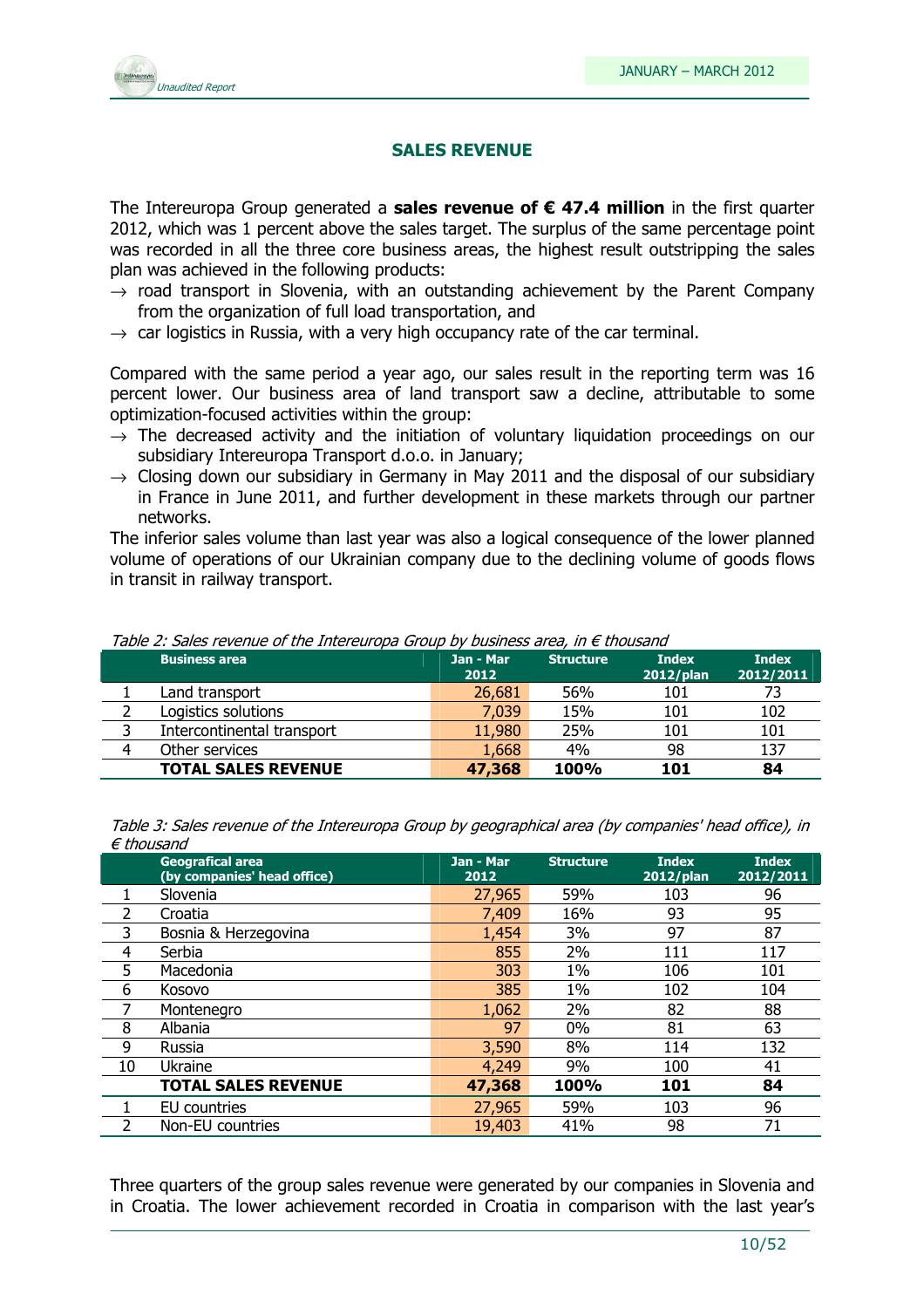

figure has resulted from tougher competition and worse economic situation. Our companies achieved the highest growth in the markets of Russia, Serbia, Kosovo and Macedonia.

Table 4: Sales revenue of the Intereuropa Group by geographic area (by customers' head office), in  $\epsilon$ thousand

|                | <b>Geografical area</b><br>(by customers' head office) | Jan - Mar<br>2012 | <b>Structure</b> | <b>Index</b><br>2012/2011 |
|----------------|--------------------------------------------------------|-------------------|------------------|---------------------------|
|                | Slovenia                                               | 14,567            | 31%              | 95                        |
| 2              | Croatia                                                | 6,986             | 15%              | 94                        |
| 3              | Russia                                                 | 3,770             | 8%               | 122                       |
| $\overline{4}$ | Bosnia & Herzegovina                                   | 1,552             | 3%               | 87                        |
| 5              | Serbia                                                 | 832               | 2%               | 109                       |
| 6              | Montenegro                                             | 1,028             | 2%               | 91                        |
|                | Other countries                                        | 18,632            | 39%              | 69                        |
| 7a             | Other EU countries                                     | 9,085             | 19%              | 45                        |
| 7b             | Other countries                                        | 9,547             | 20%              | 134                       |
|                | <b>TOTAL SALES REVENUE</b>                             | 47,368            | 100%             | 84                        |

### Land transport

The land transport area contributes 56 percent to the sales revenue of the Group. The sale of services in this area exceeded the planned sales revenue by 1 percent, however, it was 27 percent below the result achieved in the comparable term a year ago. Such a setback is primarily attributable to the initiation of the liquidation in the subsidiary Intereuropa Transport d.o.o. and the lower sales volume in our Ukrainian subsidiary TEK ZTS Uzhgorod. The lower sales revenue has further resulted from the stoppage of operation of the German subsidiary (in May 2011), the disposal of the subsidiary in France (June 2011) and lower sales in the product Express Services.

This year we were exposed to increased pressures on the procurement prices due to fewer hauliers on the supply side of the market and due to rising oil prices (petroleum products), which resulted in an increase of our direct costs and decrease of our margin in transport services.

The recession is felt in our markets through a lower volume of trading in goods and further affected by increased ill payment practices. That demands much prudence in the acquisition of new business, along with concurrent monitoring of financial stability of our customers. Also the competitors are aware of these risks and try all the harder to acquire the business with "sound" customers. As the shrinkage on the cost-side affects our customers as well, all the more business can only be acquired by tenders, which leads to reduction of prices and our margins.

The course of business in the reporting term was also earmarked by process optimization resulting from the new IT solution that was launched to support land transport operations.

### Groupage Services:

- $\rightarrow$  The sales plan was outstripped by 4 percent and 9 percent growth was recorded on the group level.
- $\rightarrow$  In Slovenia, where 85 percent of all revenues are generated for this product, the results achieved are slightly behind the plan but exceed the comparable figure of last year by 6 percent.
- $\rightarrow$  In Croatia, which is the second major market, we exceeded the sales plan and the last year's quarterly result (both by 9 percent).
- $\rightarrow$  The greatest setback was recorded in our subsidiary in Kosovo.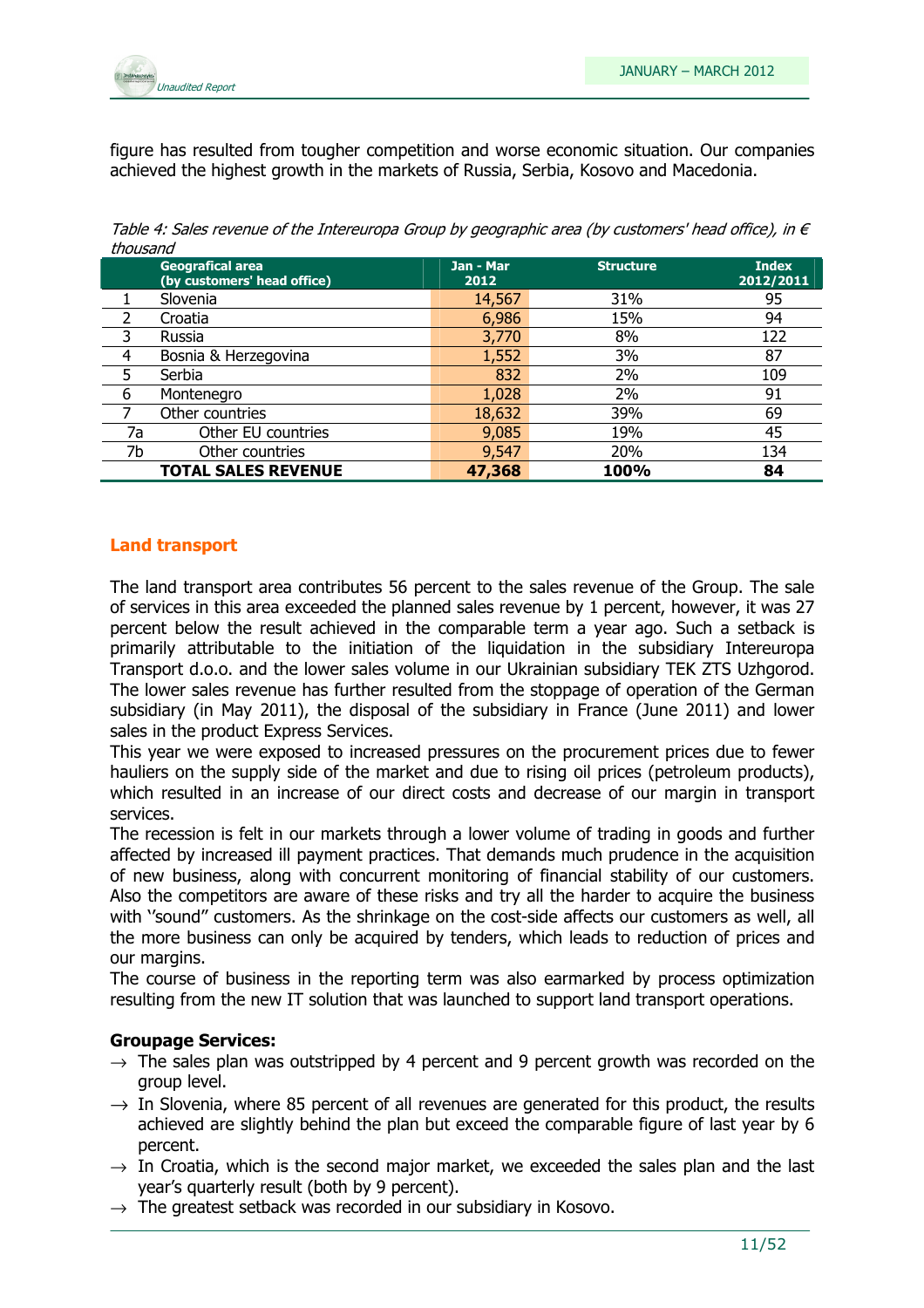

### Express service:

- $\rightarrow$  The Group stood 30 percent below the comparable last year's result and recorded a setback behind the plan at almost the same level. Such an underachievement resulted from tougher competition and changed approach to pricing policy focusing on the transportation of heavier consignments.
- $\rightarrow$  The highest setback was recorded by the companies in Croatia (40 percent lower sales revenue than in 2011) and in Slovenia (26 percent below the figure achieved a year ago).
- $\rightarrow$  The outsourcing process in Croatia closed on 1 January 2012. The transport services are entirely provided by hiring the subcontractor hauliers.
- $\rightarrow$  The restructuring process on this product is conducted both in Slovenia and Croatia.

### Road Transport:

- $\rightarrow$  We surpassed the sales plan on the Group level but generated 28 percent fewer sales revenue than last year: that is a consequence of closing down the company Intereuropa Transport d.o.o., the stoppage of operation of the German subsidiary and the disposal of the subsidiary in France,
- $\rightarrow$  Very good results were achieved by the newly established unit to coordinate the organization of full-load shipments in the Parent Company, which services the customers who were formerly cooperating with Intereuropa Transport d.o.o. (currently in the process of liquidation).

### Customs services:

- $\rightarrow$  The sales plan was exceeded by one percent, and the volume grew by 11 percent over the comparable term last year.
- $\rightarrow$  The parent company saw the greatest improvement: it exceeded the plan by 17 percent and outstripped the result of 2011 by 44 percent, thanks to acquisition of new business, mostly on the border area with Croatia.

### Rail Transport:

- $\rightarrow$  Due to reduced goods flows in transit, our Ukrainian subsidiary recorded a lower volume of operations than a year ago, but still in accordance with the plan.
- $\rightarrow$  The specialized company Intereuropa-FLG d.o.o. Liubliana is lagging behind the plan and below the achievement of the last year's first quarterly term.

A major business partner, the company Top Shop International SA, informed us recently of intended relocation of its logistics activities to Poland. In accordance with the scheduled dynamics for the stoppage of business cooperation we expect a downturn in the sales revenue in the Land Transport area for the second half-year.

The restructuring process on this product is underway in Slovenia, Croatia and Bosnia and Herzegovina. In Slovenia, process optimization has been on-going since the new IT system solution was launched to support land transport operations. Activities for the implementation of the new IT solution supporting the land transport area were started in Croatia, too.

Regretfully, the recession in Europe and the general economic climate in Slovenia are not the best provisions for a promising outlook up to the year-end. Slovenia has found itself in a repeat of economic slow-down in international environment, similarly as in the year 2009, and is exposed primarily through international trade, therefore we already feel the impact of lower exports on the reduction of goods flows.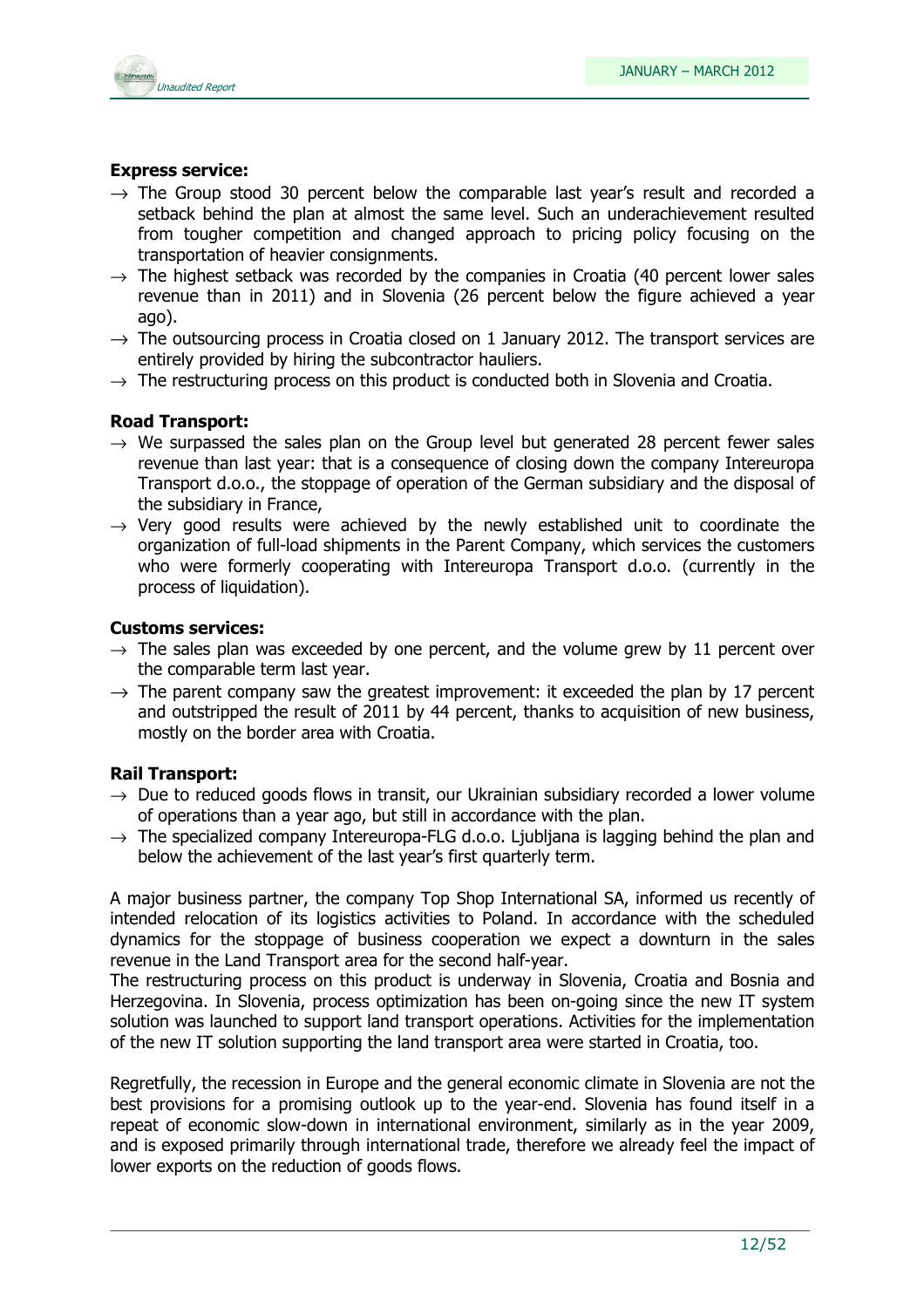

### Logistics solutions

The Logistics solutions segment achieved good operating results in the first quarterly term and exceeded the targets. We made a sales revenue of  $\epsilon$  7.1 million, or 15 percent in the total sales structure of the Group, thanks to better sales in the Parent Company Intereuropa d.d. in Slovenia, which rose one percent over the last year's results and exceeded the plan by the same percentage point; merits also go to the companies in Russia, Bosnia and Herzegovina, and Serbia.

The second largest market in the logistics solutions segment is Croatia which contributed 25 percent to the sales of this business area. The sales revenue in Croatia remained 12 percent behind the results of the comparable preceding year's term and 8 percent behind the target sales revenue. The situation is attributable to the recession and financial crisis in the country, as well as to increased competition of foreign logistics providers.

The highest growth of sales was recorded in Russia, which outstripped the last year by 193 percent and exceeded the plan by 20 percent. Such growth rate has resulted from the sufficient occupancy of our warehousing capacity in the second half-year 2011.

The performance is still affected by the slow upturn of economic situation that also reflects in the increased inventories in the warehouses.

The expected stoppage of cooperation with our customer Top Shop International SA will have a bearing on the lower sales revenue in logistics solutions, too. Activities aiming to adapt to the new situation and mitigate the consequences of the loss of customer are already running, on the cost- and income side.

The following key activities are planned for the next quarterly term:

- $\rightarrow$  Intense marketing activities to acquire comprehensive logistics business on a bigger scale,
- $\rightarrow$  Process optimization by introducing e-commerce (EDI) with our partners in business,
- $\rightarrow$  Improving the efficiency and productivity (primarily in Slovenia).

### Intercontinental transport

Our operations in this segment were very good and above the sales targets for this quarterly term. We achieved a sales revenue of  $\epsilon$  11,980 thousand, or 25 percent in the total sales structure of the group. The sales plans were exceeded most in car-handling logistics, also in the markets of Slovenia and Russia.

### Sea Transport:

- $\rightarrow$  Our operations were within the planned sales revenue;
- $\rightarrow$  Slovenia remains our key market, standing for 90 percent in the sales structure;
- $\rightarrow$  In conventional cargo we surpassed the sales targets by 15 percent, thanks to a good season for fruit and vegetables, and regular bulk/dry-bulk cargo turnover via the Koper Port;
- $\rightarrow$  In containerized cargo, however, we were behind the targets due to low seafreight rates and the loss of some container trucking businesses via Koper (better sales results are expected in the second quarter);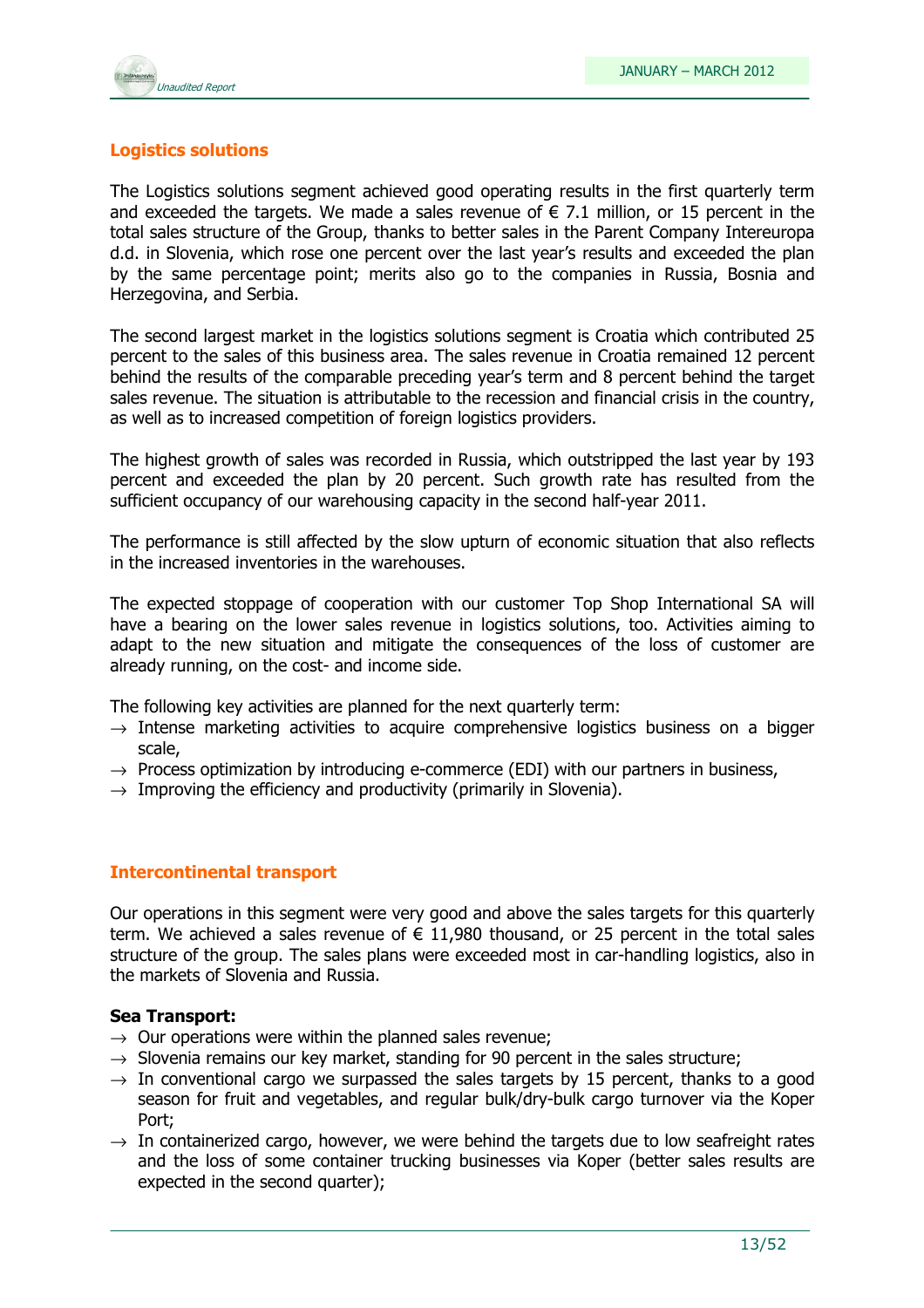

- $\rightarrow$  In the RO-RO products, we have exceeded the target sales revenue by 60 percent as a result of increasing transport rates;
- $\rightarrow$  The sales targets were exceeded also in our affiliates in Macedonia and Bosnia and Herzegovina, where we acquired the organization of transport in addition to the freight forwarding business.

### Car logistics:

- $\rightarrow$  In the reporting quarterly term we exceeded the sales targets by 6 percent;
- $\rightarrow$  The number of vehicles handled via Koper port and also via our car terminal in Koper has risen;
- $\rightarrow$  A high occupancy of the car terminal was further recorded in Russia, with existing customers, achieving a good vehicle turnover at the terminal as well – which contributes to the revenues from car transportation, handling and storage;
- $\rightarrow$  We acquired an important car-handling business via Koper Port in a major tender;
- $\rightarrow$  A new promising business transportation of used cars via Koper is under development;
- $\rightarrow$  A similar trend can be expected in the second quarter of this year.

### Shipping Agency:

- $\rightarrow$  Our company Interagent d.o.o. (Shipping Agency) has been performing in line with the plan for the reporting term;
- $\rightarrow$  we remain the leading shipping agent in terms of the number of ships represented in the Port of Koper;
- $\rightarrow$  We acquired the agency for new shipowners calling at Koper;
- $\rightarrow$  We are involved in commercial activities for potential agency representation of a container-operating shipping line in Slovenia and/or other Balkan countries;

### Airfreight:

- $\rightarrow$  In the Airfreight product, we remained behind the sales targets by 9 percent on the Group level;
- $\rightarrow$  Despite lower sales revenue, our performance in Slovenia was good, having exceeded the plan by 30 percent and the comparable result 2011 by 34 percent;
- $\rightarrow$  The sales targets were also exceeded in Serbia and Croatia;
- $\rightarrow$  An increasing number of logistics providers organize airfreight transport via European hub airports, and continues with the organization of land transport from the Balkans to those hub airports;
- $\rightarrow$  Airfreight prices are on the rise, but the seafreight rates have been rising even faster, which could mean a certain shift on the demand side towards airfreight transport;
- $\rightarrow$  Similar results can be expected for the second quarter.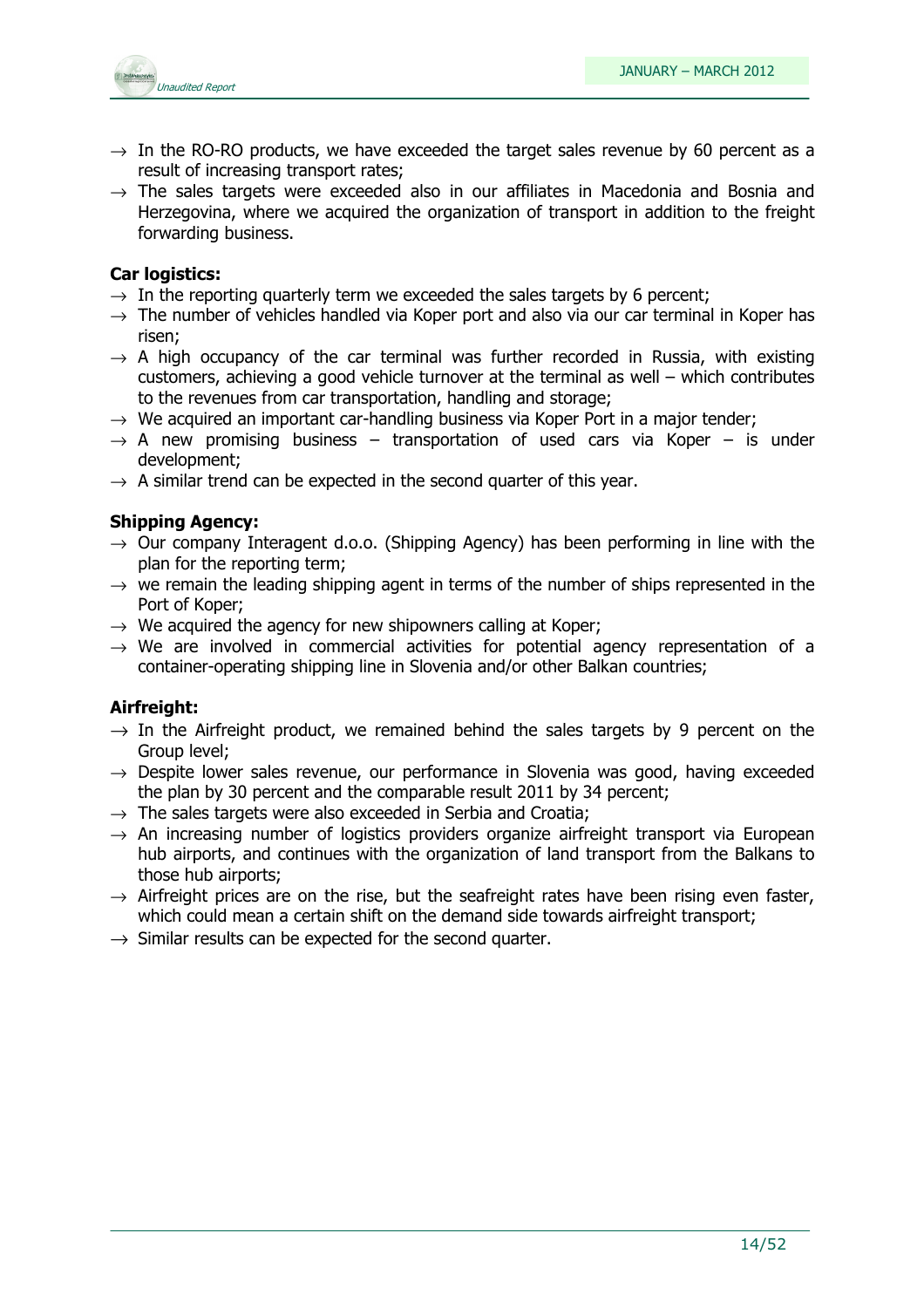

### 1.2. Financial result

| i avics J anu 0. i mancial results or the Interestiopa Group for January-Piarch 2012, in thousand E            |                   |                               |                   |                              |                           |  |  |  |  |
|----------------------------------------------------------------------------------------------------------------|-------------------|-------------------------------|-------------------|------------------------------|---------------------------|--|--|--|--|
| Item / Index                                                                                                   | Jan - Mar<br>2012 | Jan - Mar<br><b>Plan 2012</b> | Jan - Mar<br>2011 | <b>Index</b><br>$2012$ /plan | <b>Index</b><br>2012/2011 |  |  |  |  |
| Sales revenue                                                                                                  | 47,368            | 46,823                        | 56,667            | 101                          | 84                        |  |  |  |  |
| EBITDA*                                                                                                        | 6,962             | 4,568                         | 5,444             | 152                          | 128                       |  |  |  |  |
| Operating profit or loss                                                                                       | 4,371             | 1,860                         | 2,307             | 235                          | 189                       |  |  |  |  |
| Financing profit or loss                                                                                       | 1,518             | $-4,207$                      | $-1,345$          |                              |                           |  |  |  |  |
| Net profit or loss                                                                                             | 4,539             | $-1,813$                      | 671               |                              | 676                       |  |  |  |  |
|                                                                                                                |                   |                               |                   |                              |                           |  |  |  |  |
| EBIT margin in %                                                                                               | 9.2%              | 4.0%                          | 4.1%              | 232                          | 227                       |  |  |  |  |
| Sales revenue per                                                                                              |                   |                               |                   |                              |                           |  |  |  |  |
| employee/month                                                                                                 | 8.025             | 7.598                         | 8.706             | 106                          | 92                        |  |  |  |  |
| Value added per employee/month                                                                                 | 2.642             | 2.204                         | 2.298             | 120                          | 115                       |  |  |  |  |
| $\star$ corro $\star$ c $\star$ of $\star$ is $\star$ . One in $\star$ is a set of $\star$ is a set of $\star$ |                   |                               |                   |                              |                           |  |  |  |  |

| Tables 5 and 6: Financial results of the Intereuropa Group for January-March 2012, in thousand $\epsilon$ |
|-----------------------------------------------------------------------------------------------------------|
|                                                                                                           |

\* EBITDA: Earnings Before Interest, Taxes, Depreciation and Amortisation

| Item / Index                  | 31.03.<br>2012 | <b>Plan</b><br>31.12.2012 | 31.12.<br>2011 | <b>Index</b><br>2012/plan | <b>Index</b><br>2012/2011 |
|-------------------------------|----------------|---------------------------|----------------|---------------------------|---------------------------|
|                               |                |                           |                |                           |                           |
| Balance sheet total*          | 400,189        | 379,794                   | 407,207        | 105                       | 98                        |
| Equity*                       | 144,295        | 146,892                   | 140,988        | 98                        | 102                       |
| Net debt**                    | 170,813        | 173,614                   | 176,567        | 98                        | 97                        |
| Short-term assets/ Short-term |                |                           |                |                           |                           |
| liabilities*                  | 0.35           | 1.25                      | 0.35           | 28                        | 100                       |
| Net Return On Equity (yearly  |                |                           |                |                           |                           |
| $level)****$                  | 3.65%          | $-1.16%$                  | $-0.02%$       | ٠                         | ٠                         |

\* as of the last day of the reporting period

\*\* financial liabilities – loans and deposits given - cash

\*\*\* average equity (capital) of the report. period

### The Operating result and EBITDA

 $\rightarrow$  Excluding the transactions that are not directly related to the ordinary business, the following EBITDA and Operating result values would be achieved:

| in 1000 $\epsilon$       | Jan-Mar<br>2012 | Jan-Mar<br>2011 | Index<br>2012/2011 |
|--------------------------|-----------------|-----------------|--------------------|
| EBITDA                   | 5,888           | 4,797           | 123                |
| Operating profit or loss | 3,307           | 1,667           | 198                |

 $\rightarrow$  The higher Operating result is largely attributable to the stoppage of operations in two under-performing subsidiaries, and to the substitution of a considerable portion of the sales revenue in the closed-down units by the Parent company and in the subsidiary in Russia. In the remaining companies of the group, we retained the same level of fixed costs, or were even able to cut the costs in some companies. As a result we have improved the profitability of the operations which reflects in a very high EBIT margin that is currently being maintained.

### The Financing result

 $\rightarrow$  The foreign exchange gains contributed to the positive Financing result for the first quarterly period. Interest expenses were 11 percent lower than in the comparable term a year ago.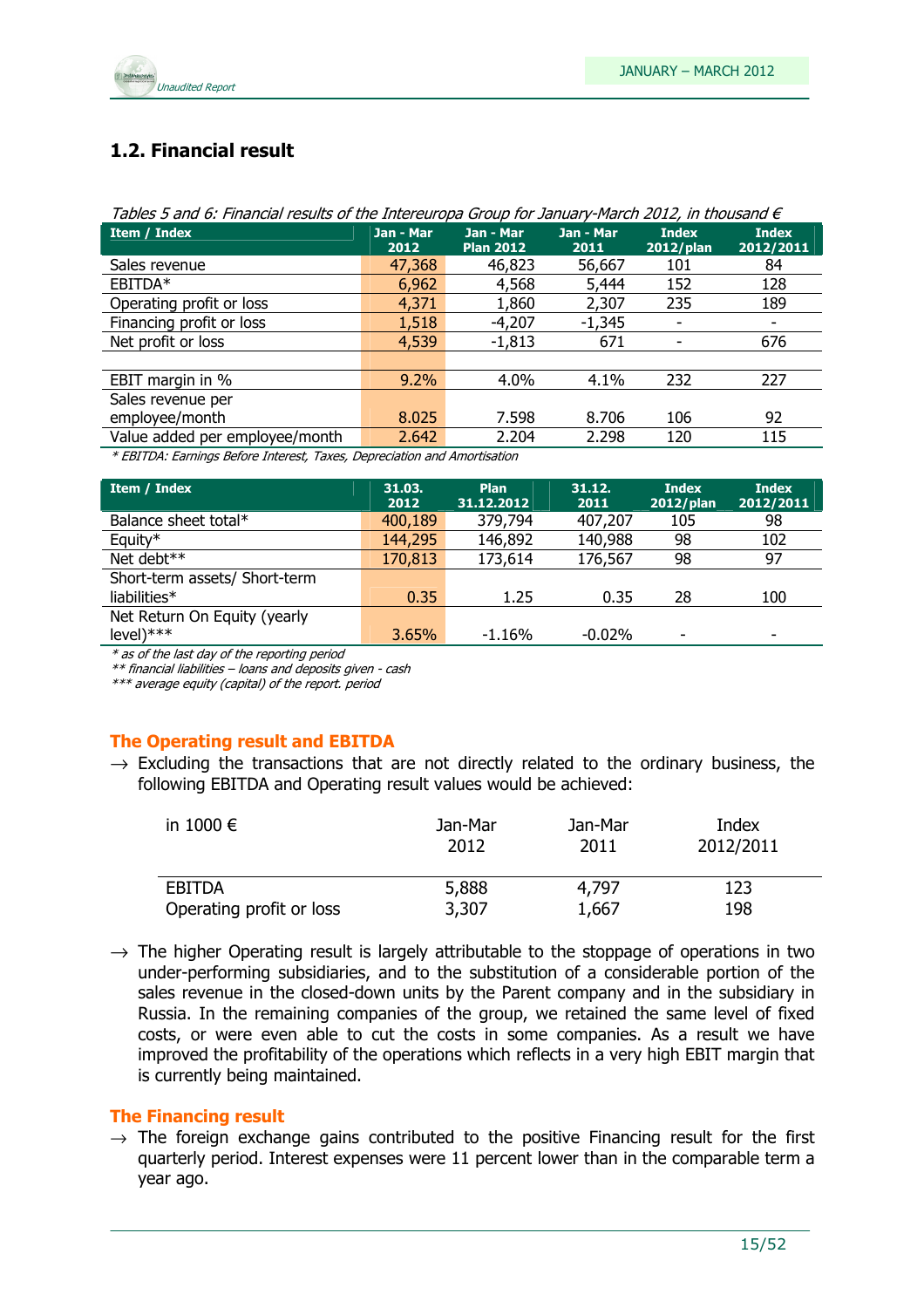

### 1.3. Investments in fixed assets

In the first quarter 2012, the investments in fixed assets realized by the Intereuropa Group totalled  $\epsilon$  171 thousand, thereof 76 thousand in real estate and 95 thousand in plant and equipment, and intangible assets. The annual plan of investments was completed to the level of 7 percent.

|                 |                             | <b>Plant &amp; Equipment</b> |                             |                 | $%$ of                      |                          |
|-----------------|-----------------------------|------------------------------|-----------------------------|-----------------|-----------------------------|--------------------------|
| Jan-Mar<br>2012 | Jan-Mar<br><b>Plan 2012</b> | Jan-Mar<br>2012              | Jan-Mar<br><b>Plan 2012</b> | Jan-Mar<br>2012 | Jan-Mar<br><b>Plan 2012</b> | <b>annual</b><br>realiz. |
| 62              | 738                         | 50                           | 917                         | 111             | 1,655                       |                          |
| 15              | 333                         | 45                           | 595                         | 60              | 928                         | 6                        |
| 76              | 1,072                       | 59                           | 1,511                       | 171             | 2,583                       |                          |
|                 |                             | <b>Real property</b>         |                             |                 |                             | <b>TOTAL INVESTMENTS</b> |

Table 7: Overview of Investment in January- March 2012, in thousand  $\epsilon$ 

The investments of the Parent Company Intereuropa d.d. were made in real estate, equipment and intangible assets ( $\epsilon$  111 thousand); other members of the group invested  $\epsilon$ 60 thousand in fixed assets. The most of invested funds were earmarked to:

- $\rightarrow$  Buildings and equipment ( $\in$  93 thousand),
- $\rightarrow$  Repairs and purchase of motor vehicles ( $\epsilon$  67 thousand),
- $\rightarrow$  Computer hardware and software ( $\in$  10 thousand).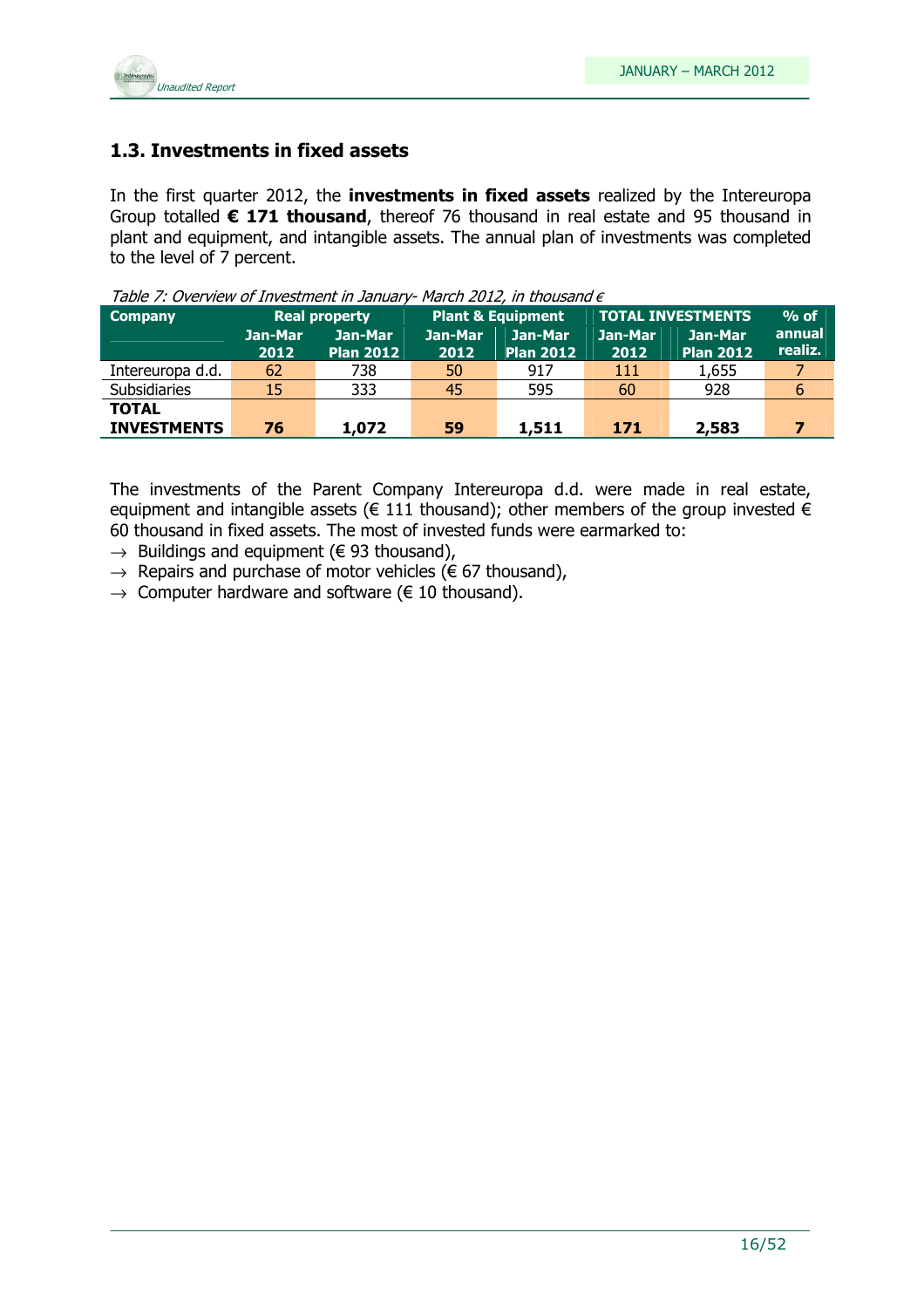

### 1.4. Risk Management

The central goal in risk management is to effectively address and reduce uncertainty in the Company and thereby assure higher operating performance and retain the competitive advantages of the Company. There were 73 types of risk identified in the company Intereuropa d.d., thereof 24 key risks. The most relevant risks for the Company are those related to assurance of financial stability and the risks for a decreased demand for our services.

In the first quarterly term we did not perceive any higher exposure to individual risk types, and no major negative effects were recorded; we achieved the target performance values in the operating indexes/ratios.

The liquidity risk is managed by heightened control over the cash flows and the current/ working capital, as well as by the balancing of short-term credit facilities with the commercial banks. Our major attention is dedicated to the selling risks adapting to individual needs of our customers. To date, we have not recorded any downturn in the demand for our services; in fact we were able to increase the volume of our operations. Nevertheless, the prices in the logistics market remain volatile and we continue with our internal optimization and concurrently assure a high quality level of our services. The introduction of the new IT solution to support the logistics processes was one of the key milestones in the management of change. Our business achievements reflected on the HR area, too, in which the appropriate communication, motivation and rewarding system linked to efficiency are in the forefront. The assurance of financial stability of the company is the key risk in our daily focus: we endeavour to maintain it on an acceptable level (the agreed grace period for the repayment of principals, consistent implementation of the corporate business and financial restructuring programme).

The course of events after 31.3.2012 points to increased selling risk arising from the announced migration of the customer Top Shop International SA, against which we already adopted additional measures in the sales, organizational and financial area to cope with the situation. Another risk is rising – that of a potential capital increase for the Company, which is one of the requirements for financial restructuring. Therefore the Management Board publicly addressed all the shareholders to get involved in the capital increase of the company.

Nevertheless we estimate for the second half-year that the company Intereuropa d.d. will not increase its overall exposure to risks.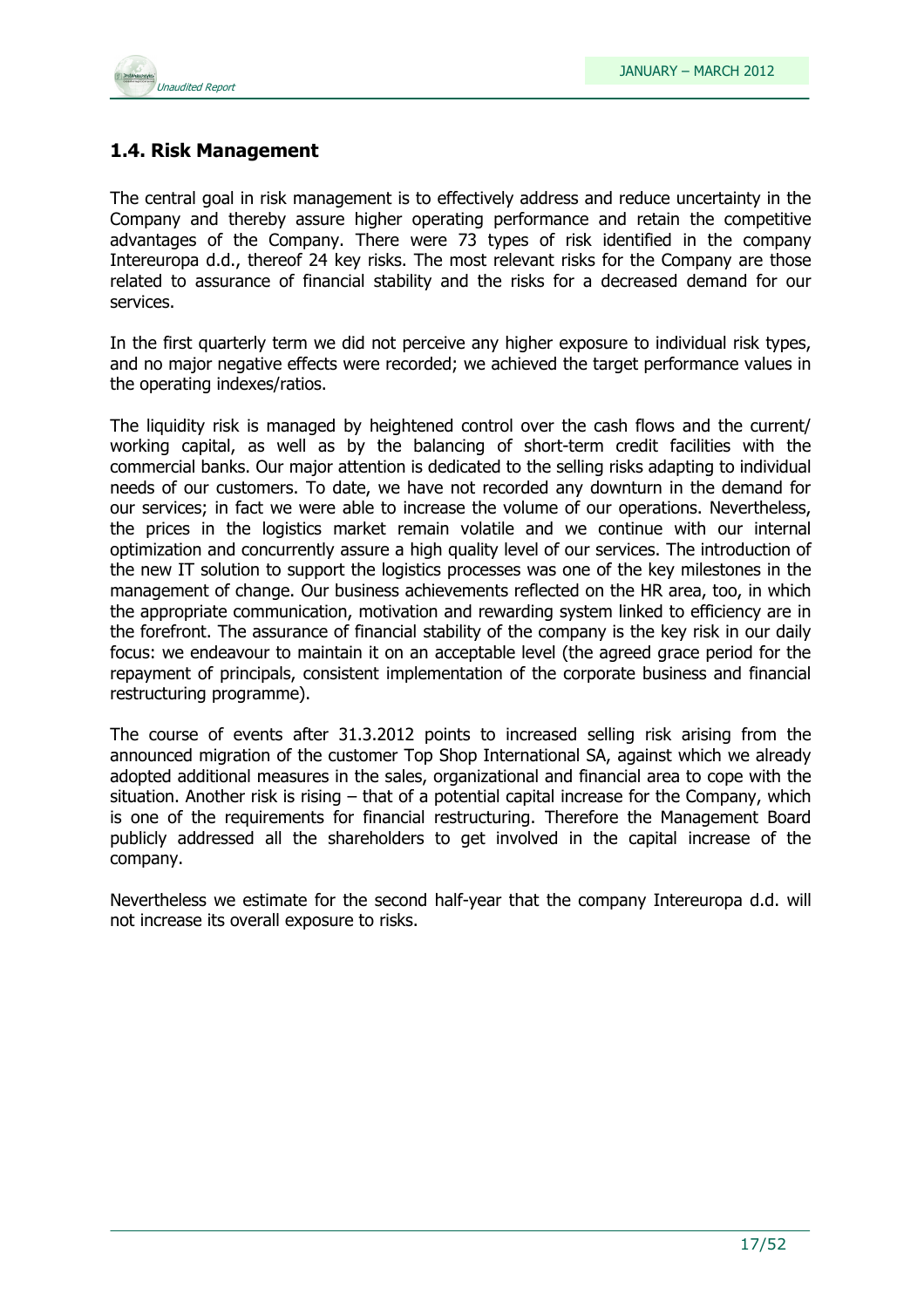

### 1.5. Human Resources Management

### EMPLOYMENT TRENDS

In the reporting term, the number of employees in the Intereuropa Group fell by 141 employees or 7 percent compared with the year-end 2011. Due to liquidation of the company Intereuropa Transport d.o.o., 110 employees (out of 117) were made redundant. Ten employees left the Parent company Intereuropa d.d. and were substituted by eight, so there was no major variance in the total number of employees in the given term.

Table 8: No. of employees in the Intereuropa Group according to countries, as of 31.03.2012

|                               | 31.3.2012 | 31.12.2011 | <b>Difference</b><br>$12 - 11$ | <b>Index</b><br>2012/2011 |
|-------------------------------|-----------|------------|--------------------------------|---------------------------|
| Slovenia                      | 795       | 908        | $-113$                         | 88                        |
| Croatia                       | 492       | 514        | $-22$                          | 96                        |
| Bosnia & Herzegovina          | 136       | 145        | -9                             | 94                        |
| Serbia                        | 111       | 108        | 3                              | 103                       |
| Macedonia                     | 34        | 33         |                                | 103                       |
| Kosovo                        | 24        | 25         | -1                             | 96                        |
| Montenegro                    | 159       | 162        | -3                             | 98                        |
| Albania                       |           |            |                                | 100                       |
| Russia                        | 170       | 168        |                                | 101                       |
| Ukraine                       | 50        | 49         |                                | 102                       |
| <b>TOTAL No. OF EMPLOYEES</b> | 1,973     | 2,114      | -141                           | 93                        |

In addition to permanent (full-time) staff, there were on average 158 persons per month working, recruited through other forms of labour, such as: hired from HR agencies and Students' Job Centres (this figure comprises the number of students with full-time employment).

### DEVELOPMENT AND TRAINING

In the reporting term, 15 percent of employees (287 participations) were included in various forms of training and education to acquire new knowledge, i.e. 2,475 hours in total. We spent less than one half of the budget earmarked thereto ( $\epsilon$  37 thousand).

In the structure of hours, the greatest share of training was dedicated to acquire and upgrade the knowledge of logistics, primarily from IT support to sales processes 'ISPRO' (43 percent) and other technical and specialist knowledge from various fields, such as auditing, accounting, etc. (26 percent).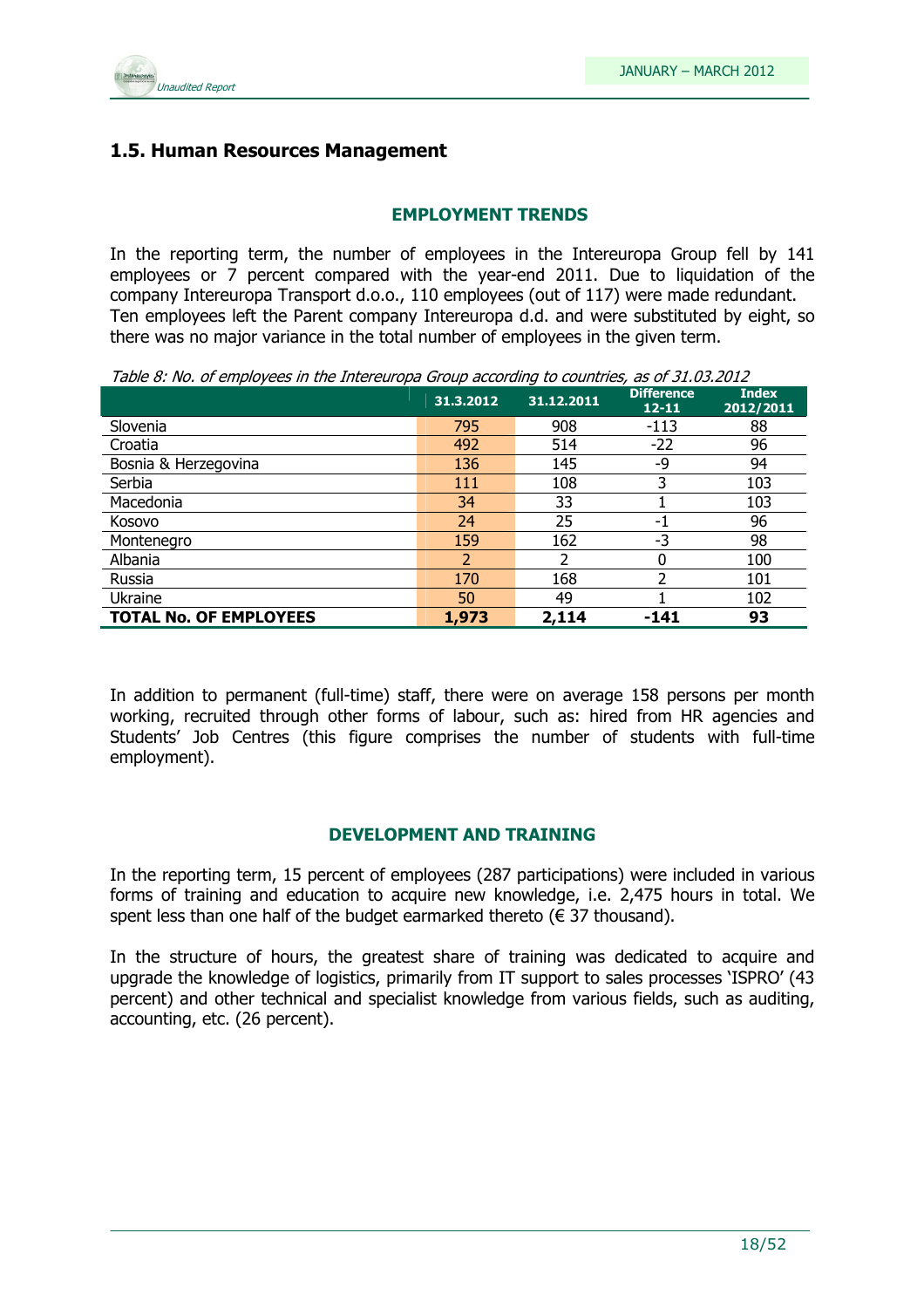



Figure 2: Structure of training hours in period January – March 2012 according to topics, in the Group

### EMPLOYEE CARE AND WIDER SOCIAL ENVIRONMENT

- $\rightarrow$  Financial aid was provided to 21 employees in difficult health condition or inferior financial situation in total amount of  $\epsilon$  12 thousand (compared to 13 thousand in the same period last year);
- $\rightarrow$  Our holiday facilities recorded 1,078 overnight stays or a 65 percent occupancy (959 in the same term last year or 51 percent occupancy).
- $\rightarrow$  We provided practicum to 36 secondary school and university students in the Group (compared with 27 last year).

### HEALTH PROTECTION

The following activities are being implemented in this area:

- $\rightarrow$  Preparation of the health-strengthening programme promoting the occupational health care in the workplace;
- $\rightarrow$  New Fire-Fighting Regulations with the relevant documentation are being prepared for each business unit;
- $\rightarrow$  We approached to prepare the "Operational regulations" for our private railway siding tracks;
- $\rightarrow$  Supplementing our current Declaration on Safety with Risk Assessment, and the Health (and Well-Being) Risk Assessment for individual workplaces;
- $\rightarrow$  Harmonization of our internal acts with the new Occupational Health and Safety Act, etc.

There were 222 sets of different pieces of equipment examined on the level of the group. Particular attention was dedicated to providing sufficient control over fire safety and precautions. There was only one injury at work in the business unit Dravograd (compared with 13 last year).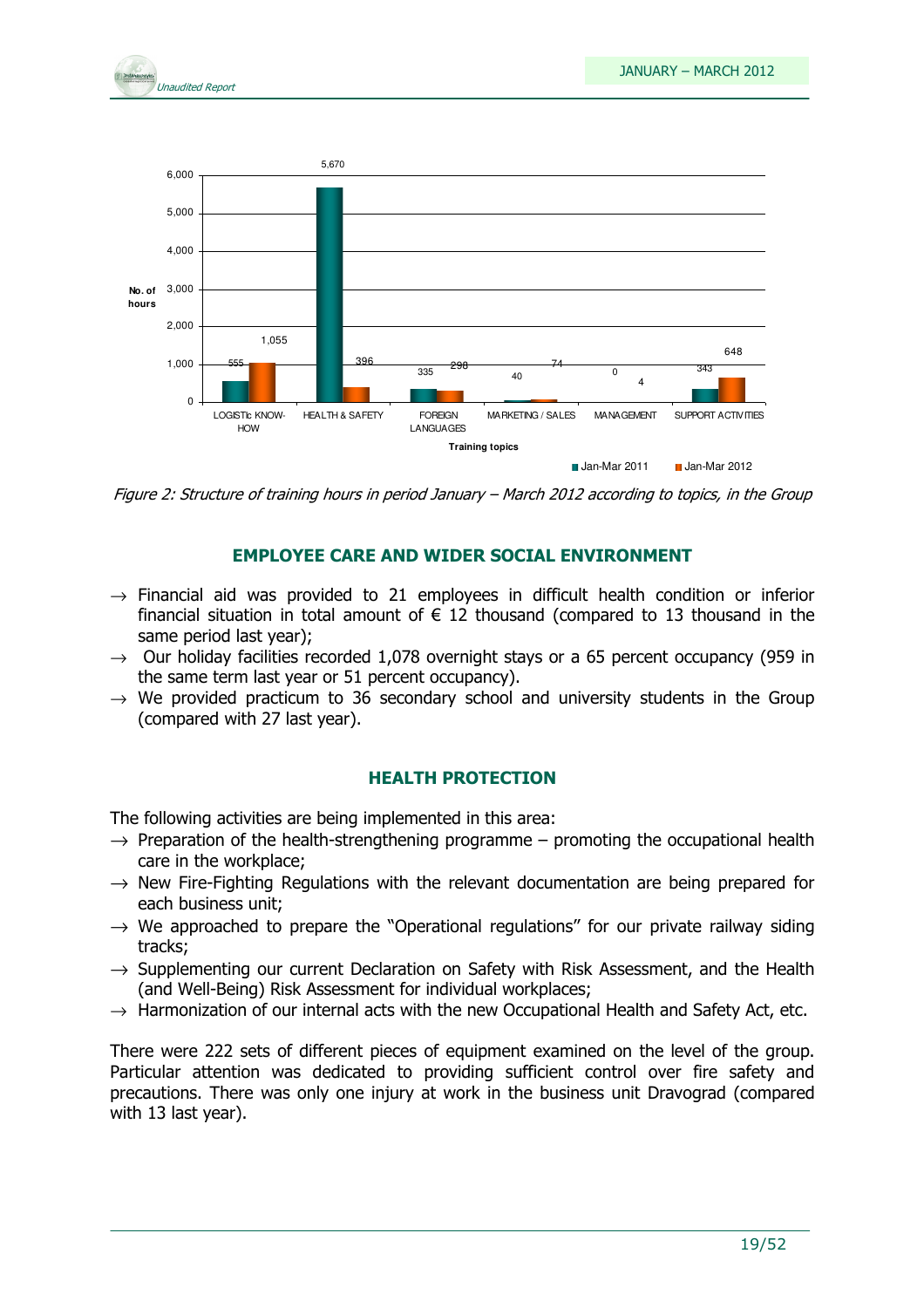

### 1.6. Total Quality Management

Four companies of the Intereuropa Group (out of fourteen) hold a certification under the ISO 9001:2008 Standard. There are 71 percent of all employees working in the companies with certification for quality management. External Audit of the Quality Management System of Intereuropa d.d. was conducted in the reporting term and the decision was made to discontinue the certification in two companies: Intereuropa Transport d.o.o. in liquidation, and in Interagent d.o.o.

### Maintaining the ISO 9001:2008 Quality Management System

- $\rightarrow$  Yearly QMS reports were prepared for the year 2011 and the measures to improve the QM system were triggered in all four companies.
- $\rightarrow$  A new Ouality Management System Manual for the company Intereuropa d.d. was issued.

### Internal quality of service auditing

 $\rightarrow$  No internal audit was conducted in Intereuropa d.d.

### Quality control by QM indicators

 $\rightarrow$  There were fewer complaints recorded in Intereuropa d.d., but the value involved therein was 70 percent lower than in the comparable term a year ago.

| No. of<br>complaints | Index<br>11/10 | No. of claims | Value              | Index<br>11/10 | Approved<br>Value  | Index<br>11/10 |
|----------------------|----------------|---------------|--------------------|----------------|--------------------|----------------|
|                      |                |               | in 1000 $\epsilon$ |                | in 1000 $\epsilon$ |                |
| 138                  | 88             | 57            | 26                 | つロ             |                    |                |

### External quality of service audit by the certification authority

The result of external audit in Intereuropa d.d. this year:

- $\rightarrow$  The audit was the fourth re-certification (renewal) audit, thirteenth in sequence. It was conducted in the organizational units: Managing Board, business units Koper, Brnik, Celje, Maribor, Dravograd.
- $\rightarrow$  Auditors have confirmed in their reports that our operations are conducted in compliance with the requirements of the ISO 9001 standard. They did not find any non-compliance, however, they issued 21 recommendations for improvement.
- $\rightarrow$  The implementation plan for the recommendations accepted on our part will be prepared; we will substantiate any recommendations not accepted by the end of May.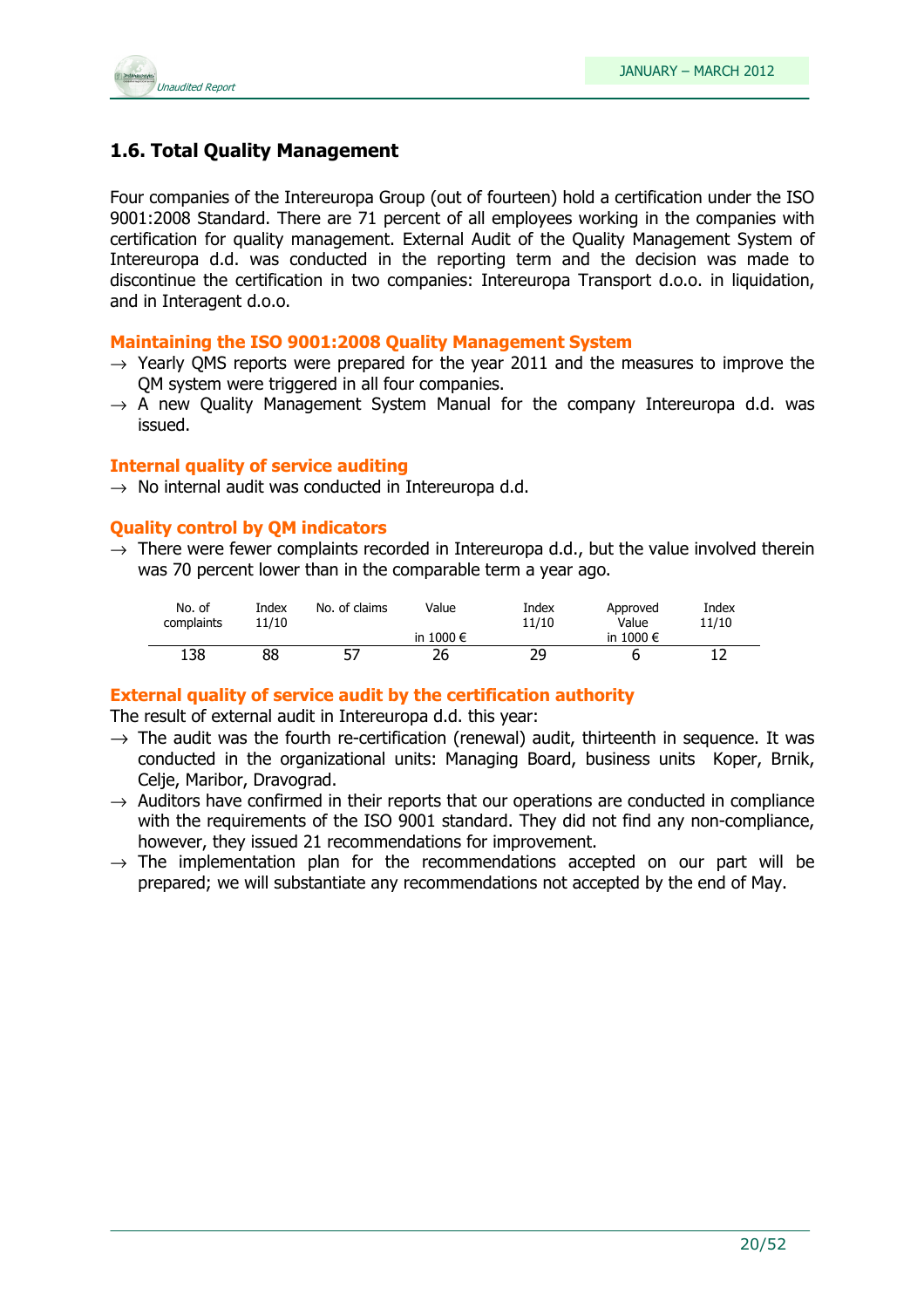

### 1.7. Share IEKG and ownership structure

### KEY DATA ON SHARE

Table 9: Key Data on Intereuropa Share (IEKG) for the term January - March 2012

|                                       | Jan-Mar<br>2012 | Jan-Dec<br>2011 |
|---------------------------------------|-----------------|-----------------|
| No. of shares*                        | 7.902.413       | 7.902.413       |
| No. of treasury shares*               | 18.135          | 18.135          |
| Share book value in $\in^*$           | 10,82           | 10,74           |
| Earnings per share in $\epsilon$      | 0,08            | $-0,47$         |
| Market capitalisation in € thousand*  | 5.690           | 3.398           |
| Trading volume in $\epsilon$ thousand | 79              | 433             |
| Closing price in $\epsilon$           | 0,72            | 0,43            |
| Weighted average price in $\epsilon$  | 0,87            | 2,62            |
| Highest price in $\epsilon$           | 1,32            | 3,99            |
| Lowest price in $\epsilon$            | 0,33            | 0,40            |
| P/E                                   | 9,0             | $-0,91$         |
| Capital gain                          | 67,4%           | $-89,0%$        |
| $\sim$ $\sim$ $\sim$                  |                 |                 |

\* as of the last day of the period

#### Notes:

Book value = capital/ (number of ordinary shares – number of treasury shares) Market capitalisation = closing price at the end of period  $*$  number of shares listed in SE Net earning per share = Net profit/( number of ordinary shares – number of treasury shares)  $P/E = closing$  price at the end of period / Net earning per share Return on equity = price increase in period

### SHARE TRADING

In the first three months this year, the value of Intereuropa share rose from  $\epsilon$  0.43 to 0.72  $\epsilon$ after it hit the bottom in January at 0.33  $\epsilon$ . It has gained 67.4 percent of its market value, while the Stock Exchange Index (SBITOP Index) recorded a 1.6 percent rise in the same period. The closing rate fluctuated from  $\epsilon$  0.33 to  $\epsilon$  1.32 per share, in a moderate volume of transactions.



Figure 3: Closing prices of IEKG share and of SBITOP index in the period January – March 2012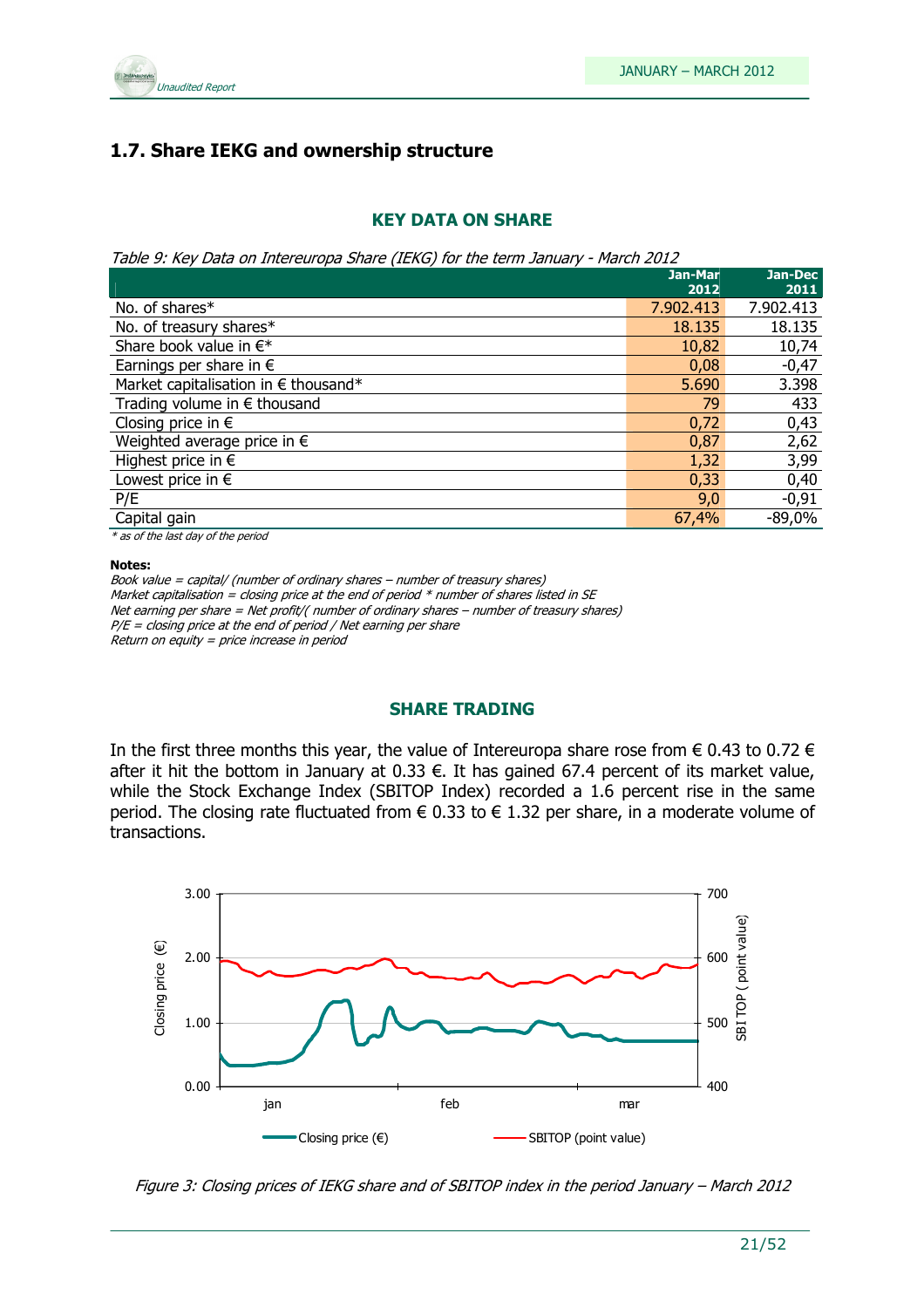

During the reporting period the trading comprised 107,780 IEKG shares, thereof the average daily turnover amounted to  $\epsilon$  1.3 thousand. The volume of trading in Intereuropa share was € 79 thousand and was three times lower than in the same term last year. Also the Ljubljana Stock Exchange saw a similar trend: the trading volume in shares fell to less than one quarter of the volume in the same term last year. Low liquidity in the capital market persisted and has not improved in the given aggravated economic situation and continuing financial squeeze.



Figure 4: Trading volume of IEKG sharein the period January – March 2012

### OWNERSHIP STRUCTURE

The shareholdings of the top ten shareholders have remained unchanged since the year-end 2011. The top ten shareholders owned 60.2 percent of Intereuropa.

| Table 10: Top ten shareholders of Intereuropa d.d. as of 31.03.2012 compared to 31.12.2011 |
|--------------------------------------------------------------------------------------------|
|--------------------------------------------------------------------------------------------|

|     |                                         | 31.3.2012               |            | 31.12.2011              |                        | <b>Index</b>           |
|-----|-----------------------------------------|-------------------------|------------|-------------------------|------------------------|------------------------|
|     | <b>Shareholder</b>                      | No. of<br><b>shares</b> | share<br>% | No. of<br><b>shares</b> | share<br>$\frac{9}{6}$ | Mar12/<br><b>Dec11</b> |
|     | Luka Koper d.d.                         | 1,960,513               | 24.8       | 1,960,513               | 24.8                   | 100                    |
| 2.  | Kapitalska družba d.d.                  | 719,797                 | 9.1        | 719,797                 | 9.1                    | 100                    |
| 3.  | Slovenska odškodninska družba d.d.      | 474,926                 | 6.0        | 474,926                 | 6.0                    | 100                    |
| 4.  | INFOND d.o.o. UVS Infond Global         | 313,391                 | 4.0        | 313,391                 | 4.0                    | 100                    |
| 5.  | NFD 1 Delniški investicijski sklad d.d. | 304,312                 | 3.9        | 304,312                 | 3.9                    | 100                    |
| 6.  | Abanka Vipa d.d.                        | 244,473                 | 3.1        | 244,473                 | 3.1                    | 100                    |
| 7.  | NLB d.d.                                | 240,000                 | 3.0        | 240,000                 | 3.0                    | 100                    |
| 6.  | Zavarovalnica Triglav d.d.              | 213,640                 | 2.7        | 213,640                 | 2.7                    | 100                    |
| 9.  | Delniški VS Triglav Steber I d.d.       | 152,482                 | 1.9        | 152,482                 | 1.9                    | 100                    |
| 10. | Interfin naložbe d.d.                   | 129,862                 | 1.6        | 129,862                 | 1.6                    | 100                    |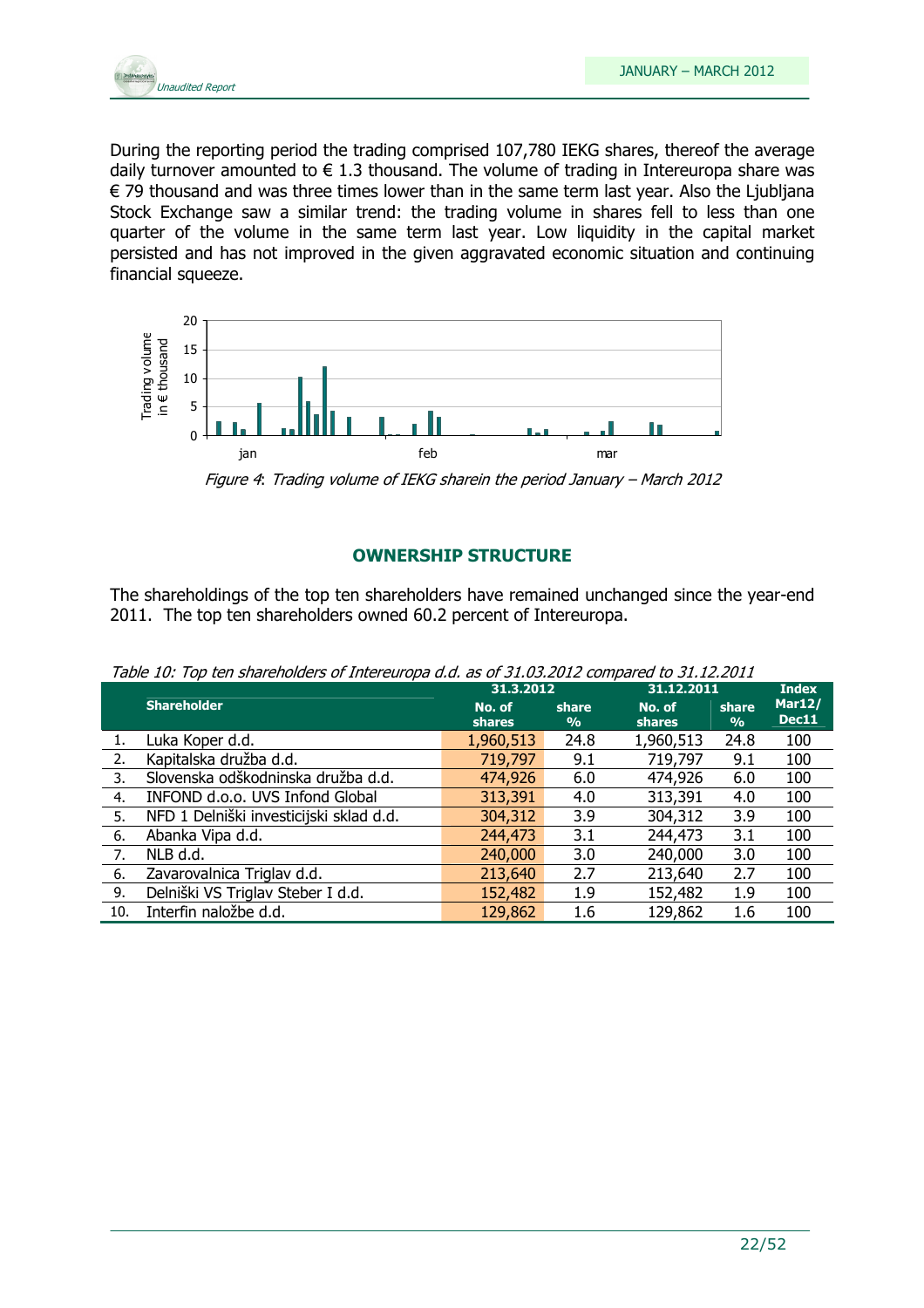

In the reporting term, the number of shareholders was lower by 140 (- 2 percent) and fell to 5,583 shareholders in total. The share of foreign investors remained unchanged and the reporting term closed at 2.3 percent.



Figure 5: Ownership structure of Intereuropa d.d. as of 31.03.2012

### SHARE OWNERSHIP BY THE MANAGEMENT AND SUPERVISORY BOARD MEMEBERS

The Management Board president Ernest Gortan, and deputy president Tatjana Vošinek Pucer did not own any Intereuropa shares on 31.03.2012.

Table 11: Shares held by Supervisory Board members, as of 31.03.2012

| <b>Supervisory Board</b>                                  | No. of shares share in % |       |
|-----------------------------------------------------------|--------------------------|-------|
| Bruno Korelič, president of Supervisory Board             | 10                       | 0.000 |
| Maksimilijan Babič, deputy president of Supervisory Board | 100                      | 0.001 |
| Nevija Pečar, member of Supervisory Board                 | 4.185                    | 0.053 |
| Maša Čertalič, Msc., member of Supervisory Board          | 99                       | 0.001 |

### TREASURY SHARES

As of 31.03.2012, the company Intereuropa d.d. held 18,135 treasury shares (IEKG) in total value of  $∈$  180 thousand, representing 0.2295 percent of all shares. The percentage of treasury shares has not changed since 31.12.2011.

### AUTHORISED CAPITAL

According to the Resolution adopted by the General Meeting in its ordinary session of 1 July 2010, amending the Statute of Intereuropa d.d. in section 5.13 which authorises the Managing Board - in five years' time after this amendment to the Statute is registered in the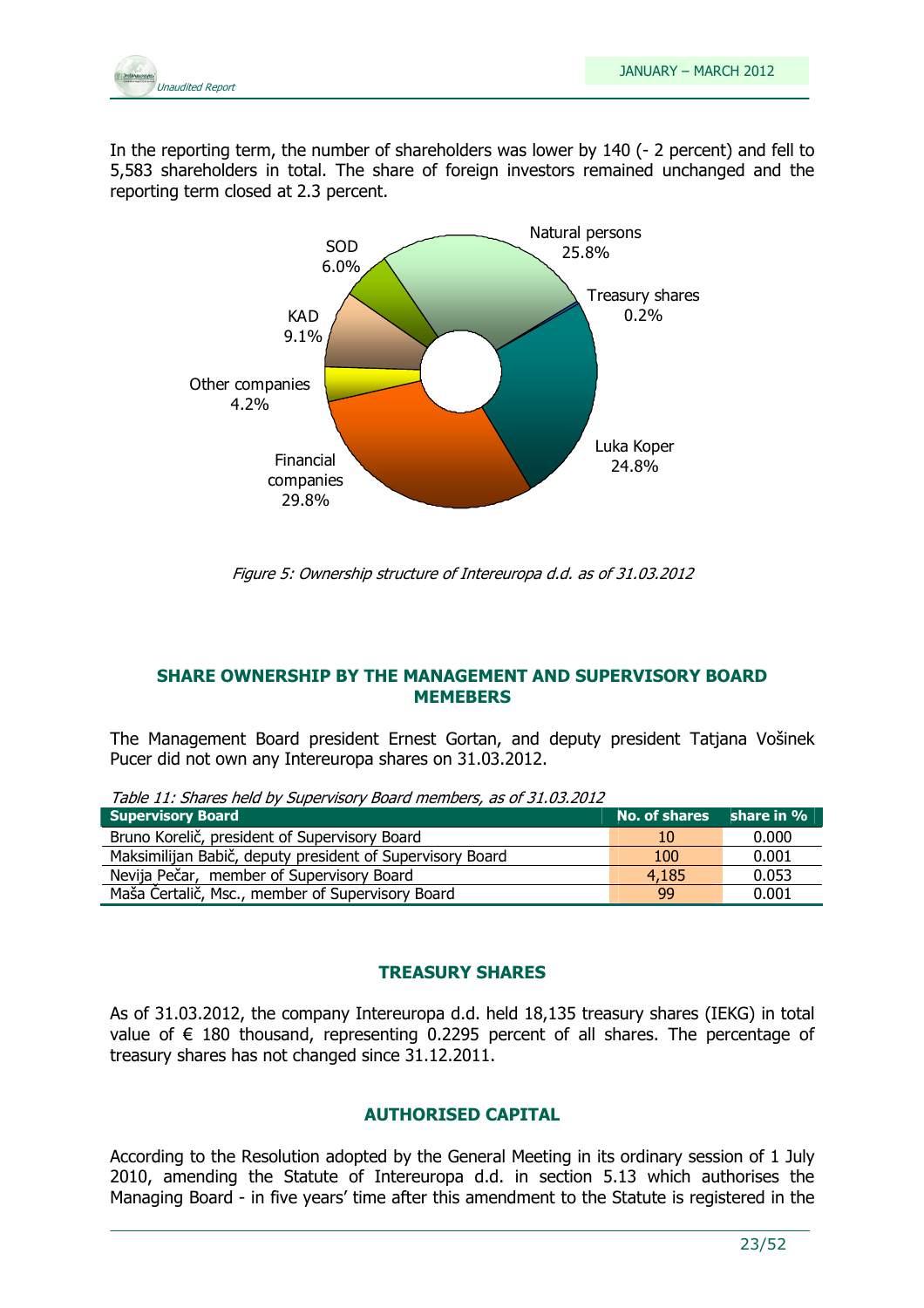

Court Register of Companies, without having to issue a separate Resolution by the General Meeting but subject to the consent by the Supervisory Board - to increase the share capital by issuing new shares for contributions up to the amount of one half of the share capital existing on the day of adopting the Resolution in the  $22<sup>nd</sup>$  General Meeting, which represents a nominal amount of  $\epsilon$  16,488,092.56 (the authorized capital). As of the cut-off date (31.03.2012), the company has got authorized and unused capital in total amount of  $\epsilon$ 16,488,092.56.

### DIVIDEND

Intereuropa d.d. does not plan to pay any dividend in the year 2012.

### INFORMING THE SHAREHOLDERS

The communication strategy of the company is based on the principle of transparent communication providing equal and timely information of all stakeholders. Shareholders have the decisive influence on strategic business decisions and directions, therefore we see a regular and open communication with existing and potential shareholders as the right way to strengthen the successful operation of Intereuropa.

In our communication with the shareholders are used:

- $\rightarrow$  Ordinary General Meetings of Shareholders,
- $\rightarrow$  Presentations of the company in conference for investors,
- $\rightarrow$  Press conferences upon publication of business results and other price sensitive information,
- $\rightarrow$  Regular communication via by the Stock Exchange (SEO-net) electronic system,
- $\rightarrow$  Regular communication with financial media,
- $\rightarrow$  Website.
- $\rightarrow$  E-news.

Our shareholders can e-mail their remarks and proposals to us at: info@intereuropa.si.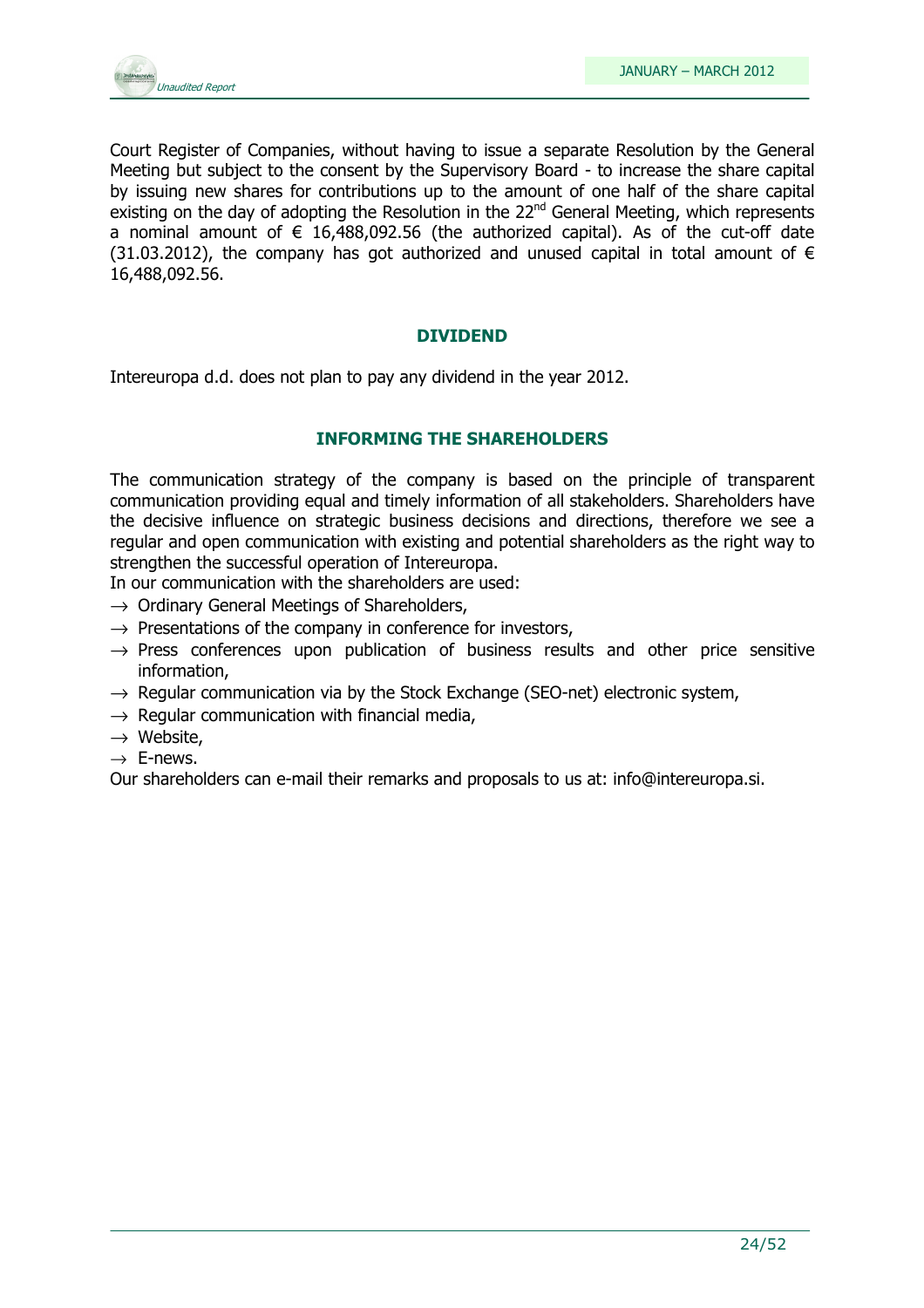

### 2. OPERATION OF THE COMPANY INTEREUROPA d.d.

| <b>Item/Index</b>                                                       | Jan - Mar<br>2012 | Jan - Mar<br><b>Plan 2012</b> | Jan - Mar<br>2011 | <b>Index</b><br>2012/plan | <b>Index</b><br>2012/2011 |  |  |
|-------------------------------------------------------------------------|-------------------|-------------------------------|-------------------|---------------------------|---------------------------|--|--|
| Sales revenue                                                           | 28,469            | 27,532                        | 24,646            | 103                       | 116                       |  |  |
| Land transport                                                          | 14,415            | 13,306                        | 10,955            | 108                       | 132                       |  |  |
| Logistic solutions                                                      | 3,747             | 3,708                         | 3,699             | 101                       | 101                       |  |  |
| Intercontinental transport                                              | 8,958             | 9,238                         | 8,789             | 97                        | 102                       |  |  |
| Other services                                                          | 1,349             | 1,280                         | 1,203             | 105                       | 112                       |  |  |
| EBITDA*                                                                 | 3,536             | 2,779                         | 2,431             | 127                       | 145                       |  |  |
| Operating profit ot loss                                                | 2,344             | 1,520                         | 1,127             | 154                       | 208                       |  |  |
| Financing profit ot loss                                                | $-1,601$          | $-1,271$                      | $-815$            |                           |                           |  |  |
| Net profit ot loss                                                      | 623               | 172                           | 280               | 363                       | 223                       |  |  |
|                                                                         |                   |                               |                   |                           |                           |  |  |
| EBIT margin in %                                                        | 8.2%              | 5.5%                          | 4.6%              | 149                       | 180                       |  |  |
| Sales revenue per employee/month                                        | 12.757            | 12.214                        | 11.072            | 104                       | 115                       |  |  |
| Value added per employee/month                                          | 3.572             | 3.203                         | 3.050             | 112                       | 117                       |  |  |
| * EDITOA: Founings Defeue Internet, Touse, Depresiption and Americation |                   |                               |                   |                           |                           |  |  |

#### Tables 12 and 13: Operations of Intereuropa d.d. in January - March 2012, in thousand  $\epsilon$

\* EBITDA: Earnings Before Interest, Taxes, Depreciation and Amortisation

| <b>Item/Index</b>                      | 31.03.<br>2012 | Plan<br>31.12.2012 | 31.12.<br>2011 | <b>Index</b><br>2012/plan | <b>Index</b><br>2012/2011 |
|----------------------------------------|----------------|--------------------|----------------|---------------------------|---------------------------|
| Balance sheet total*                   | 306,812        | 305,699            | 312,409        | 100                       | 98                        |
| Equity*                                | 85,312         | 92,923             | 84,645         | 92                        | 101                       |
| Net debt**                             | 117,610        | 112,716            | 118,224        | 104                       | 99                        |
| Short-term assets/ Short-term          |                |                    |                |                           |                           |
| liabilities $*$                        | 0.35           | 1.76               | 0.36           | 20                        | 98                        |
| Net Return on Equity (yearly level)*** | 2.94%          | 2.88%              | 1.27%          | 102                       | 231                       |

\* as of the last day of the reporting period

\*\* financial liabilities – loans and deposits given - cash

\*\*\* average equity (capital) of the report. period

### The Operating result and EBITDA

 $\rightarrow$  Excluding the transactions that are not directly related to the ordinary business, the following EBITDA and Operating Result values would be achieved:

| (in 1000 $\epsilon$ )    | Jan - Mar | Jan - Mar | Index     |
|--------------------------|-----------|-----------|-----------|
|                          | 2012      | 2011      | 2012/2011 |
| <b>EBITDA</b>            | 3,420     | 2,348     | 146       |
| Operating profit or loss | 2,228     | 1,050     | 212       |

 $\rightarrow$  The growth of the operating result and EBITDA is attributable to higher sales revenue, and lower rise in indirect costs. In the reporting term the Parent Company achieved extremely high profitability ratios for the sales and selling efficiency thanks to rationalization of operations undertaken in the past and to higher sales volumes in the second half-year 2011, as well as in the reporting quarterly term.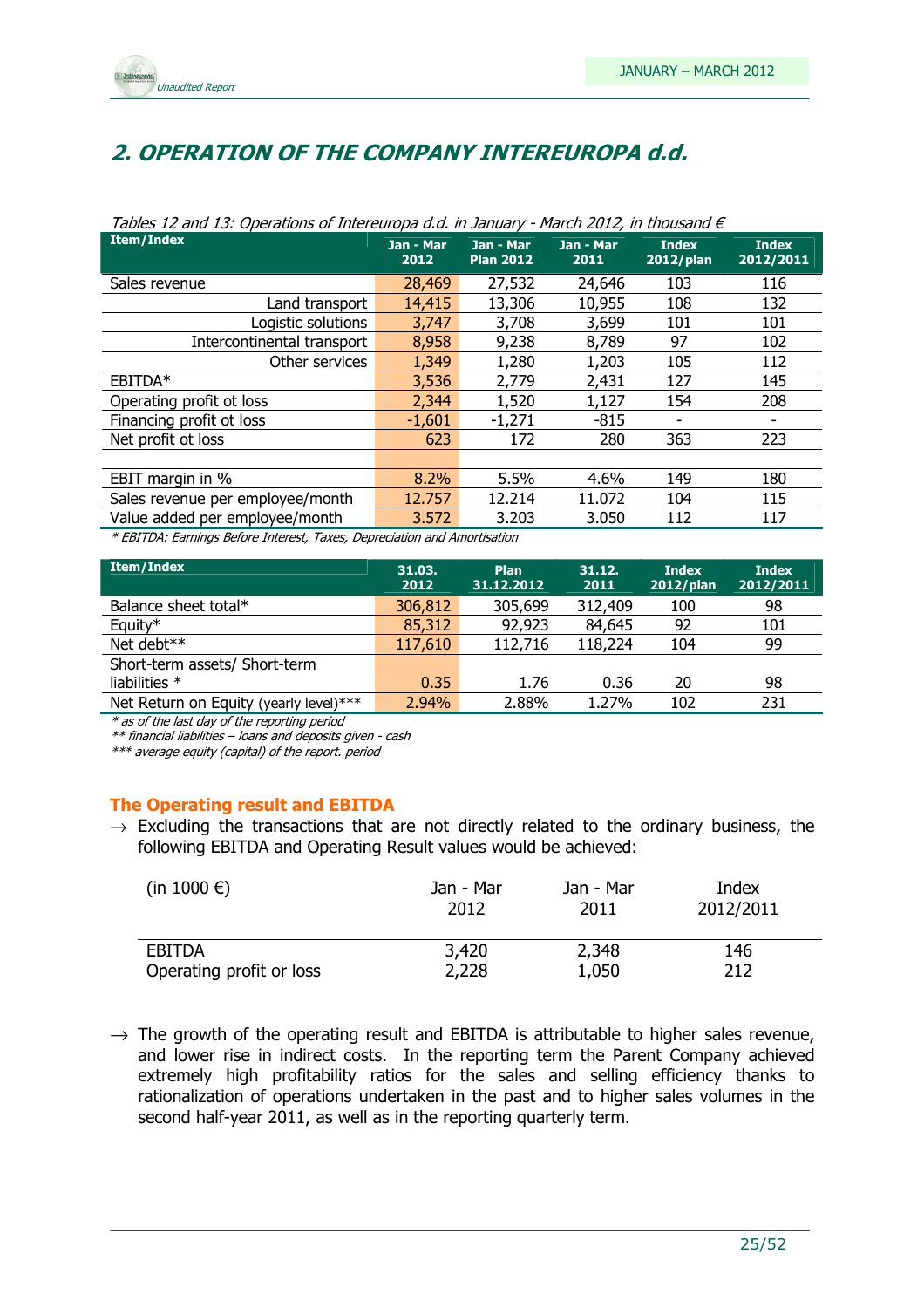### The financing result

 $\rightarrow$  The Financing profit or loss for the reporting period was negative. The deterioration of the financial result compared with the same term last year and the plan for 2012 resulted from financial expenses from the financial instrument for hedging against currency risk.

### Balance sheet structure

 $\rightarrow$  The Current Ratio was very low. The reason for that is our reallocation of a large portion of long-term financial liabilities to the short-term financial liabilities at the year-end 2011. The majority of reallocations was undertaken because we did not achieve the financial commitments as required in the contracts (financial ratios), and not because the maturity of these loans be shorter than one year. We have settled all our liabilities to banks in due time.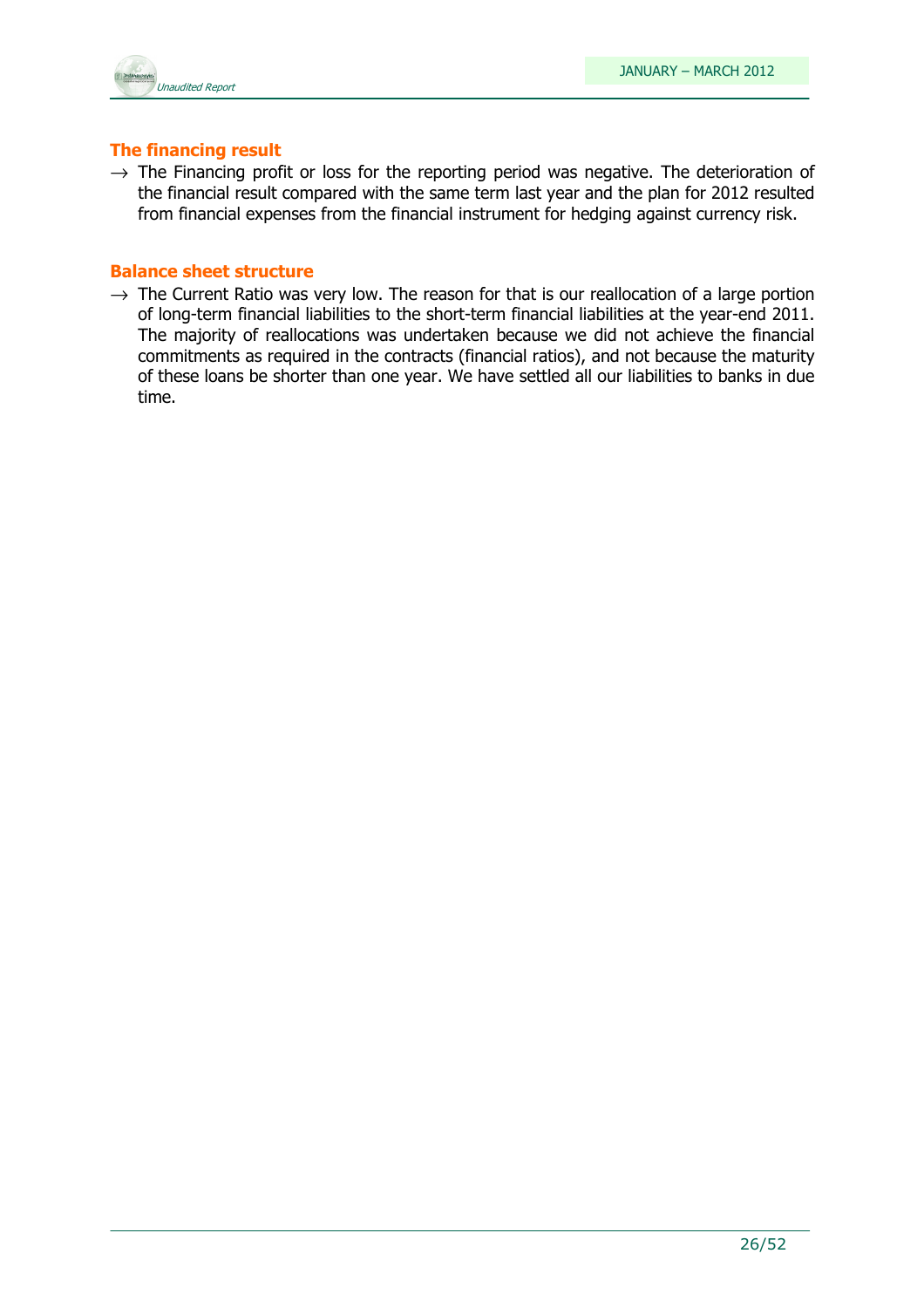

### 3. OPERATION OF SUBSIDIARY INTEREUROPA-EAST Ltd., MOSCOW

### Intercontinental transport

In line with the growing trend of car sales in the Russian market we recorded an 8 percent growth of the sale of services in our Intercontinental transport segment (car logistics). In the reporting period, the Russian automobile market recorded a 19 percent rise over the comparable period last year.

For that reason the average inventory of cars in the car terminal was gradually increasing. In February we acquired a new customer and our car terminal accommodated 13,848 cars at the end of the first quarterly term. The increased arrivals of cars also had a favourable impact on the car transportation by truck – employing our own fleet and the trucks of subcontractors.

### Logistics solutions

We recorded a 20 percent higher sales revenue than planned, attributable to the rise in rentals to some tenants/lessees. At the end of the reporting term, 96 percent of our storage capacities were let out to nine lessees.

#### Land transport

In this segment, we raised the sales revenue from road transport services by 71 percent above the same term a year ago.

The rising costs of our suppliers reflected the growth of fuel prices. We tried to include a part of the higher fuel costs in the price of our services, but the margins remained on the same level or lower.

The loss of revenue planned for our Land transport segment has resulted mainly from the underachievement of the sales target for the railway transport.

| Tables 14 and 15: Operations of Intereuropa-East Ltd., Moscow, January - March 2011, in thousand E |                   |                               |                   |                              |                           |  |  |  |
|----------------------------------------------------------------------------------------------------|-------------------|-------------------------------|-------------------|------------------------------|---------------------------|--|--|--|
| <b>Item/Index</b>                                                                                  | Jan - Mar<br>2012 | Jan - Mar<br><b>Plan 2012</b> | Jan - Mar<br>2011 | <b>Index</b><br>$2012$ /plan | <b>Index</b><br>2012/2011 |  |  |  |
| Sales revenue                                                                                      | 3,590             | 3,155                         | 2,724             | 114                          | 132                       |  |  |  |
| Land transport                                                                                     | 405               | 582                           | 236               | 70                           | 171                       |  |  |  |
| Logistics solutions                                                                                | 760               | 635                           | 260               | 120                          | 293                       |  |  |  |
| Intercontinental transport                                                                         | 2,385             | 1,906                         | 2,208             | 125                          | 108                       |  |  |  |
| Other services                                                                                     | 40                | 32                            | 20                | 127                          | 204                       |  |  |  |
| EBITDA*                                                                                            | 1,568             | 389                           | 331               | 403                          | 474                       |  |  |  |
| Operating profit ot loss                                                                           | 1,231             | 77                            | 10                | 1,589                        | 12,312                    |  |  |  |
| Financing profit ot loss                                                                           | 3,731             | $-2,460$                      | $-327$            |                              |                           |  |  |  |
| Net profit ot loss                                                                                 | 3,860             | $-1,594$                      | $-401$            |                              |                           |  |  |  |
|                                                                                                    |                   |                               |                   |                              |                           |  |  |  |
| EBIT margin in %                                                                                   | 34.3%             | 2.5%                          | 0.4%              | 1.397                        | 9.343                     |  |  |  |
| Sales revenue per employee/month                                                                   | 6.997             | 6.032                         | 5.681             | 116                          | 123                       |  |  |  |
| Value added per employee/month                                                                     | 4.515             | 2.187                         | 2.098             | 206                          | 215                       |  |  |  |

Tables 14 and 15: Operations of Intereuropa-East Ltd., Moscow, January - March 2011, in thousand  $\in$ 

\* EBITDA: Earnings Before Interest, Taxes, Depreciation and Amortisation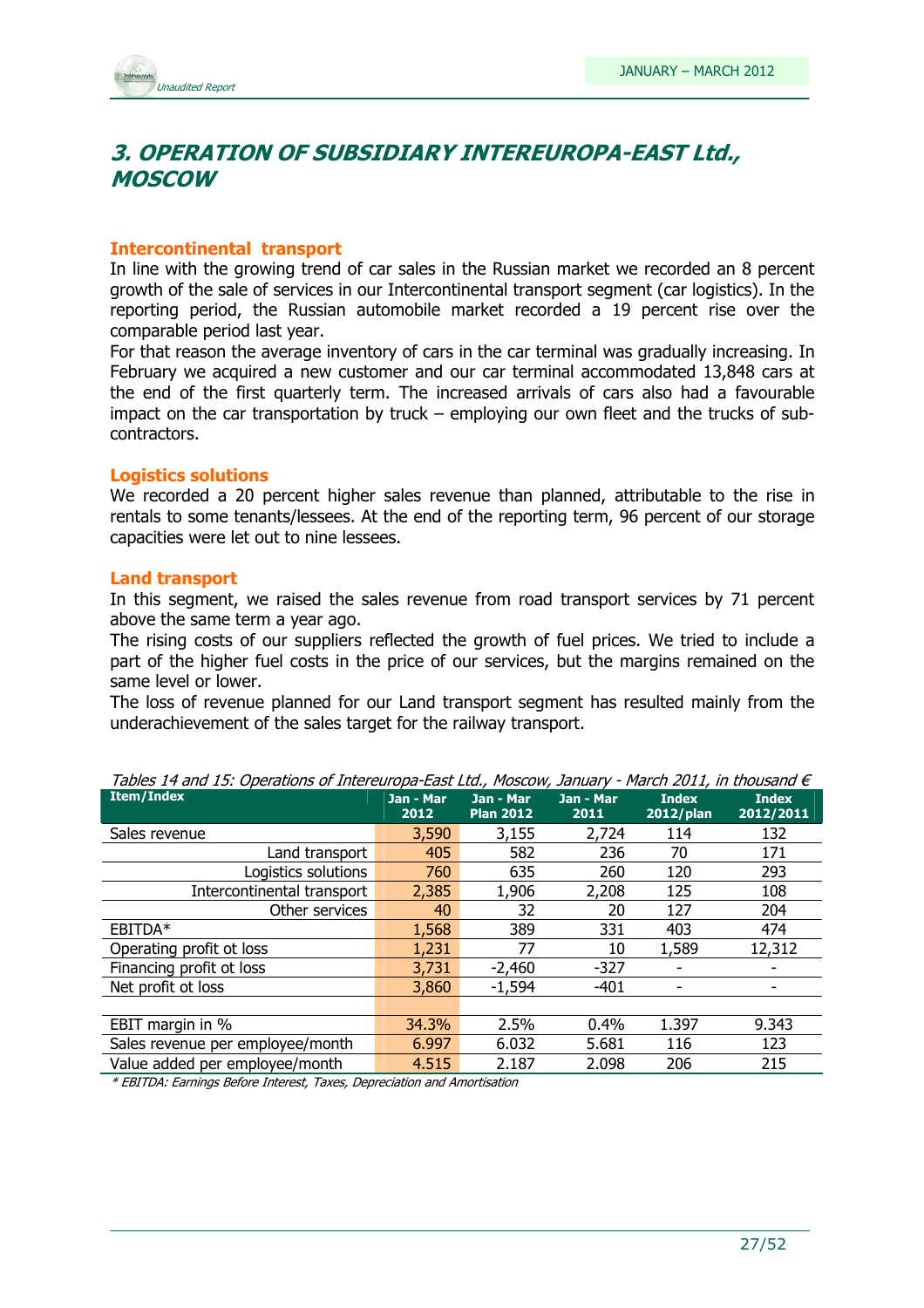

| <b>Item/Index</b>                      | 31.03.<br>2012 | <b>Plan</b><br>31.12.2012 | 31.12.<br>2011           | <b>Index</b><br>2012/plan | <b>Index</b><br>2012/2011 |
|----------------------------------------|----------------|---------------------------|--------------------------|---------------------------|---------------------------|
| Balance sheet total*                   | 59,901         | 53,752                    | 57,516                   | 111                       | 104                       |
| Equity*                                | $-13,166$      | $-22,138$                 | $-16,036$                |                           | $\overline{\phantom{0}}$  |
| Net debt**                             | 47,013         | 54,576                    | 48,770                   | 86                        | 96                        |
| Short-term assets/ Short-term          |                |                           |                          |                           |                           |
| liabilities $*$                        | 0.11           | 0.04                      | 0.10                     | 239                       | 111                       |
| Net Return on Equity (yearly level)*** | -              |                           | $\overline{\phantom{0}}$ |                           | -                         |

\* as of the last day of the reporting period

\*\* financial liabilities - loans and deposits given - cash

\*\*\* average equity (capital) of the report. period

### The Operating result and EBITDA

 $\rightarrow$  Excluding the transactions that are not directly related to the ordinary business, the following EBITDA and Operating Result values would be achieved:

| (in 1000 $\epsilon$ )    | Jan - Mar<br>2012 | Jan - Mar<br>2011 | Index<br>2012/2011 |
|--------------------------|-------------------|-------------------|--------------------|
| <b>EBITDA</b>            | 942               | 295               | 319                |
| Operating profit or loss | 606               | -26               | -                  |

 $\rightarrow$  The growth of the operating result and EBITDA is attributable to higher sales revenue, and lower rise in indirect costs.

### The Financing result

 $\rightarrow$  The foreign exchange gains contributed to the positive Financing Result for the first quarterly period.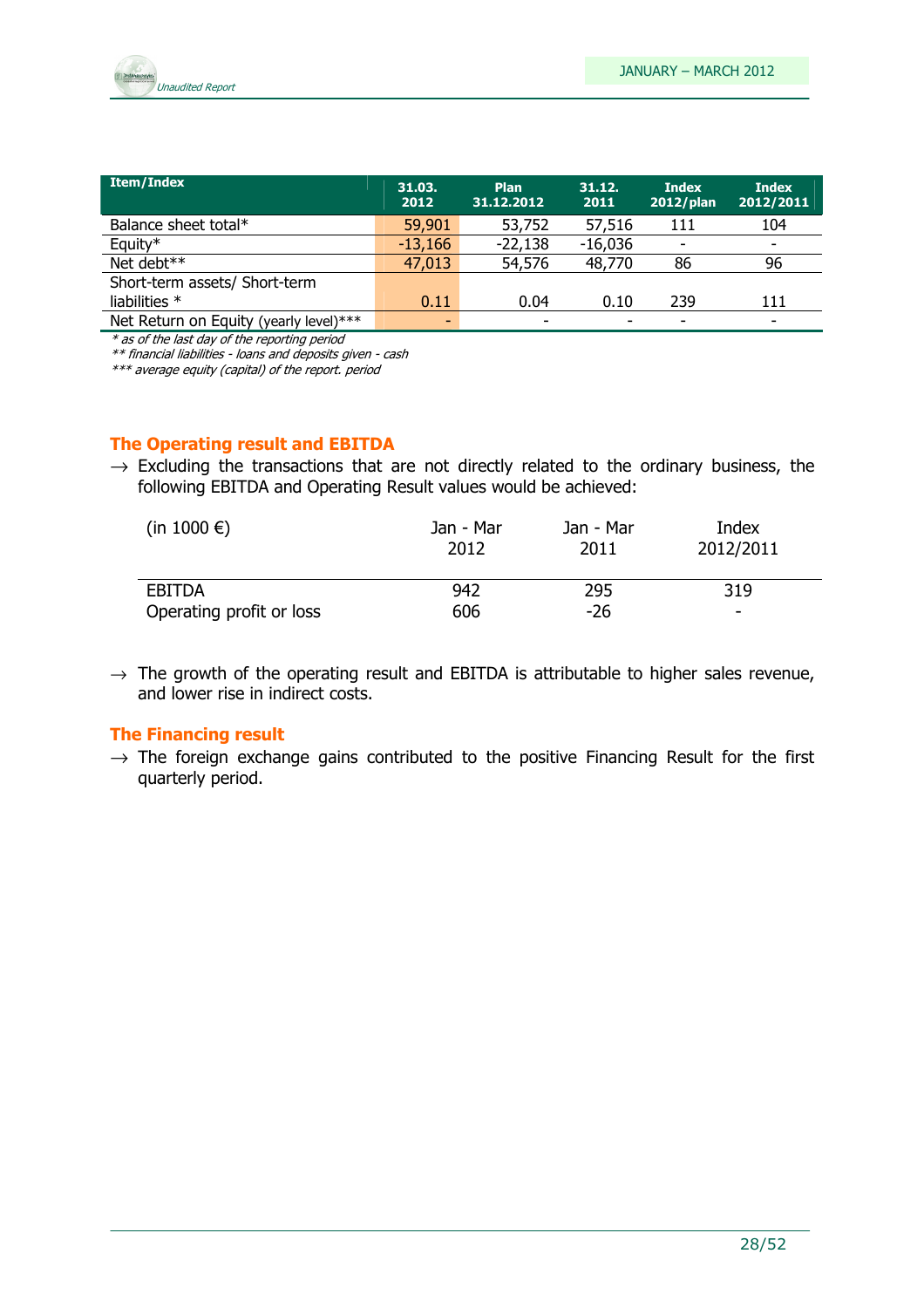

### FINANCIAL REPORT

The unaudited financial statements of the Parent Company and the consolidated financial statements for the Group are prepared in accordance with the law and the International Financial Reporting Standards (IFRS).

The same accounting guidelines were applied in the consolidated financial statements as in those of the Parent Company, as indicated in the Accounting Report for the financial year 2011. The management also reviewed the assessments, audits and presumptions and estimated that these remained unchanged in comparison with the preceding year.

### STATEMENT OF THE MEMBERS OF THE MANAGEMENT

The Managing Board hereby confirms that according to its best knowledge and conscience, the financial report of the Company Intereuropa, Global Logistics Service Ltd. Co., and of the INTEREUROPA Group has been compiled in accordance with the applicable financial reporting framework and is a true and fair view of the assets and liabilities, the financial position and the Profit or Loss Statement of the Company Intereuropa, Global Logistics Service Ltd., and of other companies included in the consolidation. The business report includes a fair view of the information on the material transactions with related parties and has been drawn up in accordance with the relevant accounting standard.

> INTEREUROPA d.d. The Management Board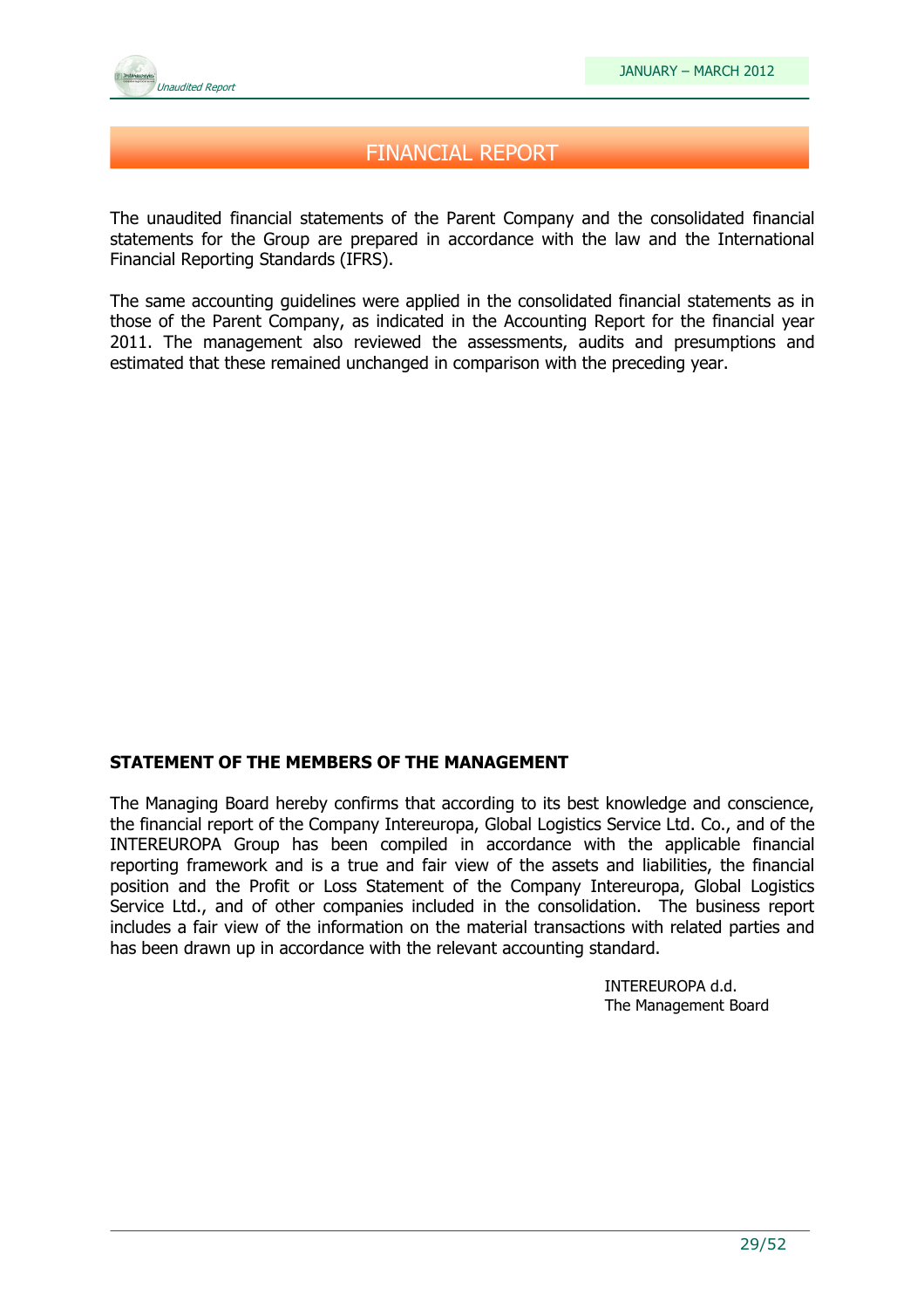

### 1. FINANCIAL REPORT FOR INTEREUROPA GROUP

### 1.1. Underlying financial statements of the Intereuropa Group

### CONSOLIDATED INCOME STATEMENT FOR INTEREUROPA GROUP from 1.1.2012 to 31.03.2012

| in $\epsilon$ thousand                                | 2012      | January - March January - March<br>2011 |
|-------------------------------------------------------|-----------|-----------------------------------------|
| <b>Sales revenues</b>                                 | 47,368    | 56,667                                  |
| Other operating revenues                              | 1,074     | 647                                     |
| Costs of services                                     | $-30,423$ | $-38,503$                               |
| Labour costs                                          | $-8,632$  | $-9,511$                                |
| Depreciation                                          | $-2,581$  | $-3,131$                                |
| Other operating expenses                              | $-2,435$  | $-3,862$                                |
| <b>Operating profit/loss</b>                          | 4,371     | 2,307                                   |
| Financial income                                      | 5,053     | 2,616                                   |
| Financial expenses                                    | $-3,535$  | $-3,961$                                |
| <b>Profit/loss from financial operations</b>          | 1,518     | $-1,345$                                |
| Result recognized according to equity method          | 8         | 8                                       |
| <b>Profit/loss from regular operations</b>            | 5,897     | 970                                     |
| Corporate income tax (with deferred tax)              | $-1,358$  | $-299$                                  |
| Net profit /loss for the period                       | 4,539     | 671                                     |
| Net profit or loss / non-controlling interest         | -6        | 48                                      |
| Net profit or loss / controlling interest             | 4,545     | 623                                     |
| Basic and diluted earnings per share (in $\epsilon$ ) | 0.58      | 0.08                                    |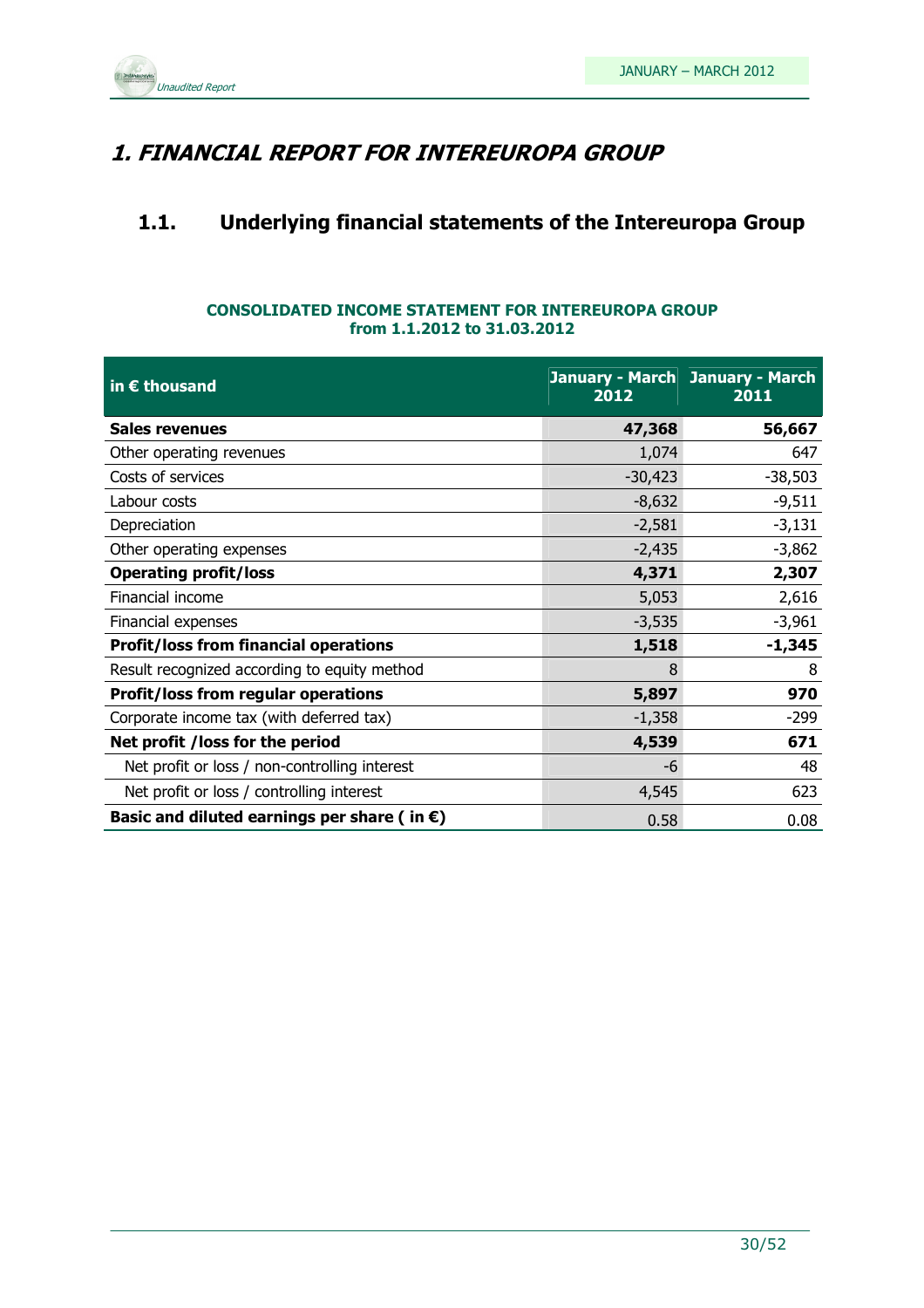

### CONSOLIDATED STATEMENT OF COMPREHENSIVE INCOME FOR INTEREUROPA GROUP from 1.1.2012 to 31.03.2012

| in $\epsilon$ thousand                                                           | January - March January - March<br>2012 | 2011   |  |
|----------------------------------------------------------------------------------|-----------------------------------------|--------|--|
| Net profit or loss                                                               | 4,539                                   | 671    |  |
| <b>Other Comprehensive Income</b>                                                | $-1,180$                                | -10    |  |
| Transfer of land revaluation surplus to retained earnings<br>(from sale of land) | 0                                       | $-308$ |  |
| Deferred tax in revaluation surplus of land                                      | 0                                       | 32     |  |
| Change in fair value of financial assets available for sale                      | 55                                      | $-28$  |  |
| Deferred tax in revaluation surplus of financial assets for sale                 | $-11$                                   | 5      |  |
| Retained earnings from land revaluation (at sale of land)                        | 0                                       | 308    |  |
| Deferred tax from retained earnings                                              | $\Omega$                                | $-3$   |  |
| Current tax from retained earnings                                               | 0                                       | $-29$  |  |
| Other changes in retained earnings                                               | $-4$                                    | $-5$   |  |
| Exchange rate translation differencies                                           | $-1,220$                                | 18     |  |
| <b>Comprehensive income total</b>                                                | 3,359                                   | 661    |  |
| Comprehensive income total - non-controlling part                                | $-123$                                  | 123    |  |
| Comprehensive income total - controlling part                                    | 3,482                                   | 538    |  |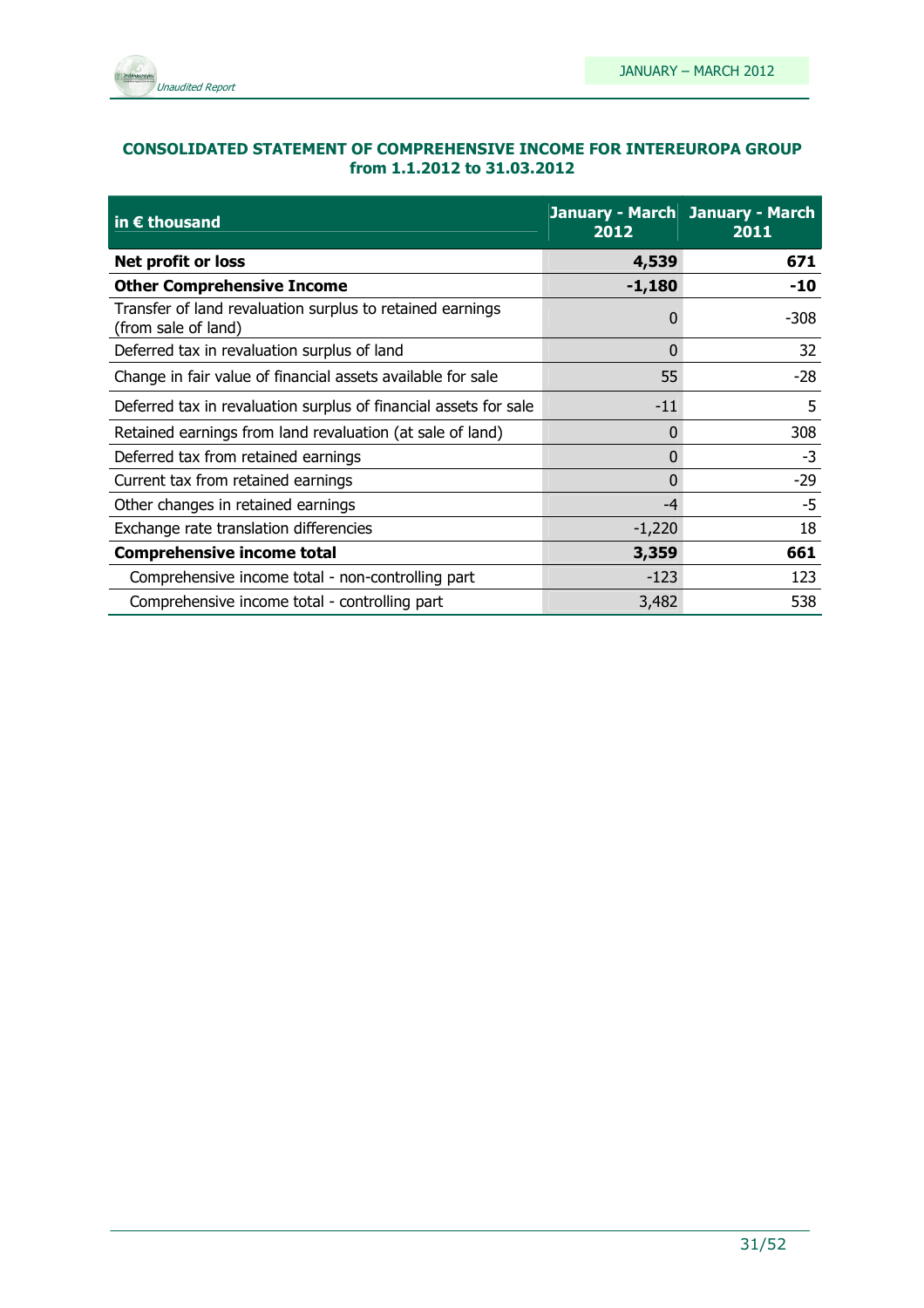

| <b>CONSOLIDATED STATEMENT OF FINANCIAL POSITION FOR INTEREUROPA GROUP</b> |
|---------------------------------------------------------------------------|
| as at 31.03.2012                                                          |

| in € thousand                              | 31.3.2012 | 31.12.2011 |
|--------------------------------------------|-----------|------------|
| <b>ASSETS</b>                              |           |            |
| Tangible fixed assets                      | 299,059   | 300,849    |
| Investment property                        | 6,318     | 6,375      |
| Intangible assets                          | 7,994     | 8,170      |
| Other non-current operating assets         | 436       | 474        |
| Deferred tax assets                        | 10,916    | 11,755     |
| Loans given                                | 58        | 75         |
| Investment in a joint venture              | 144       | 136        |
| Other financial investments                | 3,610     | 3,556      |
| <b>TOTAL NON-CURRENT ASSETS</b>            | 328,535   | 331,390    |
| Assets held for sale                       | 3,321     | 3,310      |
| Inventories                                | 247       | 241        |
| Loans given and deposits                   | 10,088    | 8,518      |
| Short-term operating receivables           | 46,969    | 46,053     |
| Short-term income tax assets               | 100       | 44         |
| Cash                                       | 10,929    | 17,651     |
| <b>TOTAL CURRENT ASSETS</b>                | 71,654    | 75,817     |
| <b>TOTAL ASSETS</b>                        | 400,189   | 407,207    |
| <b>EQUITY</b>                              |           |            |
| <b>Equity - controlling interest</b>       | 134,779   | 131,296    |
| Share capital                              | 32,976    | 32,976     |
| Treasury shares                            | $-180$    | $-180$     |
| Reserves                                   | 58,321    | 59,143     |
| Retained earnings                          | 43,662    | 39,357     |
| <b>Equity - non-controlling interest</b>   | 9,516     | 9,692      |
| <b>TOTAL EQUITY</b>                        | 144,295   | 140,988    |
| <b>LIABILITIES</b>                         |           |            |
| Provisions and long-term deferred revenues | 2,630     | 2,726      |
| Long-term loans and financial leases       | 28,568    | 27,401     |
| Other long-term financial liabilities      | 3,036     | 2,721      |
| Long-term operating liabilities            | 1,264     | 1,203      |
| Deferred tax liabilities                   | 17,080    | 16,982     |
| TOTAL NON-CURRENT LIABILITIES              | 52,578    | 51,033     |
| Short-term loans and financial leases      | 158,609   | 170,749    |
| Other short-term financial liabilities     | 1,675     | 1,940      |
| Short-term operating liabilities           | 42,561    | 41,988     |
| Short-term income tax payable              | 471       | 509        |
| TOTAL CURRENT LIABILITIES                  | 203,316   | 215,186    |
| <b>TOTAL LIABILITIES</b>                   | 255,894   | 266,219    |
| TOTAL EQUITY AND LIABILITIES               | 400,189   | 407,207    |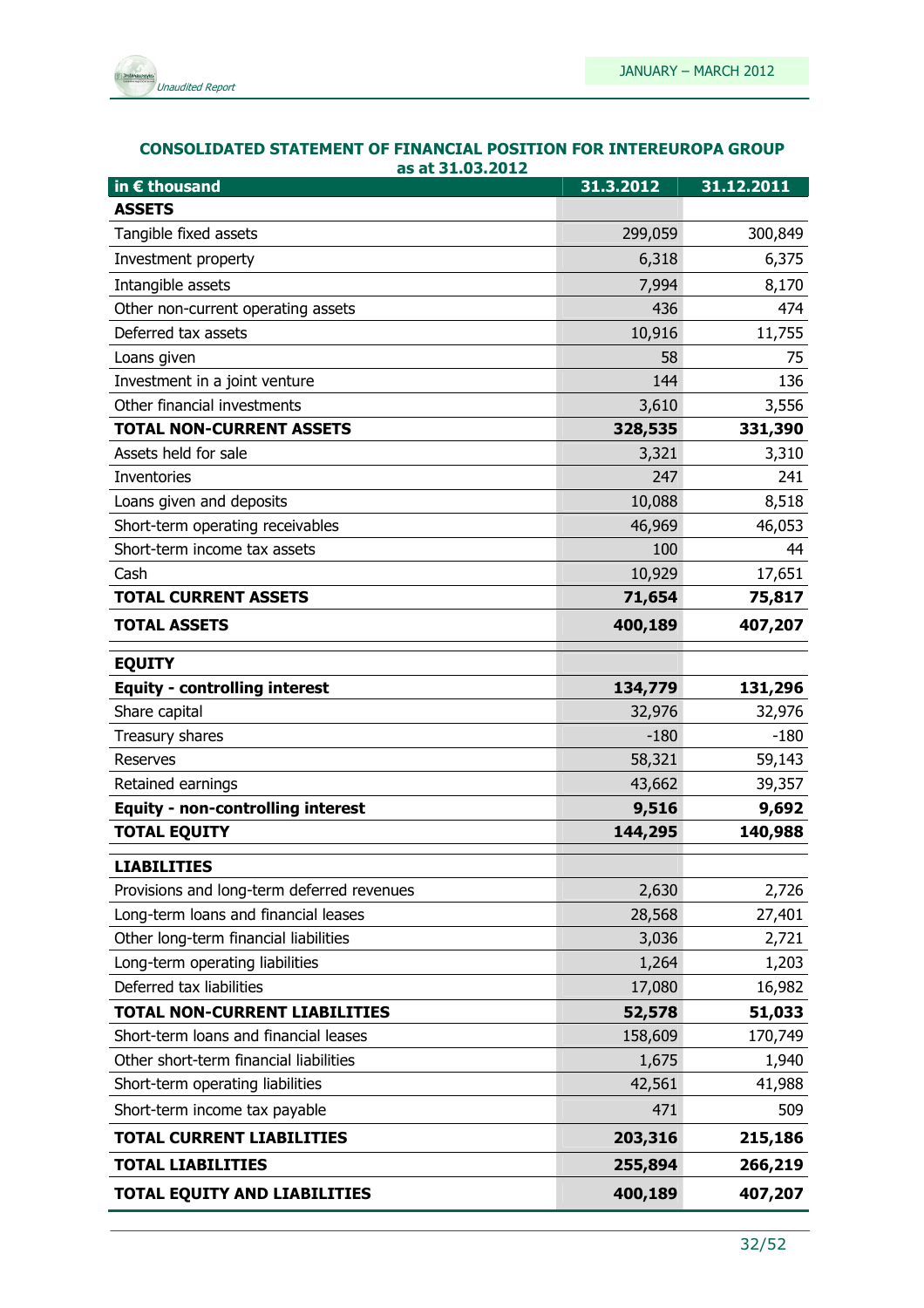

#### CONSOLIDATED STATEMENT OF CASH FLOWS FOR INTEREUROPA GROUP from 1.1.2012 to 31.03.2012

| in $\epsilon$ thousand                                                          | 2012         | <b>January - March January - March</b><br>2011 |
|---------------------------------------------------------------------------------|--------------|------------------------------------------------|
| Cash flows from operating activities                                            |              |                                                |
| Net profit/loss for the period                                                  | 4,539        | 671                                            |
| <b>Adjustments for:</b>                                                         |              |                                                |
| - Depreciation                                                                  | 2,581        | 3,131                                          |
| - Profit from disposal of tangible fixed assets and<br>investment property      | $-235$       | $-491$                                         |
| - Loss from disposal of tangible fixed assets                                   | 10           | 6                                              |
| - Non-monetary expenses                                                         | 80           | 15                                             |
| - Non-monetary revenues                                                         | $-102$       | $-4$                                           |
| - Financial revenues                                                            | $-5,053$     | $-2,631$                                       |
| - Impaired receivables payed                                                    | 463          | 499                                            |
| - Recognized result of jointly controlled company<br>according to equity method | -8           | -8                                             |
| - Financial expenses                                                            | 3,535        | 3,961                                          |
| - Income tax                                                                    | 1,358        | 299                                            |
| Operating profit before changes in net working<br>capital and taxes             | 7,168        | 5,448                                          |
| Changes in net working capital and provisions                                   |              |                                                |
| Changes in receivables                                                          | $-1,587$     | $-2,616$                                       |
| Changes in inventories                                                          | -6           | 51                                             |
| Changes in operating liabilities                                                | 1,460        | 1,032                                          |
| Changes in provisions                                                           | $-100$       | $-45$                                          |
| Changes in corporate income tax                                                 | $-218$       | $-159$                                         |
| <b>Cash from operating activities</b>                                           | 6,717        | 3,711                                          |
| <b>Cash flows from investing activities</b>                                     |              |                                                |
| Interest income                                                                 | 283          | 269                                            |
| Inflows from disposal of tangible fixed assets                                  | 2,521        | 1,308                                          |
| Inflows from long-term loans and deposits given                                 | 13           | 4                                              |
| Inflows from decrease of short-term loans given                                 | $\mathbf{0}$ | 301                                            |
| Outflows for acquisition of tangible fixed assets                               | $-229$       | $-1,259$                                       |
| Outflows for acquisitions of intangible assets                                  | -1           | $-121$                                         |
| Outflows for long-term loans and deposits given                                 | $-3$         | 0                                              |
| Outflows from increase of short-term loans given                                | $-138$       | $-663$                                         |
| Outflows from increase of short-term deposits given                             | $-1,432$     | 0                                              |
| Outflows from settlement of derivative financial instruments                    | $-691$       | $\mathbf{0}$                                   |
| <b>Cash from investing activities</b>                                           | 323          | $-161$                                         |
| <b>Cash flows from financing activities</b>                                     |              |                                                |
| Inflows from long-term borrowings received                                      | 0            | 393                                            |
| Inflows from increase in short-term borrowings                                  | $\mathbf{0}$ | 937                                            |
| Paid interest                                                                   | $-2,996$     | $-2,655$                                       |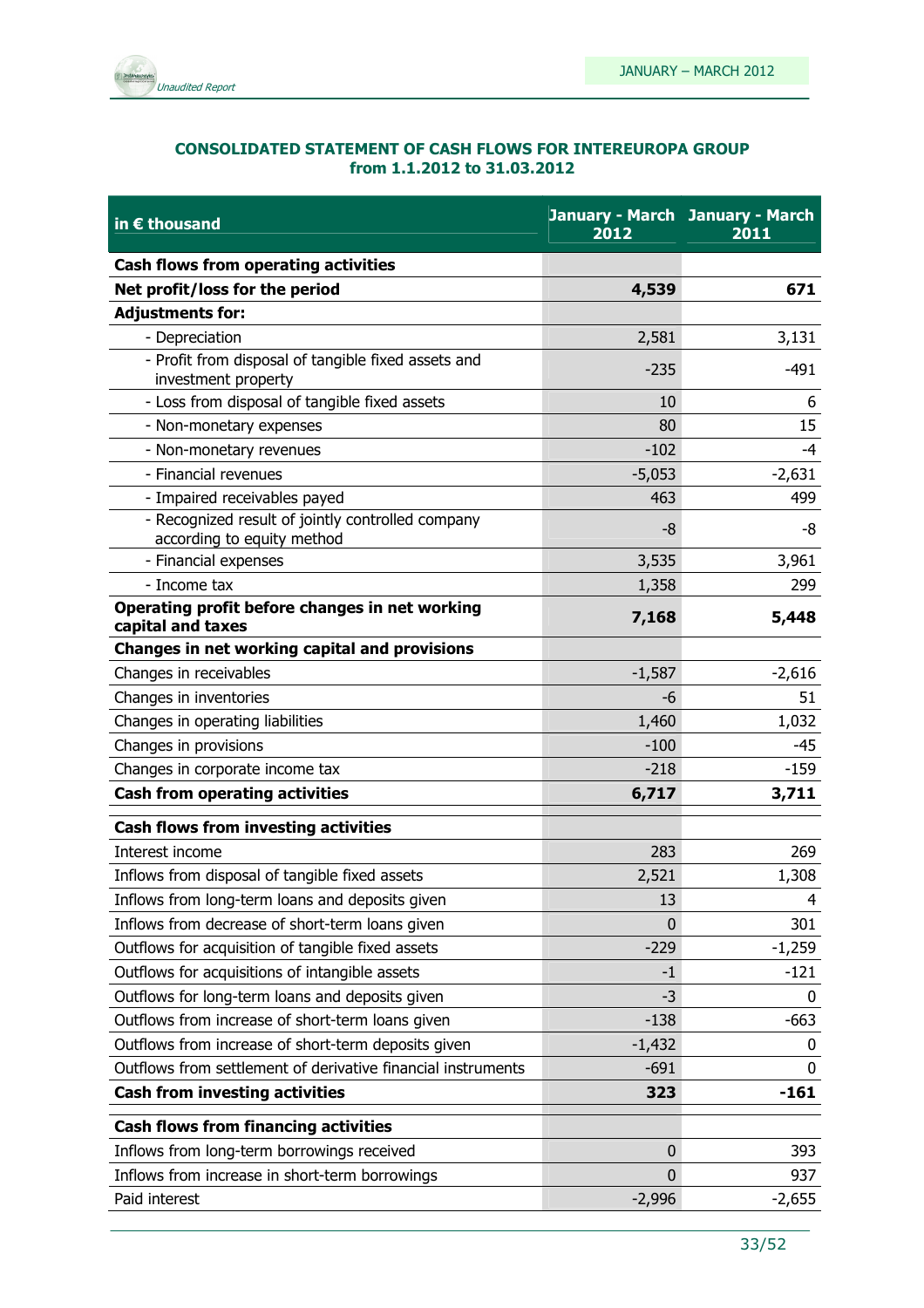

| Outflows from repayment of long-term borrowings             | $-2,004$  | $-1,568$ |
|-------------------------------------------------------------|-----------|----------|
| Outflows from decrease of short-term borrowings             | $-8,708$  |          |
| Outflows for settlement of derivative financial instruments |           | $-428$   |
| Paid dividend                                               | $-53$     | $-174$   |
| <b>Cash from financing activities</b>                       | $-13,761$ | $-3,495$ |
| Cash and cash equivalents at beginning of period            | 17,651    | 12,216   |
| Exchange rate differences from cash                         | -1        | 15       |
| Net increase/decrease in cash                               | $-6,722$  | 40       |
| Cash and cash equivalents at end of period                  | 10,929    | 12,256   |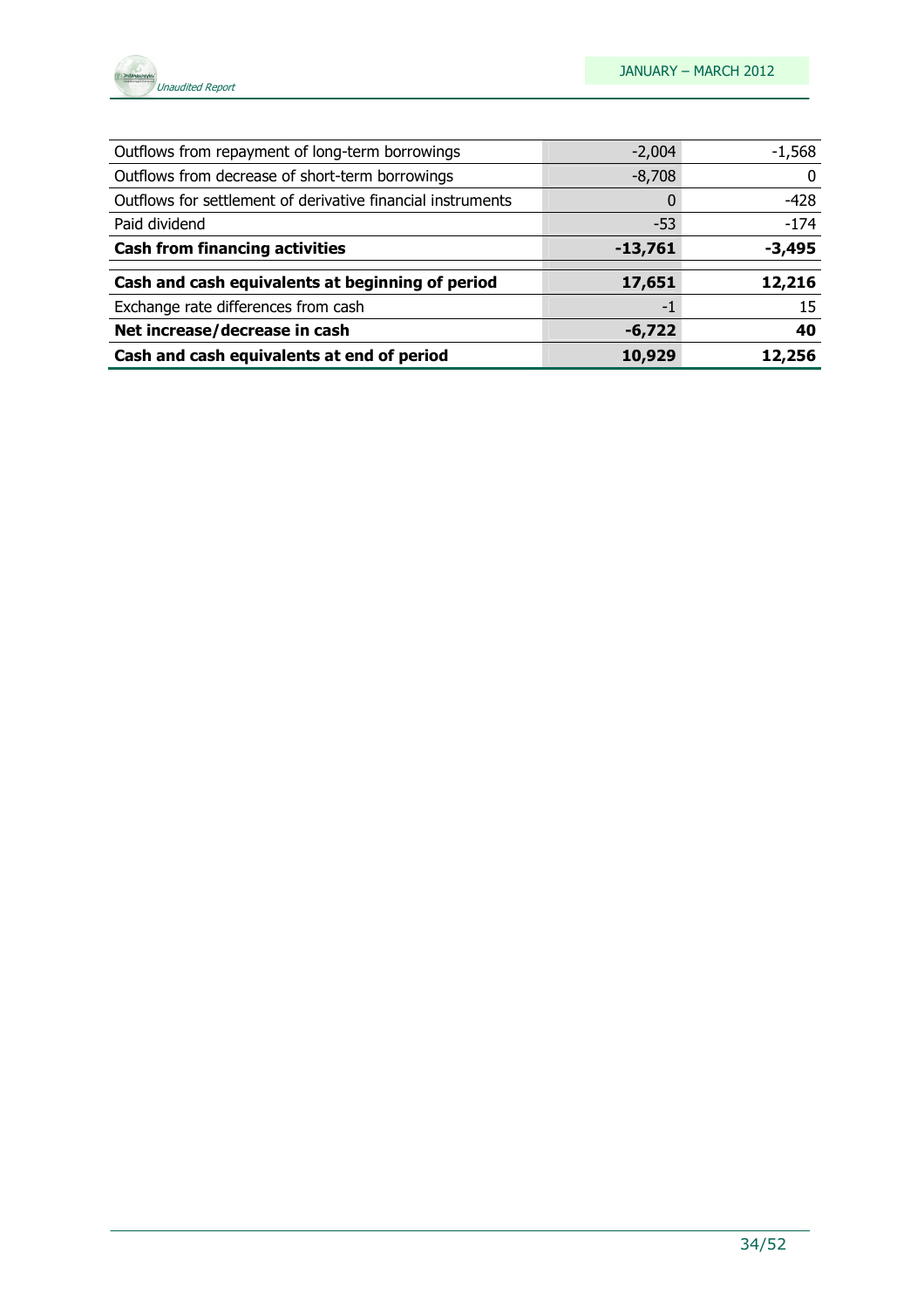

# CONSOLIDATED STATEMENT OF CHANGES IN EQUITY FOR INTEREUROPA GROUP from 1.1.2012 to 31.03.2012

|                                                  |                         |                           | <b>RESERVES</b>                   |                                      |                                     |                             | <b>Equity -</b>         | <b>Equity - non-</b> |                                |                        |
|--------------------------------------------------|-------------------------|---------------------------|-----------------------------------|--------------------------------------|-------------------------------------|-----------------------------|-------------------------|----------------------|--------------------------------|------------------------|
| in $\epsilon$ thousand                           | <b>Share</b><br>capital | <b>Treasury</b><br>shares | <b>Revenue</b><br><b>reserves</b> | <b>Translation</b><br><b>reserve</b> | <b>Fair value</b><br><b>reserve</b> | <b>Retained</b><br>earnings | controlling<br>interest |                      | controlling<br><b>interest</b> | <b>Total</b><br>equity |
| Opening balance as at 1.1.2012                   | 32,976                  | $-180$                    | 2,585                             | $-11,346$                            | 67,905                              | 39,357                      | 131,296                 | 9,692                | 140,988                        |                        |
| <b>Total comprehensive income</b>                | 0                       | 0                         | 0                                 | $-1,104$                             | 44                                  | 4,542                       | 3,482                   | $-123$               | 3,359                          |                        |
| Net profit/loss                                  | 0                       | 0                         |                                   | 0                                    | $\overline{0}$                      | 4,545                       | 4,545                   | -6                   | 4,539                          |                        |
| Other comprehensive income                       | $\overline{0}$          | $\mathbf{0}$              | $\mathbf{0}$                      | $-1,104$                             | 44                                  | $-3$                        | $-1,063$                | $-117$               | $-1,180$                       |                        |
| <b>Transactions with owners</b>                  |                         |                           |                                   |                                      |                                     |                             |                         |                      |                                |                        |
| Payment of dividends or profit<br>participations |                         | $\mathbf 0$               | $\Omega$                          | 0                                    | $\overline{0}$                      | $\mathbf{0}$                | 0                       | $-53$                | $-53$                          |                        |
| Transfer of retained earnings to<br>reserves     | 0                       | $\Omega$                  | 237                               | 0                                    | 0                                   | $-237$                      | 0                       | $\Omega$             | $\mathbf{0}$                   |                        |
| <b>Closing balance as at</b><br>31.3.2012        | 32,976                  | $-180$                    | 2,822                             | $-12,450$                            | 67,949                              | 43,662                      | 134,779                 | 9,516                | 144,295                        |                        |

## CONSOLIDATED STATEMENT OF CHANGES IN EQUITY FOR INTEREUROPA GROUP from 1.1.2012 to 31.03.2011

| $\vert$ in $\epsilon$ thousand               | <b>Share</b><br>capital | Treasury<br><b>shares</b> | <b>Equity</b>   | <b>RESERVES</b><br><b>Revenue</b> | <b>Translation</b> | <b>Retained</b><br>earnings | Equity -<br>controlling | <b>Equity-non-</b><br>controlling | <b>Total</b><br>equity |
|----------------------------------------------|-------------------------|---------------------------|-----------------|-----------------------------------|--------------------|-----------------------------|-------------------------|-----------------------------------|------------------------|
|                                              |                         |                           | <b>reserves</b> | <b>reserves</b>                   | <b>reserves</b>    |                             | interest                | <i>interest</i>                   |                        |
| Opening balance as at 1.1.2011               | 32,976                  | $-180$                    | 6,247           | $-10,636$                         | 71,378             | 38,136                      | 137,921                 | 10,242                            | 148,163                |
| <b>Total comprehensive income</b>            | 0                       | 0                         | 0               | $-57$                             | $-288$             | 882                         | 537                     | 124                               | 661                    |
| Net profit/loss                              | 0                       | $\mathbf{0}$              | 0               | 0                                 | 0                  | 623                         | 623                     | 48                                | 671                    |
| Other comprehensive income                   | $\overline{0}$          | $\mathbf{0}$              | $\overline{0}$  | $-57$                             | $-288$             | 259                         | $-86$                   | 76                                | $-10$                  |
| <b>Transactions with owners</b>              |                         |                           |                 |                                   |                    |                             |                         |                                   |                        |
| Payment of dividends or profit               |                         | $\mathbf{0}$              |                 | 0                                 | $\Omega$           | $\mathbf{0}$                |                         | $-141$                            | $-141$                 |
| participations                               |                         |                           |                 |                                   |                    |                             |                         |                                   |                        |
| Transfer of retained earnings to<br>reserves |                         | $\mathbf{0}$              | 14              | 0                                 | $\Omega$           | $-14$                       |                         | 0                                 | $\overline{0}$         |
|                                              |                         |                           |                 |                                   |                    |                             |                         |                                   |                        |
| Closing balance as at 31.3.2011              | 32,976                  | $-180$                    | 6,261           | $-10,693$                         | 71,090             | 39,004                      | 138,458                 | 10,225                            | 148,683                |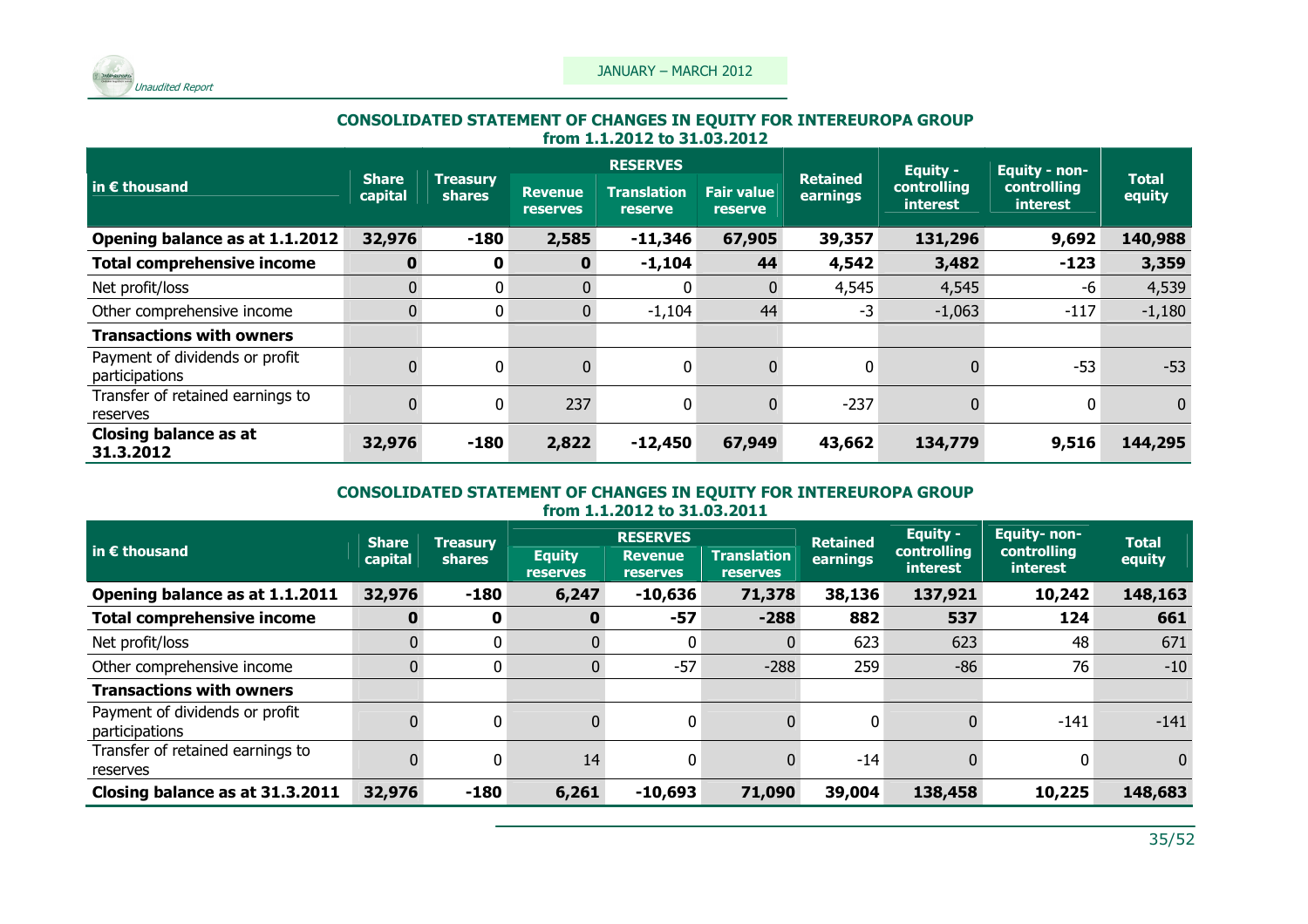

### 1.2. Notes to Financial Statements of the Intereuropa Group

### a) Notes to the CONSOLIIDATED INCOME STATEMENT

Sales revenues amounting to  $\epsilon$  47,368 thousand represent the revenues from services supplied, whereas other operating revenues came to  $\epsilon$  1,074 thousand.

The highest share in the costs of services totalling  $\epsilon$  30,423 thousand, represents the direct costs ( $\in$  26,178 thousand).

#### Labour costs

Table 16: Labour cost of the Intereuropa group in the term January-March 2012, in thousand  $\epsilon$ 

| in $\epsilon$ thousand      | 2012  | January - March January - March<br>2011 |
|-----------------------------|-------|-----------------------------------------|
| Wages and salaries          | 6,458 | 7,143                                   |
| Pension insurance costs     | 765   | 742                                     |
| Other social security costs | 625   | 744                                     |
| Other labour costs:         | 783   | 882                                     |
| holiday allowances          |       | 0                                       |
| travel and meal allowances  | 677   | 720                                     |
| other labour costs          | 105   | 162                                     |
| <b>Total labour costs</b>   | 8,632 | 9,511                                   |

#### Other operating expenses

Table 17: Other operating expenses of the Intereuropa group in the term January-March 2012, in thousand  $\epsilon$ 

| $\vert$ in $\epsilon$ thousand            | 2012  | January - March January - March<br>2011 |
|-------------------------------------------|-------|-----------------------------------------|
| Costs of material                         | 1,722 | 3,132                                   |
| Loss in disposal of tangible fixed assets | 10    | 6                                       |
| City land tax and similar expenses        | 267   | 533                                     |
| Other operating expenses                  | 435   | 190                                     |
| <b>Total other operating expenses</b>     | 2,435 | 3,862                                   |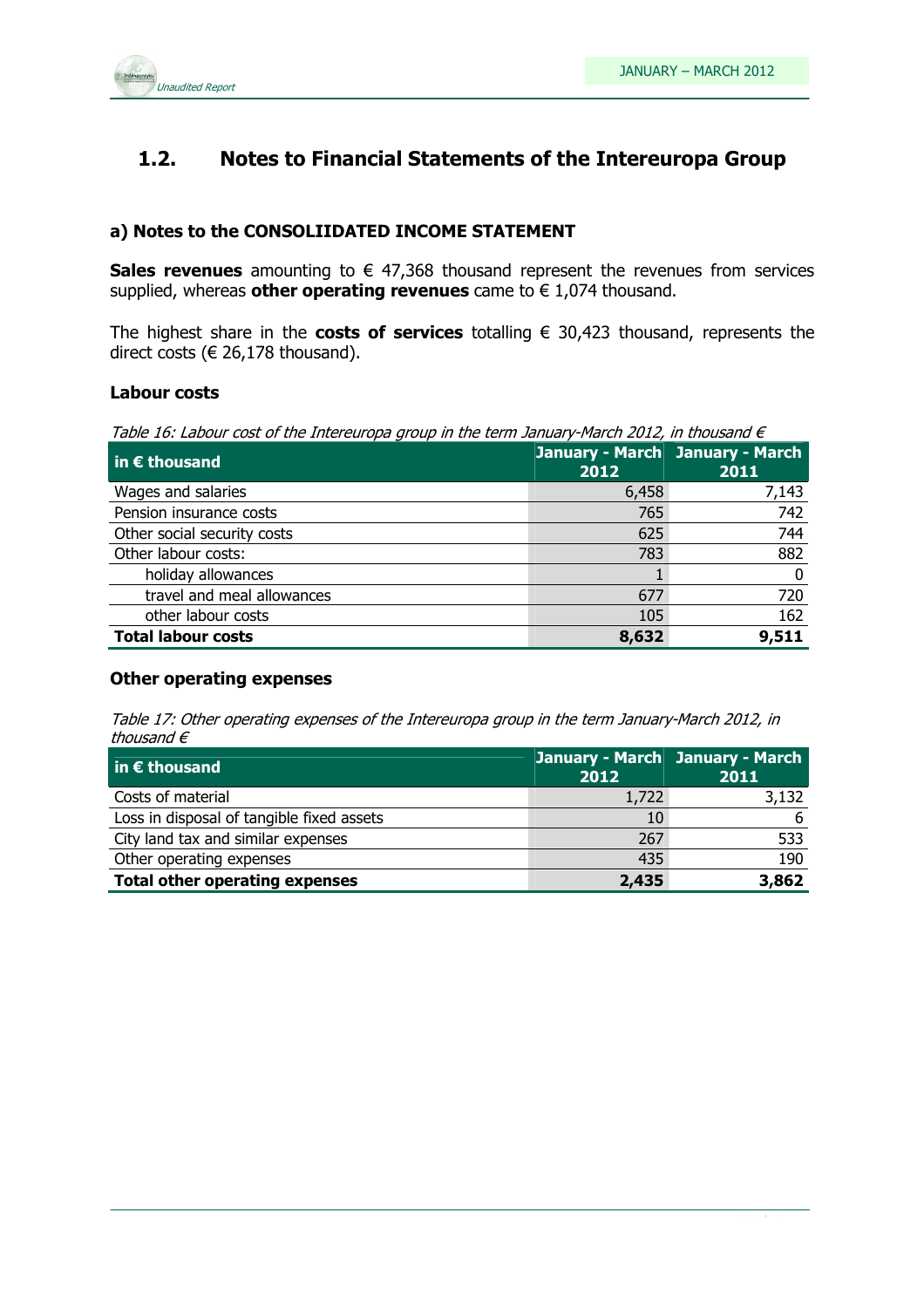

### The effect of Financial Revenues and Expenses on the Profit or Loss

Table 18: The effect of financial revenues and expenses on the profit or loss of the Intereuropa group in the term January-March 2012, in thousand  $\epsilon$ 

| $\overline{\mathsf{in}}$ E thousand                                                               | 2012     | January - March January - March<br>2011 |
|---------------------------------------------------------------------------------------------------|----------|-----------------------------------------|
| Interest income                                                                                   | 244      | 215                                     |
| Income from derivative financial instruments                                                      | 0        | 996                                     |
| Income from cancelled value adjustments of receivables<br>and recovery of written-off receivables | 463      | 499                                     |
| Net exchange rate differences                                                                     | 4,345    | 906                                     |
| <b>Total financial income</b>                                                                     | 5,053    | 2,616                                   |
| Interest expenses                                                                                 | $-2,554$ | $-2,868$                                |
| Financial expenses from impairments of financial<br>investments included in assets held for sale  | $-1$     | 0                                       |
| Expenses from derivative financial instruments                                                    | $-488$   | $-429$                                  |
| Expenses from value adjustments and written-off<br>receivables                                    | $-492$   | -664                                    |
| <b>Total financial expenses</b>                                                                   | $-3,535$ | $-3,961$                                |
| <b>Profit/loss from financing activities</b>                                                      | 1,518    | $-1,345$                                |

The Financing result is primarily attributable to the net gains from foreign exchange differences that amounted to  $\epsilon$  4,345 thousand (mostly resulting from the company Intereuropa-East Ltd., Moscow).

### b) Notes to the CONSOLIDATED STATEMENT OF FINANCIAL POSITION

### Tangible fixed assets

Table 19: Tangible fixed assets of the Intereuropa group as at 31.03.2012, in thousand  $\epsilon$ 

| $\vert$ in $\epsilon$ thousand           | 31.3.2012 | 31.12.2011 |
|------------------------------------------|-----------|------------|
| Land and buildings                       | 286,082   | 285,194    |
| a) Land                                  | 130,486   | 130,488    |
| b) Buildings                             | 155,596   | 154,706    |
| Other property, plant and equipment      | 7,627     | 10,648     |
| Tangible fixed assets under construction | 5,350     | 5,007      |
| <b>Total tangible fixed assets</b>       | 299,059   | 300,849    |

### Intangible assets

Table 20: Intangible assets of the Intereuropa group as at 31.03.2012, in thousand  $\epsilon$ 

| $\vert$ in $\epsilon$ thousand       | 31.3.2012 | 31.12.2011 |
|--------------------------------------|-----------|------------|
| Long-term title rights               | 2,747     | 2,923      |
| Goodwill                             | 1,281     | 1,281      |
| Long-term deferred development costs | 3,966     | 3,966      |
| <b>Total intangible assets</b>       | 7,994     | 8,170      |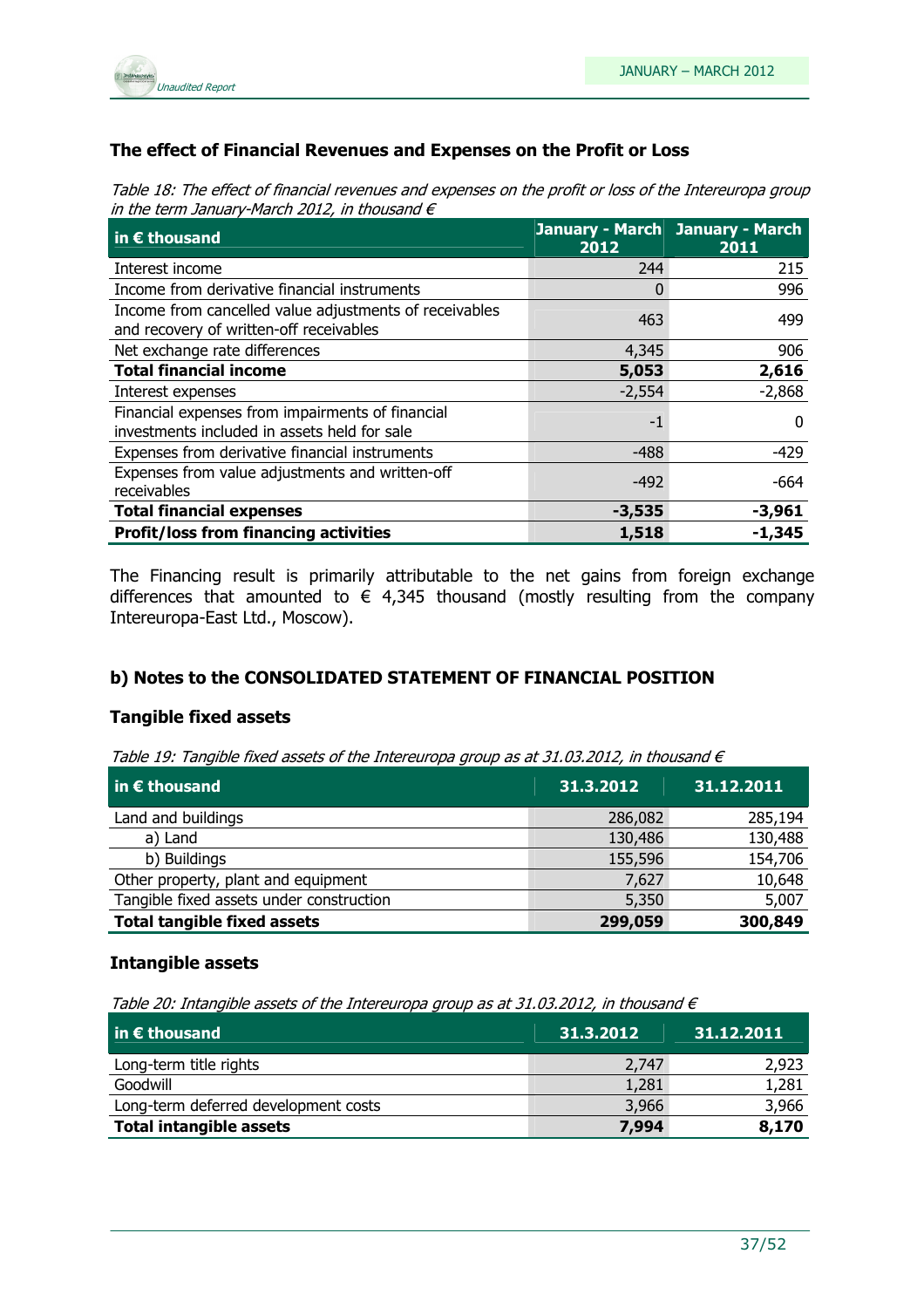

### Loans and deposits given

Table 21: Loans and deposits given of the Intereuropa group as at 31.03.2012, in thousand  $\epsilon$ 

| $\vert$ in $\epsilon$ thousand      | 31.3.2012 | 31. 12. 2011, |
|-------------------------------------|-----------|---------------|
| Long-term loans given and deposits  | 58        | 75            |
| - loans given                       | 39        | 39            |
| - deposits                          | 19        | 36            |
| Short-term loans given and deposits | 10,088    | 8,518         |
| - loans given                       | 172       | 33            |
| - deposits                          | 9,916     | 8,485         |
| <b>Total loans given</b>            | 10,146    | 8,593         |

**Other financial investments** in the amount of  $\epsilon$  3,610 thousand relate to the item ''Financial assets available for sale''.

Assets held for sale amounting to  $\epsilon$  3,321 thousand represent the financial assets held for sale.

### Short-term operating receivables

Table 22: Short-term operating receivables of the Intereuropa group as at 31.03.2012, in thousand  $\epsilon$ 

| $\vert$ in $\epsilon$ thousand               | 31.3.2012 | 31.12.2011 |
|----------------------------------------------|-----------|------------|
| Short-term operating receivables from buyers | 44,200    | 42,451     |
| Short-term operating receivables from others | 2,769     | 3,603      |
| Total short-term operating receivables       | 46,969    | 46,053     |

### **Equity**

On the group level, the equity amounts to at  $\epsilon$  144,295 thousand and represents 36 percent of the liabilities to sources of funding. Compared to the reporting date a year ago, this amount increased by  $\in$  3,307 thousand.

#### Provisions and long-term deferred revenue

Table 23: Provisions and long-term deferred revenue of the Intereuropa group as at 31.03.2012, in thousand  $\epsilon$ 

| $\vert$ in $\epsilon$ thousand                       | 31.3.2012 | 31.12.2011 |
|------------------------------------------------------|-----------|------------|
| Provisions for terminal bonus payments on retirement | 1,859     | 1,877      |
| Provisions on litigations and other provisions       | 633       | 729        |
| Long-term deferred income                            | 138       | 119        |
| Total provisions and long-term deferred revenue      | 2,630     | 2,726      |

The **long-term loans and financial leases** amounted to  $\epsilon$  28,568 thousand. This item was increased in the reporting period from the grace period granted under the short-term loan ( $\epsilon$  1,175 thousand), and decreased on account of foreign exchange differences ( $\epsilon$  -8 thousand). As of the reporting date, all the due liabilities under the loan Agreements have been settled. However, the financial commitments under some loan agreements have not been fulfilled yet or changed respectively; for that reason we reallocated  $-$  as of the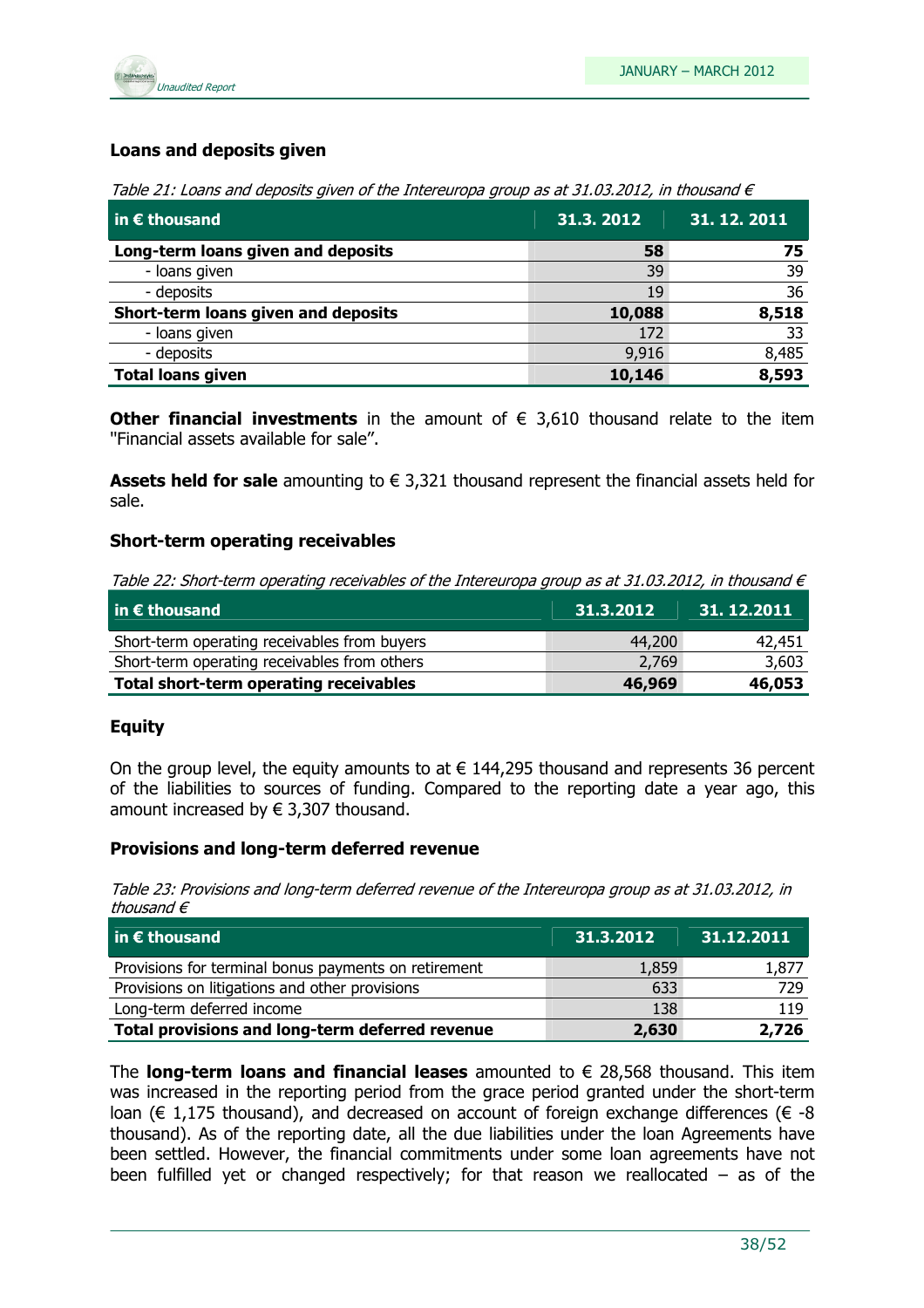

reporting date 31.12.2011 - all the long-term financial liabilities under these agreements to short-term financial liabilities.

The short-term received loans and financial leases showed a decrease by  $\epsilon$  12,140 thousand.

### Other long-term and short-term financial liabilities

Table 24: Other long-term and short-term financial liabilities of the Intereuropa group as at 31.03.2012, in thousand  $\epsilon$ 

| $\overline{\mathsf{in}}$ E thousand                                | 31.3.2012 | 31.12.2011 |
|--------------------------------------------------------------------|-----------|------------|
| Long-term liabilities at fair value through profit/loss            | 3,036     | 2,721      |
| Total other long-term financial liabilities                        | 3,036     | 2,721      |
| Short-term financial liabilities at fair value through profit/loss | 1,243     | 1,505      |
| Liabilities for dividends and other participations                 | 433       | 435        |
| <b>Total other short-term financial liabilities</b>                | 1,675     | 1,940      |

The item **Other long-term financial liabilities** in the amount of  $\epsilon$  3,036 thousand and Other short-term financial liabilities at  $\epsilon$  1,243 thousand relate to the liabilities under financial instruments at fair value through Profit of Loss. They stand for the net present value of the derivative financial instrument of cross-currency swap with currency option.

#### Short-term operating liabilities

Table 25: Short-term operating liabilities of the Intereuropa group as at 31.03.2012, in thousand  $\epsilon$ 

| $\vert$ in $\epsilon$ thousand                 | 31.3.2012 | 31.12.2011 |
|------------------------------------------------|-----------|------------|
| Short-term operating liabilities to suppliers  | 35,318    | 33,503     |
| Short-term operating liabilities from advances | 1,070     | 1,099      |
| Other short-term operating liabilities         | 6,174     | 7,387      |
| <b>Total short-term operating liabilities</b>  | 42,561    | 41,988     |

### Contingent liabilities

Table 26: Contingent liabilities of the Intereuropa group as at 31.03.2012, in thousand  $\epsilon$ 

| $ $ in $\epsilon$ thousand                       | 31.3.2012 | 31.12.2011 |
|--------------------------------------------------|-----------|------------|
| Arising from bank guarantees and guaratees given | 11,366    | 11,328     |
| Arising from legal proceedings                   | 1,907     | 2,990      |
| From D.S.U., družba za svetovanje in upravljanje | 250       | 250        |
| <b>Total contingent liabilities</b>              | 13,523    | 14,569     |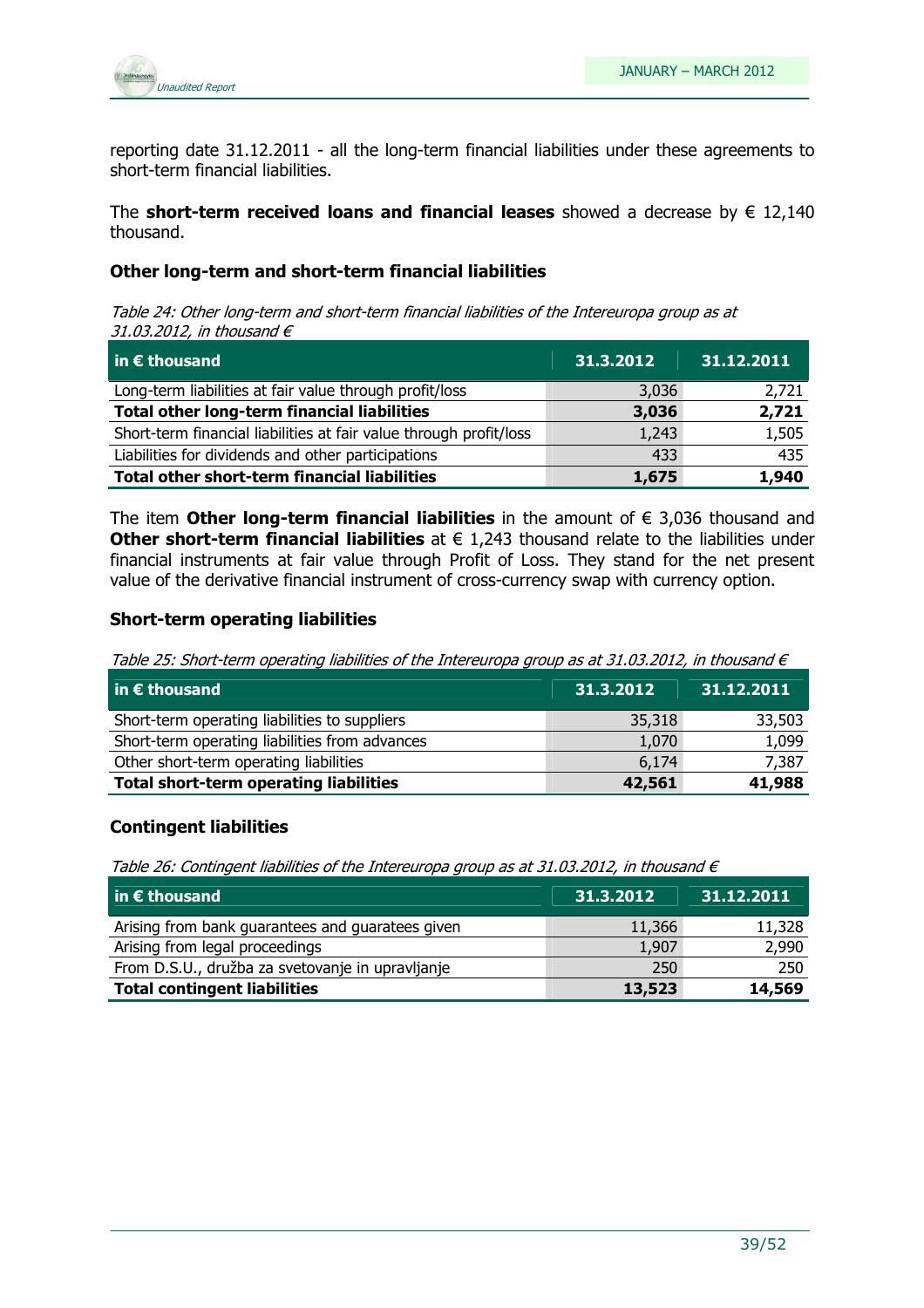### INFORMATION ACCORDING TO BUSINESS SEGMENTS FOR JANUARY - MARCH 2012

|                                                         | <b>Slovenia</b> |                 | <b>Croatia</b>  |                 | <b>Bosnia &amp;</b><br><b>Herzegovina</b> |                 | <b>Serbia</b>   |                 | <b>Montenegro</b> |                 |
|---------------------------------------------------------|-----------------|-----------------|-----------------|-----------------|-------------------------------------------|-----------------|-----------------|-----------------|-------------------|-----------------|
| in $\epsilon$ thousand                                  | Jan-Mar<br>2012 | Jan-Mar<br>2011 | Jan-Mar<br>2012 | Jan-Mar<br>2011 | Jan-Mar<br>2012                           | Jan-Mar<br>2011 | Jan-Mar<br>2012 | Jan-Mar<br>2011 | Jan-Mar<br>2012   | Jan-Mar<br>2011 |
| Revenues from external customers                        | 27,965          | 29,094          | 7,409           | 7,815           | 1,454                                     | 1,664           | 855             | 730             | 1,062             | 1,209           |
| Revenues from business with other segments              | 1,371           | 1,783           | 136             | 239             | 114                                       | 127             | 159             | 175             | 18                | 17              |
| Total revenues                                          | 29,336          | 30,878          | 7,546           | 8,054           | 1,568                                     | 1,791           | 1,013           | 906             | 1,080             | 1,226           |
| Depreciation                                            | 1,372           | 1,795           | 498             | 591             | 104                                       | 115             | 64              | 69              | 150               | 154             |
| Operating profit or loss                                | 2,168           | 886             | 713             | 665             | 91                                        | 557             | 120             | 84              | 41                | 61              |
| Revenues from interest rates                            | 1,074           | 1,149           | 51              | 78              | $\Omega$                                  | $\Omega$        | 6               | 21              | 23 <sup>°</sup>   | 37              |
| Expenses from interest rates                            | 2,357           | 2,645           | 130             | 194             | 21                                        | 28              | 68              | 87              |                   |                 |
| Net profit or loss from ordinary activities             | 593             | 61              | 661             | 473             | 50                                        | 531             | $-124$          | 76              | 65                | 78              |
| Corporate income tax                                    | 131             | 43              | 106             | 36              |                                           | 82              |                 |                 |                   | 12              |
| Assets                                                  | 309,589         | 327,598         | 72,615          | 85,929          | 17,664                                    | 18,626          | 11,064          | 12,205          | 22,915            | 24,248          |
| Tangible fixed assets under construction                | 116             | 6               | 84              | 86              | 52                                        | 633             |                 | 8               | 233               | 100             |
| Long-term assets                                        | 243,698         | 259,415         | 58,214          | 68,603          | 16,238                                    | 16,996          | 9,874           | 10,836          | 19,558            | 19,946          |
| Operating liabilities                                   | 42,912          | 46,736          | 10,832          | 12,204          | 1,929                                     | 2,222           | 1,695           | 1,774           | 823               | 793             |
| <b>Financial liabilities</b>                            | 181,531         | 189,413         | 7,541           | 15,840          | 1,113                                     | 1,718           | 2,861           | 3,426           | 358               | 310             |
| Investment in jointly controlled entities               | 75              | 75              | $\Omega$        | 0               | $\mathbf{0}$                              | $\mathbf 0$     |                 |                 |                   |                 |
| Revenues from investment in jointly controlled entities | $\Omega$        | 0               | $\mathbf{0}$    | $\Omega$        | $\mathbf{0}$                              | 0               | $\Omega$        |                 |                   |                 |

Table 27: Business segments of the Intereuropa Group in the term January - March 2012, in thousand  $\epsilon$ 

|                                                         | <b>Ukraine</b>  |                 | <b>Russia</b>   |                 | <b>Others</b>   |                 |                 | <b>Total</b>    | Adjustments*    |                 | <b>Group</b>    |                 |
|---------------------------------------------------------|-----------------|-----------------|-----------------|-----------------|-----------------|-----------------|-----------------|-----------------|-----------------|-----------------|-----------------|-----------------|
| in $\epsilon$ thousand                                  | Jan-Mar<br>2012 | Jan-Mar<br>2011 | Jan-Mar<br>2012 | Jan-Mar<br>2011 | Jan-Mar<br>2012 | Jan-Mar<br>2011 | Jan-Mar<br>2012 | Jan-Mar<br>2011 | Jan-Mar<br>2012 | Jan-Mar<br>2011 | Jan-Mar<br>2012 | Jan-Mar<br>2011 |
| Revenues from external customers                        | 4,249           | 10,324          | 3,590           | 2,713           | 784             | 3,054           | 47,368          | 56,604          |                 | 63              | 47,368          | 56,667          |
| Revenues from business with other segments              |                 | $\Omega$        | $\Omega$        | 11              | 85              | 191             | 1,883           | 2,544           | $-1,883$        | $-2,544$        | $\Omega$        |                 |
| Total revenues                                          | 4,249           | 10,324          | 3,590           | 2,724           | 869             | 3,245           | 49,251          | 59,148          | $-1,883$        | $-2,481$        | 47,368          | 56,667          |
| Depreciation                                            | 34              | 59              | 337             | 321             | 21              | 27              | 2,581           | 3,131           |                 | 0               | 2,581           | 3,131           |
| Operating profit or loss                                | 62              | 5               | 1,224           | 10              |                 | 41              | 4,423           | 2,311           | $-52$           | $-4$            | 4,371           | 2,307           |
| Revenues from interest rates                            |                 | $\Omega$        | 17              | 9               |                 | $\Omega$        | 1,173           | 1,295           | $-929$          | $-1,079$        | 244             | 215             |
| Expenses from interest rates                            | 45              | 36              | 862             | 956             |                 |                 | 3,483           | 3,948           | $-929$          | $-1,079$        | 2,554           | 2,868           |
| Net profit or loss from ordinary activities             | $-46$           | $-251$          | 4,956           | $-317$          |                 | 40              | 6,146           | 692             | $-249$          | 278             | 5,897           | 970             |
| Corporate income tax                                    |                 | 30              | 1,102           | 84              |                 |                 | 1,358           | 299             |                 |                 | 1,358           | 299             |
| Assets                                                  | 5,239           | 5,950           | 59,901          | 65,377          | 2,788           | 4,587           | 501,775         | 544,520         | $-101,586$      | $-119,862$      | 400,189         | 424,658         |
| Tangible fixed assets under construction                |                 | $\overline{4}$  | 4,845           | 5,283           |                 | <sup>n</sup>    | 5,350           | 6,120           |                 |                 | 5,350           | 6,120           |
| Long-term assets                                        | 3,987           | 4,050           | 55,320          | 54,744          | 1,201           | 1,272           | 408,089         | 435,861         | $-79,554$       | $-86,994$       | 328,535         | 348,868         |
| Operating liabilities                                   | 1,119           | 1,832           | 24,571          | 20,066          | 738             | 2,215           | 84,619          | 87,842          | $-20,614$       | $-17,391$       | 64,006          | 70,451          |
| <b>Financial liabilities</b>                            | 2,451           | 2,586           | 48,496          | 57,228          |                 | 167             | 244,351         | 270,688         | $-52,463$       | $-65,164$       | 191,888         | 205,523         |
| Investment in jointly controlled entities               |                 | $\Omega$        |                 | $\Omega$        |                 | <sup>0</sup>    | 75              | 75              | 69              | 67              | 144             | 142             |
| Revenues from investment in jointly controlled entities |                 | $\Omega$        | $\Omega$        | $\Omega$        |                 | $\Omega$        | $\Omega$        | $\Omega$        | 8               | 8               | 8               | 8               |

\* All adjustments are subject to consolidation procedures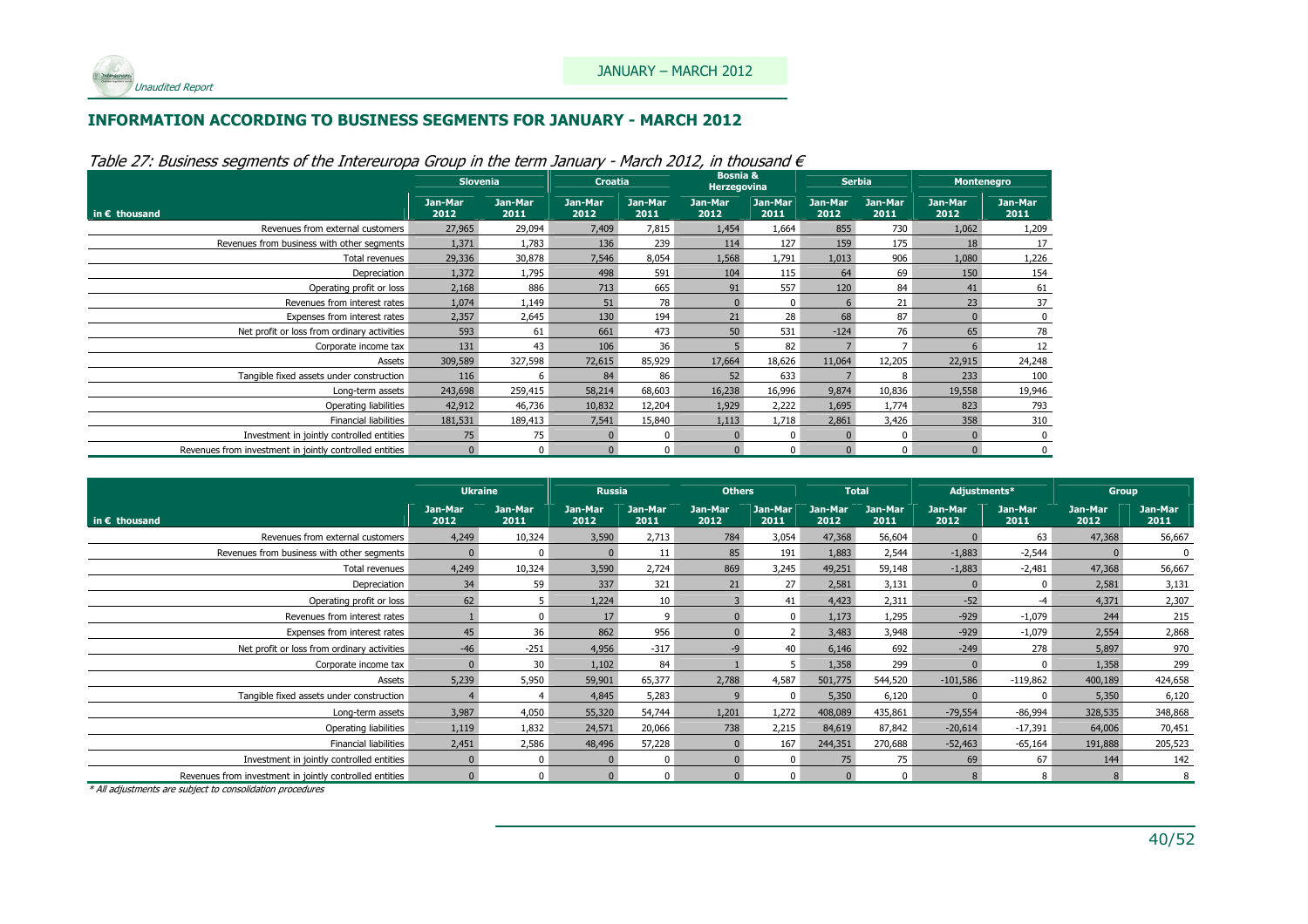

### 2. FINANCIAL REPORT FOR THE PARENT COMPANY INTEREUROPA d.d

### 2.1. Underlying financial statements of the Parent Company Intereuropa d.d.

### INCOME STATEMENT OF INTEREUROPA d.d. from 1.1.2012 to 31.03.2012

| in $\epsilon$ thousand                                | 2012      | <b>January - March January - March</b><br>2011 |
|-------------------------------------------------------|-----------|------------------------------------------------|
| <b>Sales revenues</b>                                 | 28,469    | 24,646                                         |
| Other operating revenues                              | 116       | 83                                             |
| Costs of services                                     | $-19,657$ | $-17,013$                                      |
| Labour costs                                          | $-4,436$  | $-4,358$                                       |
| Depreciation                                          | $-1,192$  | $-1,298$                                       |
| Other operating expenses                              | $-956$    | $-933$                                         |
| <b>Operating profit/loss</b>                          | 2,344     | 1,127                                          |
| Financial income                                      | 1,384     | 2,413                                          |
| Financial expenses                                    | $-2,985$  | $-3,228$                                       |
| <b>Profit/loss from financial operations</b>          | $-1,601$  | $-815$                                         |
| <b>Profit/loss from regular operations</b>            | 743       | 312                                            |
| Corporate income tax (with deferred tax)              | $-120$    | -32                                            |
| Net profit /loss for the period                       | 623       | 280                                            |
| Basic and diluted earnings per share (in $\epsilon$ ) | 0.08      | 0.04                                           |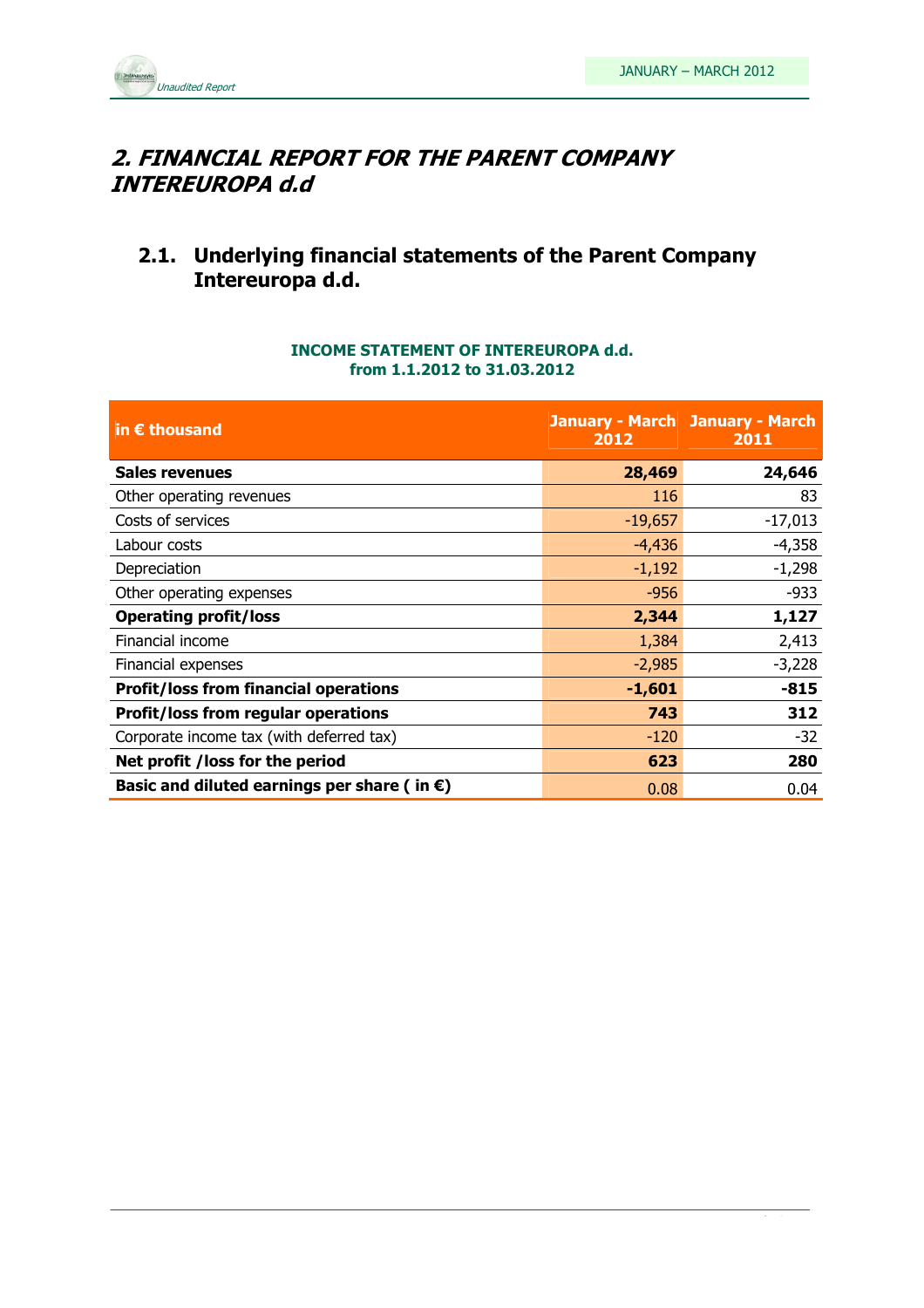

### STATEMENT OF COMPREHENSIVE INCOME FOR INTEREUROPA d.d. from 1.1.2012 to 31.03.2012

| in $\epsilon$ thousand                                                         | 2012  | <b>January - March January - March</b><br>2011 |
|--------------------------------------------------------------------------------|-------|------------------------------------------------|
| Net profit or loss                                                             | 623   | 280                                            |
| <b>Other Comprehensive Income</b>                                              | 44    | $-22$                                          |
| Fair value revaluation of land                                                 |       |                                                |
| Transfer of land revaluation surplus to retained earnings<br>from sale of land | 0     | $-17$                                          |
| Deferred tax in revaluation surplus of land                                    | 0     | 3                                              |
| Revaluation of financal assets available for sale                              | 55    | $-27$                                          |
| Deferred tax in revaluation surplus of financial assets for<br>sale            | $-11$ | 5                                              |
| Retained earnings from land revaluation (at sale)                              | 0     | 17                                             |
| Deferred tax from retained earnings                                            | 0     | $-3$                                           |
| <b>Comprehensive income total</b>                                              | 667   | 258                                            |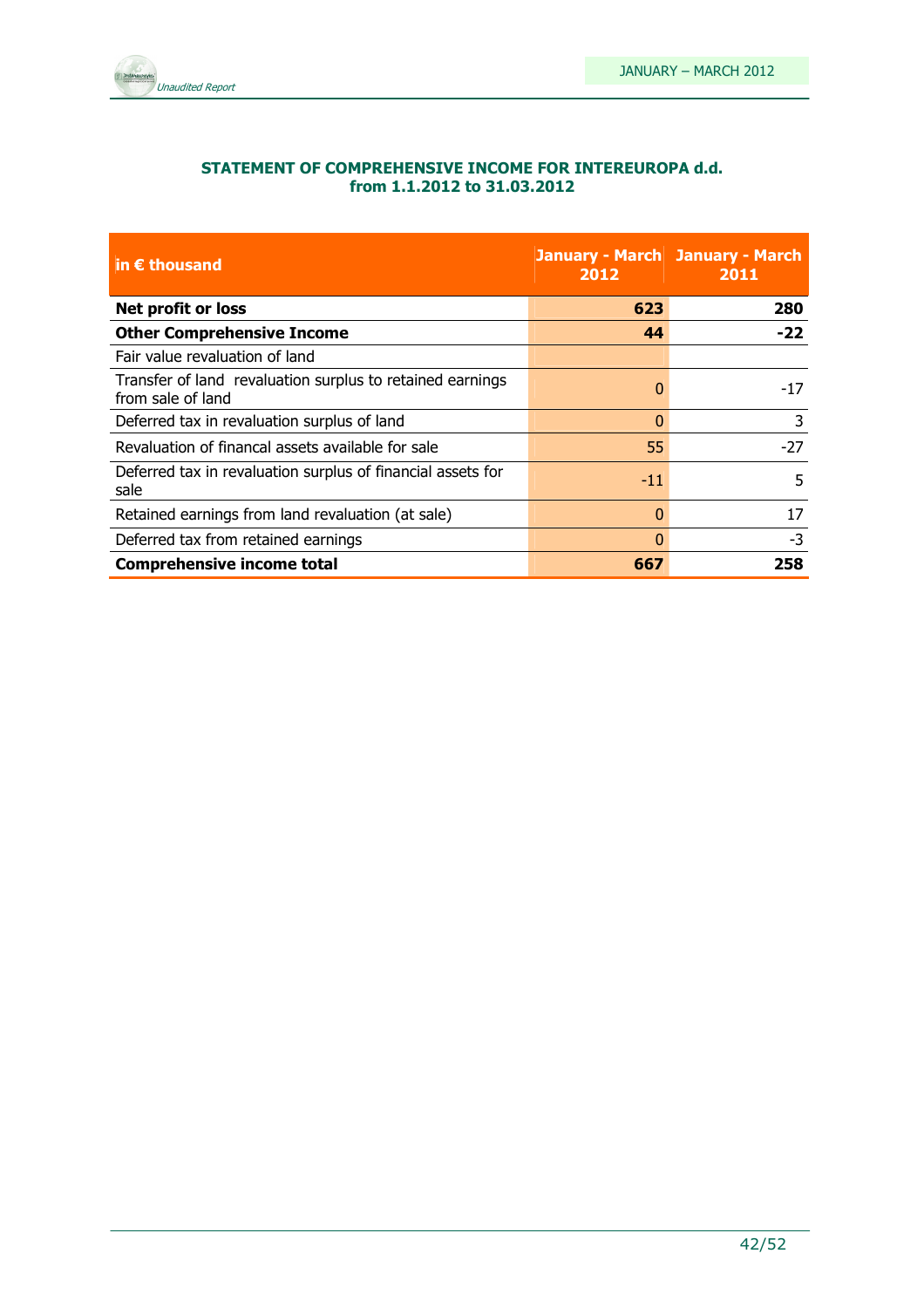

| STATEMENT OF FINANCIAL POSITION FOR INTEREUROPA d.d. |
|------------------------------------------------------|
| as at 31.03.2012                                     |

| in € thousand                              | 31.3.2012 | 31.12.2011 |
|--------------------------------------------|-----------|------------|
| <b>ASSETS</b>                              |           |            |
| Tangible fixed assets                      | 141,757   | 142,629    |
| Investment property                        | 5,672     | 5,724      |
| Intangible assets                          | 6,488     | 6,634      |
| Other non-current operating assets         | 432       | 474        |
| Deferred tax assets                        | 5,715     | 5,846      |
| Loans given                                | 29,839    | 29,840     |
| Investment in subsidiaries                 | 49,842    | 49,842     |
| Investment in a jointly controlled company | 75        | 75         |
| Other financial investments                | 3,591     | 3,536      |
| <b>TOTAL NON-CURRENT ASSETS</b>            | 243,411   | 244,600    |
| Inventories                                | 35        | 35         |
| Loans given and deposits                   | 27,817    | 29,250     |
| Short-term operating receivables           | 30,313    | 29,149     |
| Short-term income tax receivables          | 18        | 4          |
| Cash and cash equivalents                  | 5,218     | 9,371      |
| <b>TOTAL CURRENT ASSETS</b>                | 63,401    | 67,809     |
| <b>TOTAL ASSETS</b>                        | 306,812   | 312,409    |
| <b>CAPITAL</b>                             |           |            |
| Share capital                              | 32,976    | 32,976     |
| Treasury shares                            | $-180$    | $-180$     |
| <b>Reserves</b>                            | 51,893    | 51,849     |
| Retained earnings                          | 623       | 0          |
| <b>TOTAL CAPITAL</b>                       | 85,312    | 84,645     |
| <b>LIABILITIES</b>                         |           |            |
| Provisions and long-term deferred revenue  | 1,923     | 2,001      |
| Long-term borrowings and financial leases  | 22,086    | 20,911     |
| Other long-term financial liabilities      | 3,036     | 2,721      |
| Long-term operating liabilities            | 1,159     | 1,101      |
| Deferred tax liabilities                   | 12,744    | 12,744     |
| <b>TOTAL NON-CURRENT LIABILITIES</b>       | 40,948    | 39,478     |
| Short-term borrowings and financial leases | 154,045   | 161,474    |
| Other short-term financial liabilities     | 1,317     | 1,579      |
| Short term operating liabilities           | 25,190    | 25,233     |
| <b>TOTAL CURRENT LIABILITIES</b>           | 180,552   | 188,286    |
| <b>TOTAL LIABILITIES</b>                   | 221,500   | 227,764    |
| TOTAL CAPITAL AND LIABILITIES              | 306,812   | 312,409    |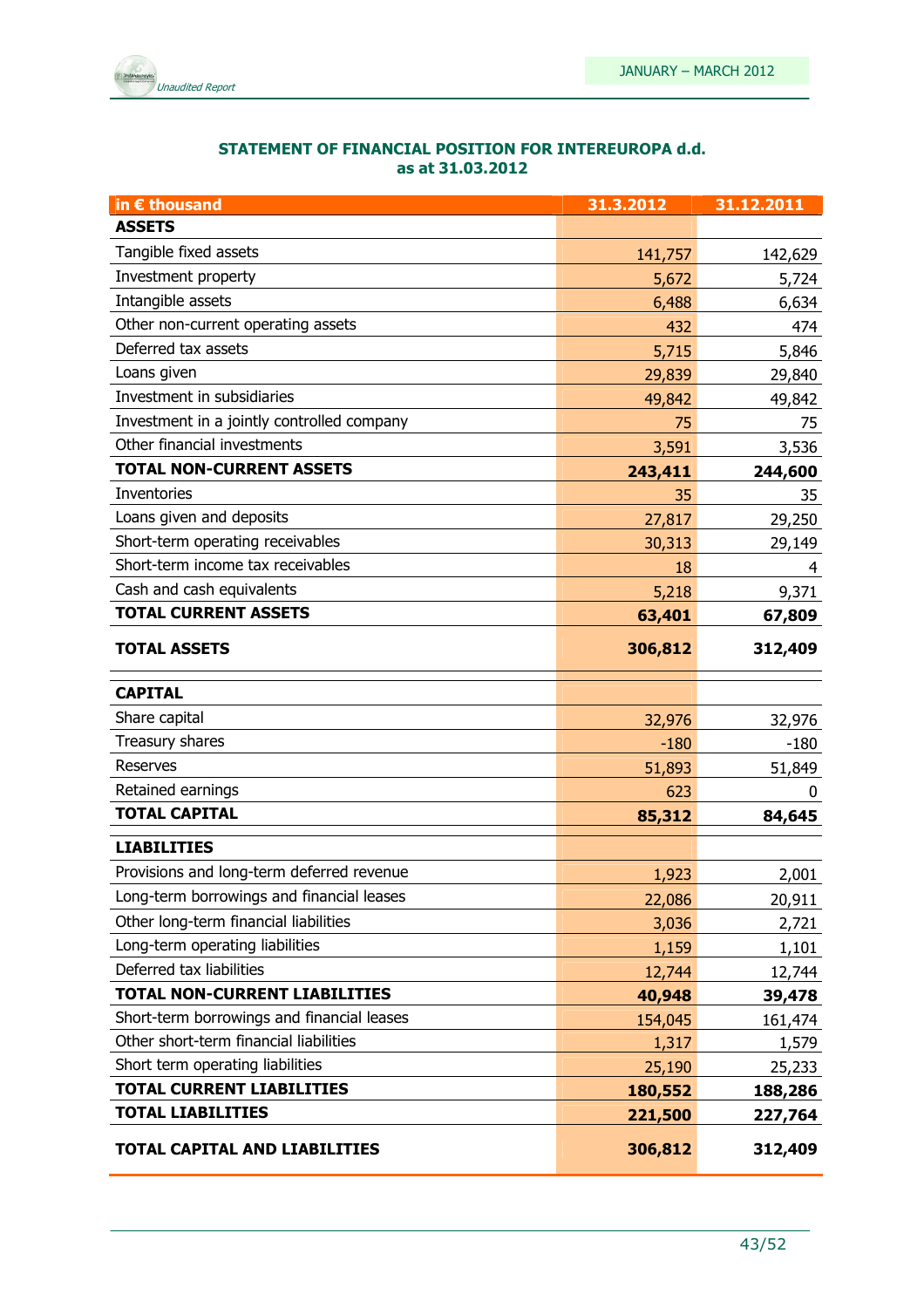

### STATEMENT OF CASH FLOWS FOR INTEREUROPA d.d. from 1.1. 2012 to 31.03.2012

| in $\epsilon$ thousand                                                     | January -<br><b>March 2012</b> | January -<br><b>March 2011</b> |
|----------------------------------------------------------------------------|--------------------------------|--------------------------------|
| <b>Cash flows from operating activities</b>                                |                                |                                |
| Net profit/loss for the period                                             | 623                            | 280                            |
| <b>Adjustments for:</b>                                                    |                                |                                |
| - Depreciation                                                             | 1,192                          | 1,298                          |
| - Profit from disposal of tangible fixed assets and investment<br>property | $-8$                           | $-42$                          |
| - Loss from disposal of tangible fixed assets                              | $\mathbf{0}$                   | 6                              |
| - Non-monetary expenses                                                    | $\Omega$                       | 16                             |
| - Non-monetary revenues                                                    | $-75$                          | $-4$                           |
| - Financial revenues                                                       | $-1,384$                       | $-2,413$                       |
| - Impaired receivables payed                                               | 116                            | 172                            |
| - Financial expenses                                                       | 2,985                          | 3,228                          |
| - Income tax (deferred tax incl.)                                          | 120                            | 32                             |
| Operating profit before changes in net working capital<br>and taxes        | 3,569                          | 2,573                          |
| Changes in net working capital and provisions                              |                                |                                |
| Changes in receivables                                                     | $-504$                         | $-1,393$                       |
| Changes n inventories                                                      | $\mathbf{0}$                   | $\overline{2}$                 |
| Changes in operating liabilities                                           | 545                            | $-304$                         |
| Changes in provisions                                                      | $-2$                           | $\mathbf{0}$                   |
| Corporate income tax paid                                                  | $-14$                          | $-15$                          |
| <b>Cash from operating activities</b>                                      | 3,594                          | 863                            |
| <b>Cash flows from investing activities</b>                                |                                |                                |
| Interest income                                                            | 256                            | 225                            |
| Dividend income and participations in profit                               | 175                            | 178                            |
| Inflows from disposal of tangible fixed assets and investment<br>property  | 19                             | 143                            |
| Inflows from long-term loans given                                         | 1,661                          | 327                            |
| Inflows from decrease of short-term loans given                            | 1,267                          | 4,021                          |
| Outflows for acquisition of tangible fixed assets                          | $-179$                         | $-136$                         |
| Outflows for acquisitions of intangible assets                             | $\bf{0}$                       | $-121$                         |
| Outflows for long-term deposits given                                      | $-1,495$                       | 0                              |
| Outflows from settlement of derivative financial instruments               | $-436$                         | $-372$                         |
| <b>Cash from investing activities</b>                                      | 1,268                          | 4,265                          |
| <b>Cash flows from financing activities</b>                                |                                |                                |
| Inflows from short-term borrowings received                                | $\mathbf{0}$                   | 404                            |
| Paid interest                                                              | $-2,762$                       | $-2,420$                       |
| Outflows from repayment of long-term borrowings                            | $-82$                          | $-761$                         |
| Outflows from decrease of short-term borrowings                            | $-6,171$                       | 0                              |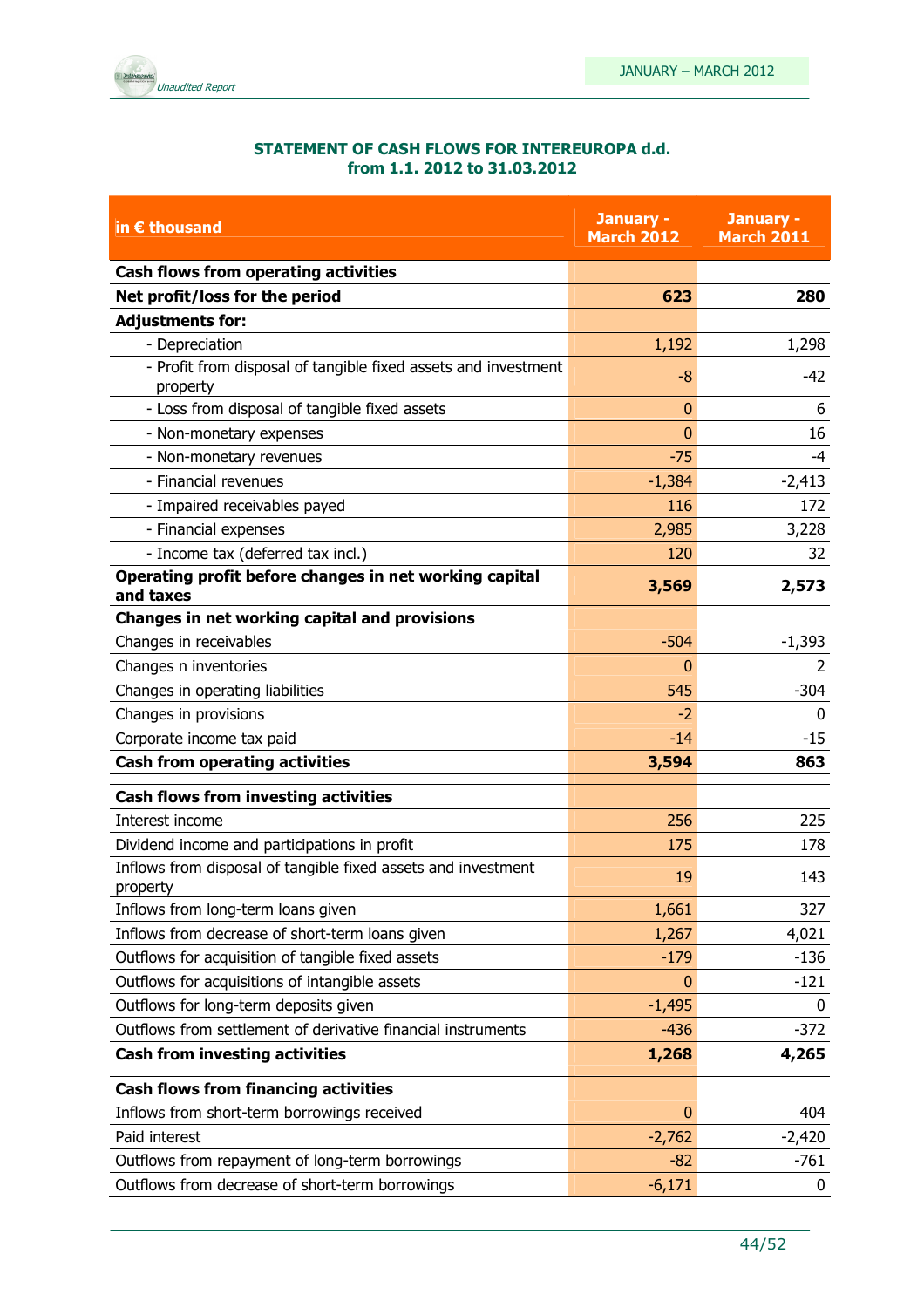

| <b>Cash from financing activities</b>                 | $-9,015$ | $-2,777$ |
|-------------------------------------------------------|----------|----------|
| Cash and cash equivalents at beginning of period      | 9,371    | 155      |
| Net increase/decrease in cash from regular operations | $-4,153$ | 2,351    |
| Cash and cash equivalents at end of period            | 5,218    | 2,506    |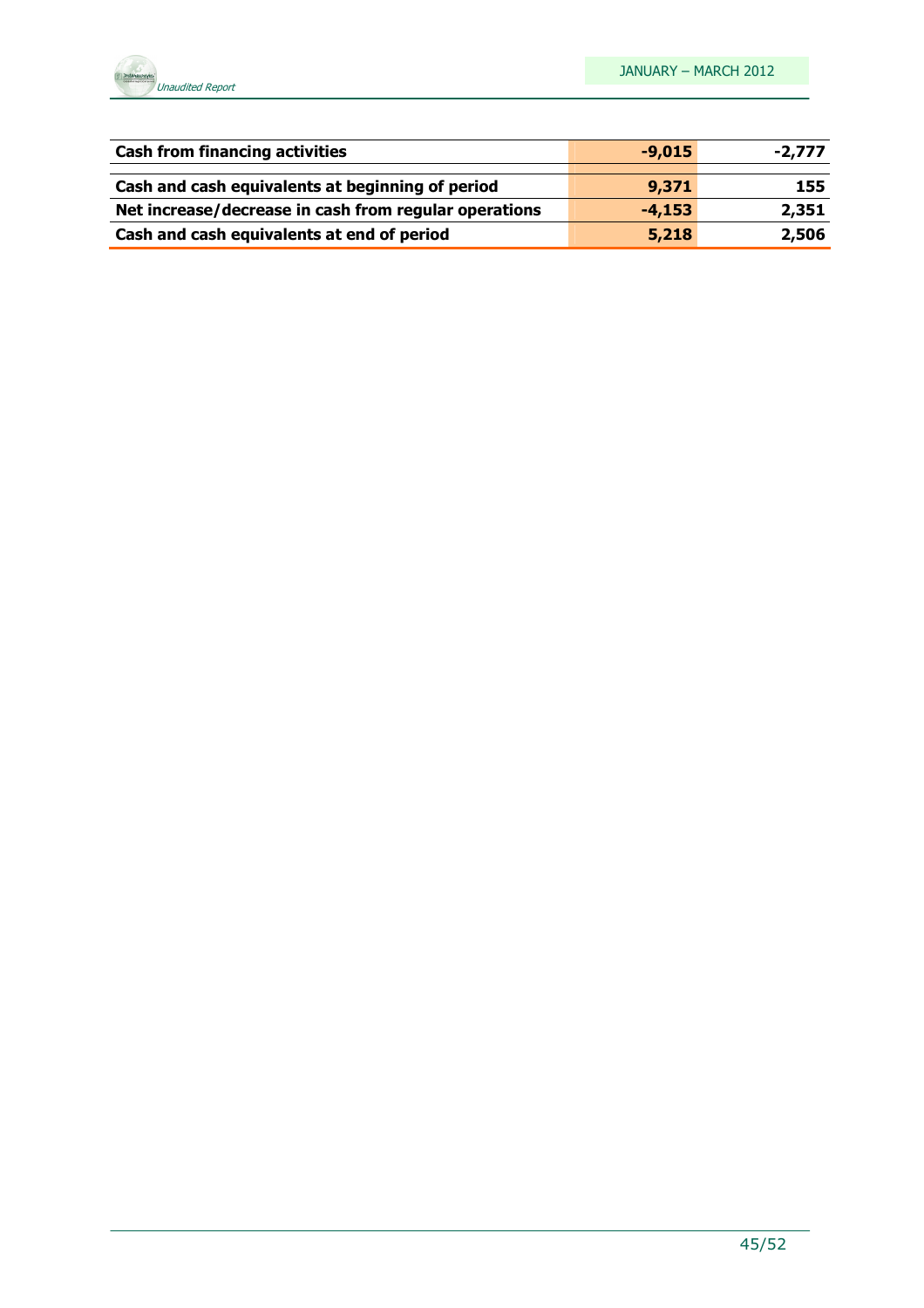

## STATEMENT OF CHANGES IN EQUITY FOR INTEREUROPA d.d. from 1.1.2012 to 31.03.2012

|                                                 |                      | <b>RESERVES</b>                  |                                   |                                     |                             |                        |
|-------------------------------------------------|----------------------|----------------------------------|-----------------------------------|-------------------------------------|-----------------------------|------------------------|
| $\mathsf{in} \, \boldsymbol{\epsilon}$ thousand | <b>Share capital</b> | <b>Treasury</b><br><b>shares</b> | <b>Revenue</b><br><b>reserves</b> | <b>Fair value</b><br><b>reserve</b> | <b>Retained</b><br>earnings | <b>Total</b><br>equity |
| Opening balance as at 1.1.2012                  | 32,976               | $-180$                           | 1,056                             | 50,793                              |                             | 84,645                 |
| <b>Total comprehensive income</b>               |                      | 0                                |                                   | 44                                  | 623                         | 667                    |
| Net profit/loss                                 |                      | $\overline{0}$                   |                                   | 0                                   | 623                         | 623                    |
| Other comprehensive income                      |                      | $\overline{0}$                   |                                   | 44                                  |                             | 44                     |
| Closing balance as at 31.3.2012                 | 32,976               | $-180$                           | 1,056                             | 50,837                              | 623                         | 85,312                 |

# STATEMENT OF CHANGES IN EQUITY FOR INTEREUROPA d.d. from 1.1.2011 to 31.03.2011

|                                                  |                      |                                  | <b>RESERVES</b>                   |                              |                             |                        |
|--------------------------------------------------|----------------------|----------------------------------|-----------------------------------|------------------------------|-----------------------------|------------------------|
| $\mathsf{I}$ in $\boldsymbol{\epsilon}$ thousand | <b>Share capital</b> | <b>Treasury</b><br><b>shares</b> | <b>Revenue</b><br><b>reserves</b> | <b>Fair value</b><br>reserve | <b>Retained</b><br>earnings | <b>Total</b><br>equity |
| Opening balance as at 1.1.2011                   | 32,976               | $-180$                           | 4,754                             | 50,848                       |                             | 88,398                 |
| <b>Total comprehensive income</b>                | 0                    |                                  |                                   | -36                          | 294                         | 258                    |
| Net profit/loss                                  |                      |                                  |                                   |                              | 280                         | 280                    |
| Other comprehensive income                       |                      | 0                                |                                   | $-36$                        | 14                          | $-22$                  |
| Closing balance as at 31.3.2011                  | 32,976               | $-180$                           | 4,754                             | 50,812                       | 294                         | 88,656                 |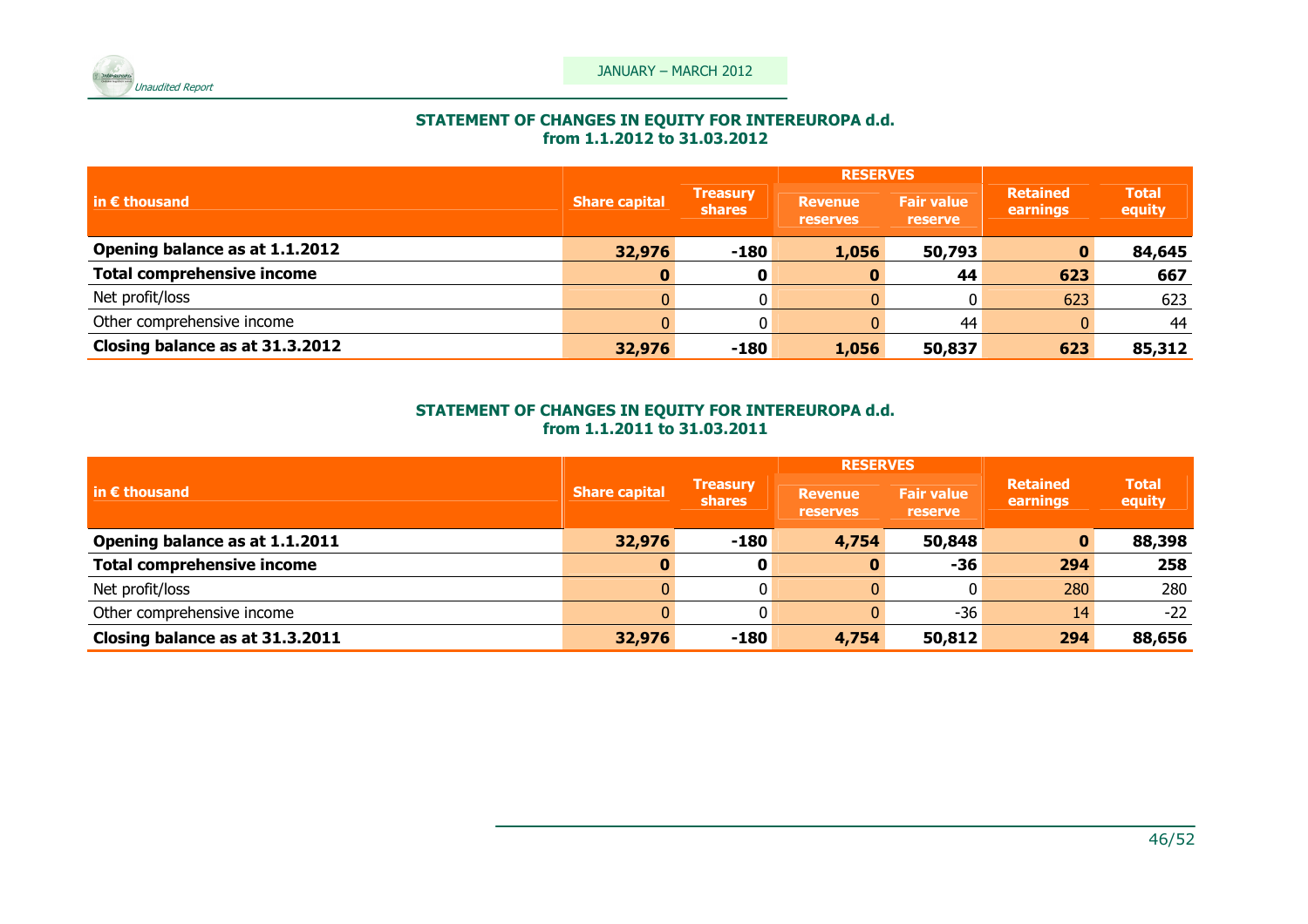

### 2.2. Notes to Financial Statements of the Parent Company Intereuropa d.d.

### a) Notes to the INCOME STATEMENT

The Sales revenue amounting to  $\epsilon$  28,469 thousand represents the realized revenues from services supplied. Compared to the same term last year, these Revenues were higher by  $\epsilon$ 3,823 thousand, while the costs of services went up by  $\epsilon$  2,644 thousand.

### Labour costs

Table 28: Labour cost of the company Intereuropa d.d. in the term January-March 2012, in thousand €

| in $\epsilon$ thousand     | 2012  | <b>January - March January - March</b><br>2011 |
|----------------------------|-------|------------------------------------------------|
| Wages and salaries         | 3,288 | 3,222                                          |
| Pension insurance costs    | 364   | 285                                            |
| Pension insurance costs    | 238   | 236                                            |
| Other labour costs:        | 546   | 615                                            |
| travel and meal allowances | 518   | 502                                            |
| other labour costs         | 28    | 112                                            |
| <b>Total labour costs</b>  | 4,436 | 4,358                                          |

### Other operating expenses

Table 29: Other operating expenses of the company Intereuropa d.d. in the term January-March 2012, in thousand  $\epsilon$ 

| $\mathsf{in} \in \mathsf{thousand}$       | <b>January - March January - March</b><br>2012 | 2011  |
|-------------------------------------------|------------------------------------------------|-------|
| Costs of material                         | 634                                            | 650   |
| Loss in disposal of tangible fixed assets |                                                | 6     |
| City land tax and similar expenses        | 247                                            | $222$ |
| Other operating expenses                  | 76                                             | 55    |
| <b>Total other operating expenses</b>     | 956                                            | 933   |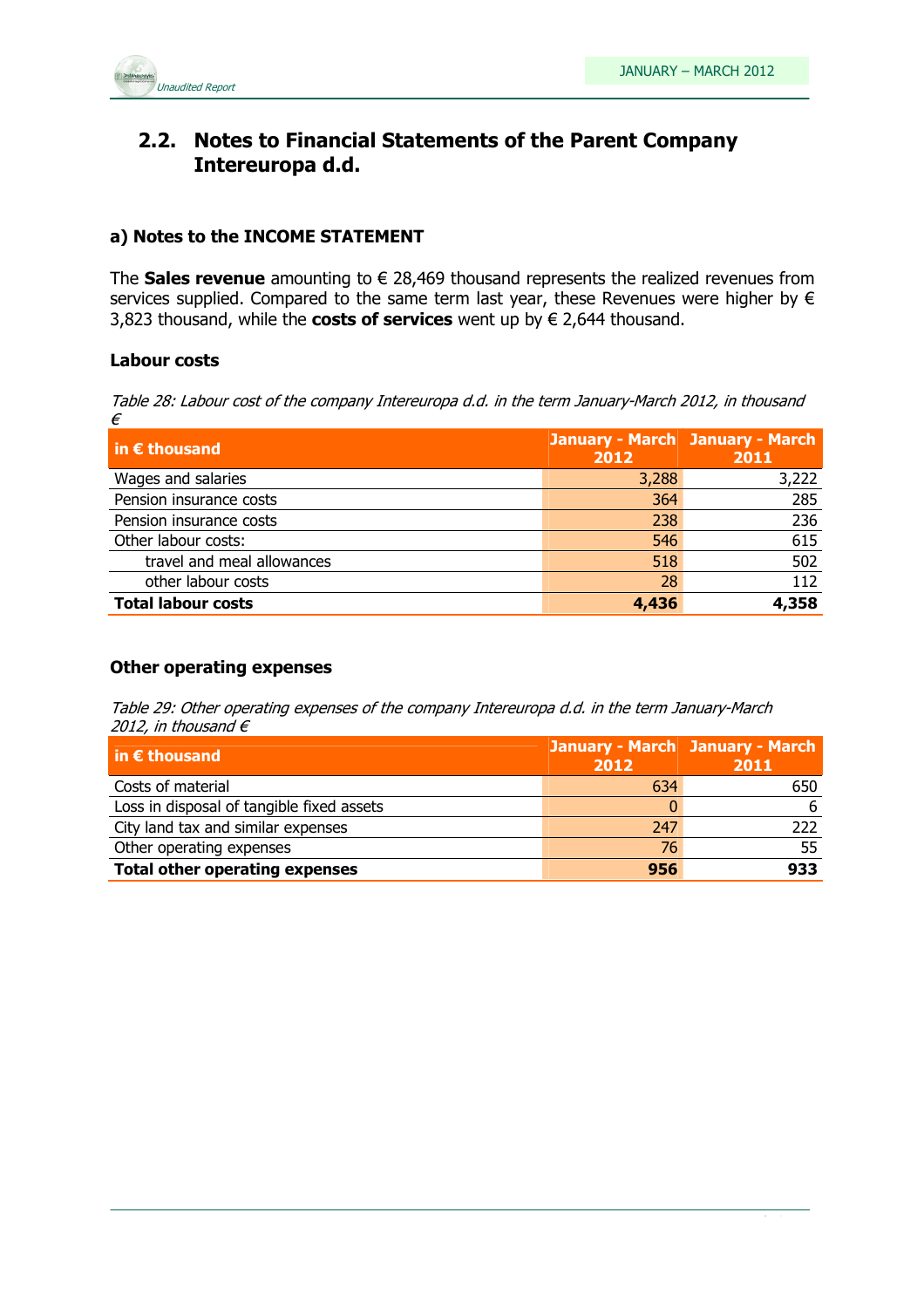

### The effect of Financial Income and Expenses on the Profit or Loss

Table 30: The effect of financial income and expenses on the profit or loss of the company Intereuropa d.d. in the term January-March 2012, in thousand  $\epsilon$ 

| in $\epsilon$ thousand                                                                            | <b>January - March January - March</b><br>2012 | 2011     |
|---------------------------------------------------------------------------------------------------|------------------------------------------------|----------|
| Interest income from group members                                                                | 929                                            | 1,073    |
| Interest income from others                                                                       | 134                                            | 68       |
| Income from intra-group participations                                                            | 199                                            | 178      |
| Income from derivative financial instruments                                                      |                                                | 901      |
| Net exchange rate differences                                                                     | 5                                              | 20       |
| Income from cancelled value adjustments of receivables and<br>recovery of written-off receivables | 116                                            | 172      |
| <b>Total financial income</b>                                                                     | 1,384                                          | 2,413    |
| Interest expenses                                                                                 | $-2,336$                                       | $-2,597$ |
| Expenses from derivative financial instruments                                                    | $-488$                                         | $-372$   |
| Expenses from value adjustments and written-off receivables                                       | $-161$                                         | $-259$   |
| <b>Total financial expenses</b>                                                                   | $-2,985$                                       | $-3,228$ |
| <b>Profit/loss from financing activities</b>                                                      | $-1,601$                                       | $-815$   |

### b) Notes to the STATEMENT OF FINANCIAL POSITION

### Tangible fixed assets

Table 31: Tangible fixed assets of the company Intereuropa d.d. as at 31.03.2012, in thousand  $\epsilon$ 

| $\vert$ in $\epsilon$ thousand           | 31.3.2012 | 31.12.2011 |
|------------------------------------------|-----------|------------|
| Land and buildings                       | 138,471   | 139,100    |
| a) Land                                  | 86,116    | 86,116     |
| b) Buildings                             | 52,356    | 52,984     |
| Other property, plant and equipment      | 3,170     | 3,523      |
| Tangible fixed assets under construction | 116       | 6          |
| <b>Total tangible fixed assets</b>       | 141,757   | 142,629    |

### Intangible assets

Table 32: Intangible assets of the company Intereuropa d.d. as at 31.03.2012, in thousand  $\epsilon$ 

| $\overline{\mathsf{in}}$ E thousand  | 31.3.2012 | 31.12.2011 |
|--------------------------------------|-----------|------------|
| Long-term title rights               | 2,522     | 2,668      |
| Long-term deferred development costs | 3,966     | 3,966      |
| <b>Total intangible assets</b>       | 6,488     | 6,634      |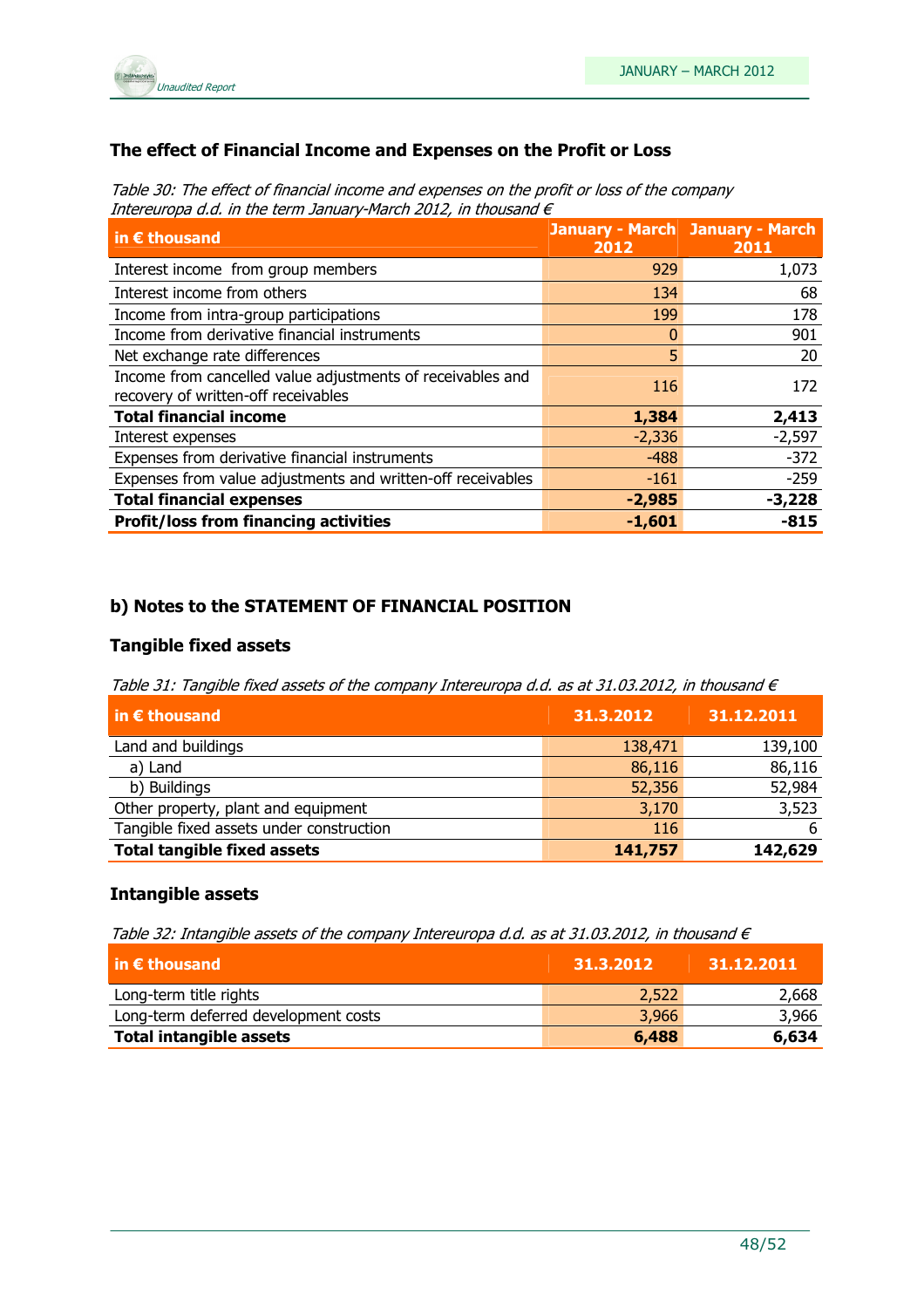

### Loans and deposits given

Table 33: Loans and deposits given of the company Intereuropa d.d. as at 31.03.2012, in thousand  $\epsilon$ 

| in $\epsilon$ thousand                | 31.3.2012 | 31.12.2011 |
|---------------------------------------|-----------|------------|
| Long-term loans given                 | 29,839    | 29,840     |
| - to subsidiaries                     | 29,829    | 29,829     |
| - to others                           | 10        | 10         |
| Short-term loans given and deposits   | 27,817    | 29,250     |
| - to subsidiaries                     | 19,308    | 22,232     |
| - to others                           | 8         | 13         |
| - deposits                            | 8,501     | 7,006      |
| <b>Total loans and deposits given</b> | 57,657    | 59,090     |

Other financial investments in the amount of  $\epsilon$  3,591 thousand relate to the item ''Financial assets available for sale''.

### Short-term operating receivables

Table 34: Short-term operating receivables of the company Intereuropa d.d. as at 31.03.2012, in thousand €

| in $\epsilon$ thousand                                            | 31.3.2012 | 31.12.2011 |
|-------------------------------------------------------------------|-----------|------------|
| Short-term operating receivables within the Group                 | 1,151     | 1,242      |
| Short-term interest receivables from Group companies              | 1,015     | 184        |
| Other short-term operating receivables from Group<br>companies    | 159       | 135        |
| Short-term operating receivables from buyers (excl. the<br>Group) | 27,514    | 26,684     |
| Short-term operating receivables from others                      | 390       | 739        |
| Other short-term assets                                           | 84        | 166        |
| Total short-term operating receivables                            | 30,313    | 29,149     |

#### Equity

The capital expresses equity financing of the Company and is regarded as its liability to the owners. In view of the comparable reporting date a year ago, the share of the capital in the liabilities structure rose by one percentage point, amounting to 28 per cent of all liabilities to sources.

#### Provisions and long-term deferred revenue

Table 35: Provisions and long-term deferred revenue of the company Intereuropa d.d. as at 31.03.2012, in thousand  $\epsilon$ 

| $\vert$ in $\epsilon$ thousand                       | 31.3.2012 | 31.12.2011 |
|------------------------------------------------------|-----------|------------|
| Provisions for terminal bonus payments on retirement | 1,250     | 1,269      |
| Provisions on litigations                            | 357       | 401        |
| Other provisions                                     | 196       | 230        |
| Long-term deferred income                            | 120       | 101        |
| Total provisions and long-term deferred revenue      | 1,923     | 2,001      |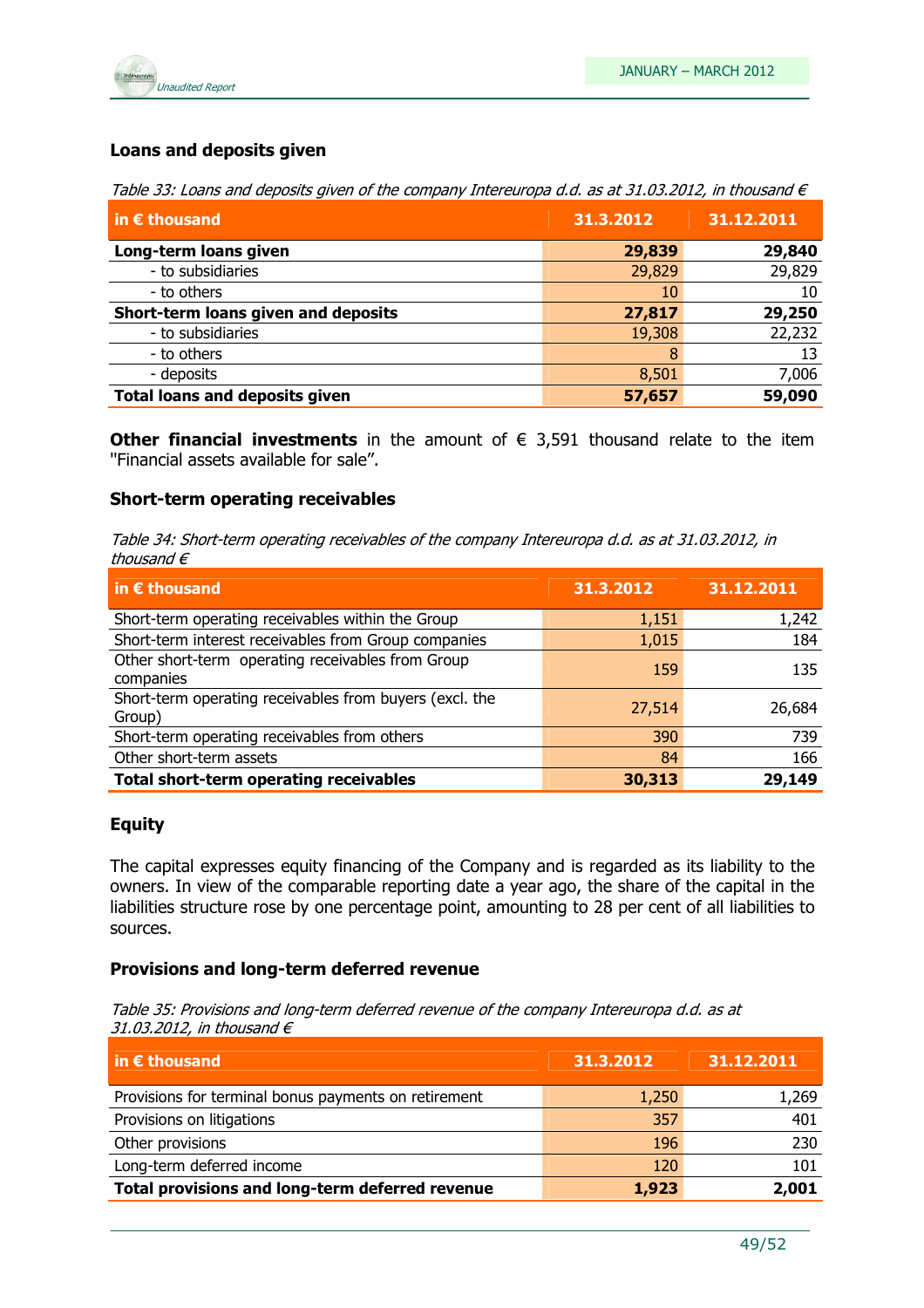

The **long-term loans and financial leases** amounted to  $\epsilon$  22,086 thousand. This item was increased in the reporting period owing to the grace period granted under the shortterm portion of the long-term loan ( $\epsilon$  1,175 thousand), while in **the short-term loans** received and financial leases we recorded a decrease by  $\epsilon$  7,429 thousand. As of the reporting date, all the due liabilities under the loan Agreements have been settled. However, the financial commitments under some loan agreements have not been fulfilled yet or changed respectively; for that reason we reallocated  $-$  as of  $31.12.2011$  - all the long-term financial liabilities under these agreements to short-term financial liabilities.

### Other long-term and short-term financial liabilities

Table 36: Other long-term and short-term financial liabilities of the company Intereuropa d.d. as at 31.03.2012, in thousand  $\epsilon$ 

| $\vert$ in $\bm{\epsilon}$ thousand                     | 31.3.2012 | 31.12.2011 |
|---------------------------------------------------------|-----------|------------|
| Long-term liabilities at fair value through profit/loss | 3,036     | 2,721      |
| <b>Total other long-term financial liabilities</b>      | 3,036     | 2,721      |
| Short-term liabilities                                  | 1,243     | 1,505      |
| Liabilities for dividends                               | 74        | 74         |
| <b>Total other short-term financial liabilities</b>     | 1,317     | 1,579      |

The item Other long-term financial liabilities in the amount of  $\epsilon$  3,036 thousand relates to the liabilities under financial instruments at fair value through Profit of Loss. They stand for the net present value of the derivative financial instrument of cross-currency swap with currency option. The short-term portion of the financial instrument due for payment in the year 2012 is posted under Other short-term financial liabilities in the amount of  $\epsilon$  1,243 thousand.

### Short-term operating liabilities

Table 37: Short-term operating liabilities of the company Intereuropa d.d. as at 31.03.2012, in thousand  $\epsilon$ 

| $\vert$ in $\epsilon$ thousand                                 | 31.3.2012 | 31.12.2011 |
|----------------------------------------------------------------|-----------|------------|
| Short-term opertaing liabilities to companies within the Group | 298       | 1,251      |
| Short-term opertaing liabilities to suppliers                  | 21,864    | 20,334     |
| Short-term opertaing liabilities from advances                 | 34        | 24         |
| Other short-term opertaing liabilities                         | 2,994     | 3,623      |
| <b>Total short-term opertaing liabilities</b>                  | 25,190    | 25,233     |

### Contingent liabilities

Table 38: Contingent liabilities of the company Intereuropa d.d. as at 31.03.2012, in thousand  $\epsilon$ 

| in $\epsilon$ thousand                                         | 31.3.2012 | 31.12.2011 |
|----------------------------------------------------------------|-----------|------------|
| Arising from bank guarantees and guaratees given               | 17,588    | 19,847     |
| - from bank guarantees and guaratees given to Group<br>members | 11,475    | 13,737     |
| - from bank guarantees and guaratees given to others           | 6,113     | 6,110      |
| Arising from legal proceedings                                 | 1,673     | 2,761      |
| From D.S.U., družba za svetovanje in upravljanje               | 250       | 250        |
| <b>Total contingent liabilities</b>                            | 19,511    | 22,858     |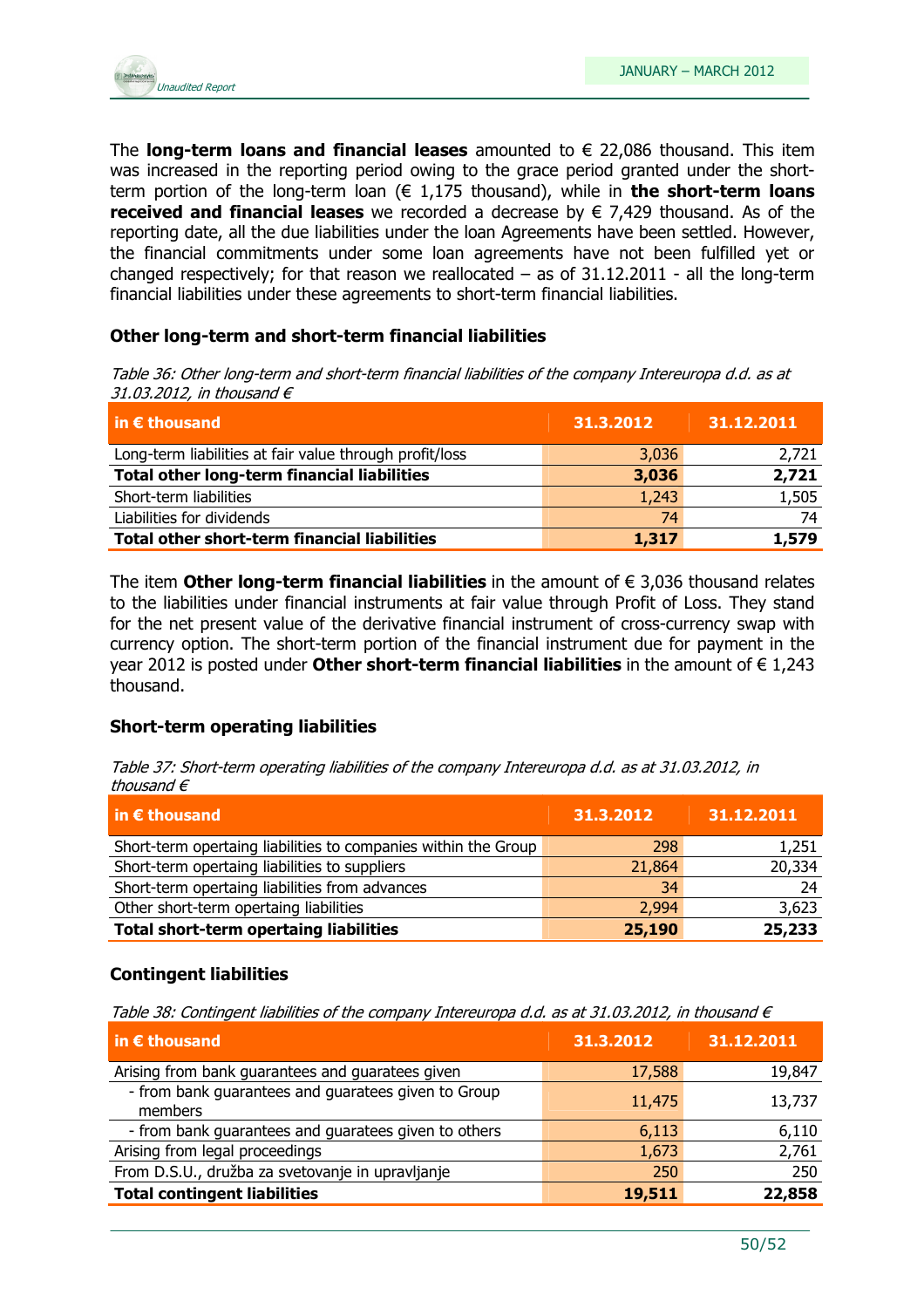### IN BRIEF …

Despite a repeated aggravation of economic and market situation, Intereuropa succeeded in the reporting quarterly period to assure a good operating result and achieve the most goals set for the provision of logistics services. The growth of input costs in logistics, in particular the prices of fuel, persisted, therefore we continued with the operational process optimization. The results of these activities reflected in the changed structure of sales revenue and selling costs, and led to a significantly higher share of operating profit in the sales revenue. Already last year we began to reduce providing the transportation with our own fleet and now we render these services by hiring subcontractor hauliers. In January the voluntary liquidation proceedings was initiated for the affiliated company Intereuropa Transport d.o.o. In Slovenia, Croatia, and Bosnia and Herzegovina was launched the restructuring process on the Express Service product, which is not completed yet. Moreover, we introduced a new IT solution to support the products of our land transport in Slovenia, and the implementation is about to start in Croatia, too. Some supporting processes will be simplified, which will further add to optimization in the Parent company.

The Intereuropa Group generated a **sales revenue of**  $\epsilon$  **47.4 million** in the first quarter 2012, which was one percent above the sales target. Much better sales results than planned were achieved primarily in the products road transport in Slovenia and car logistics in Russia, where a high occupancy rate was recorded in the car terminal.

Compared with the same period a year ago, our sales result in the reporting term was 16 percent lower. A downturn trend was perceived in the land transport area, which has resulted from the decrease in operations and the initiation of voluntary liquidation on the company Intereuropa Transport d.o.o., as well as from the closing down of the subsidiary in Germany and the sale of the subsidiary in France. The inferior sales volume than last year was also a logical consequence of the lower planned volume of operations of our Ukrainian company due to the declining volume of goods flows in transit in railway transport.

In March a major customer - Top Shop International SA - informed us of termination of cooperation due to relocation of their logistics activities to Poland. We estimate that our sales revenue on the group level will shrink by approximately 2.5 percent in the year 2012. We will address the negative impact thereof by adopting the required measures in the area of sales, organization and finance.

The **Operating profit or loss** of the group was increased by 89 percent to  $\epsilon$  4.4 million. The growth is largely attributable to the stoppage of operations in two under-performing subsidiaries, and to the substitution of a considerable portion of the sales revenue in the closed-down units by the Parent company and in the subsidiary in Russia. Accordingly, we have improved the profitability of the operations in the reporting term to the 9.2 percent EBIT margin.